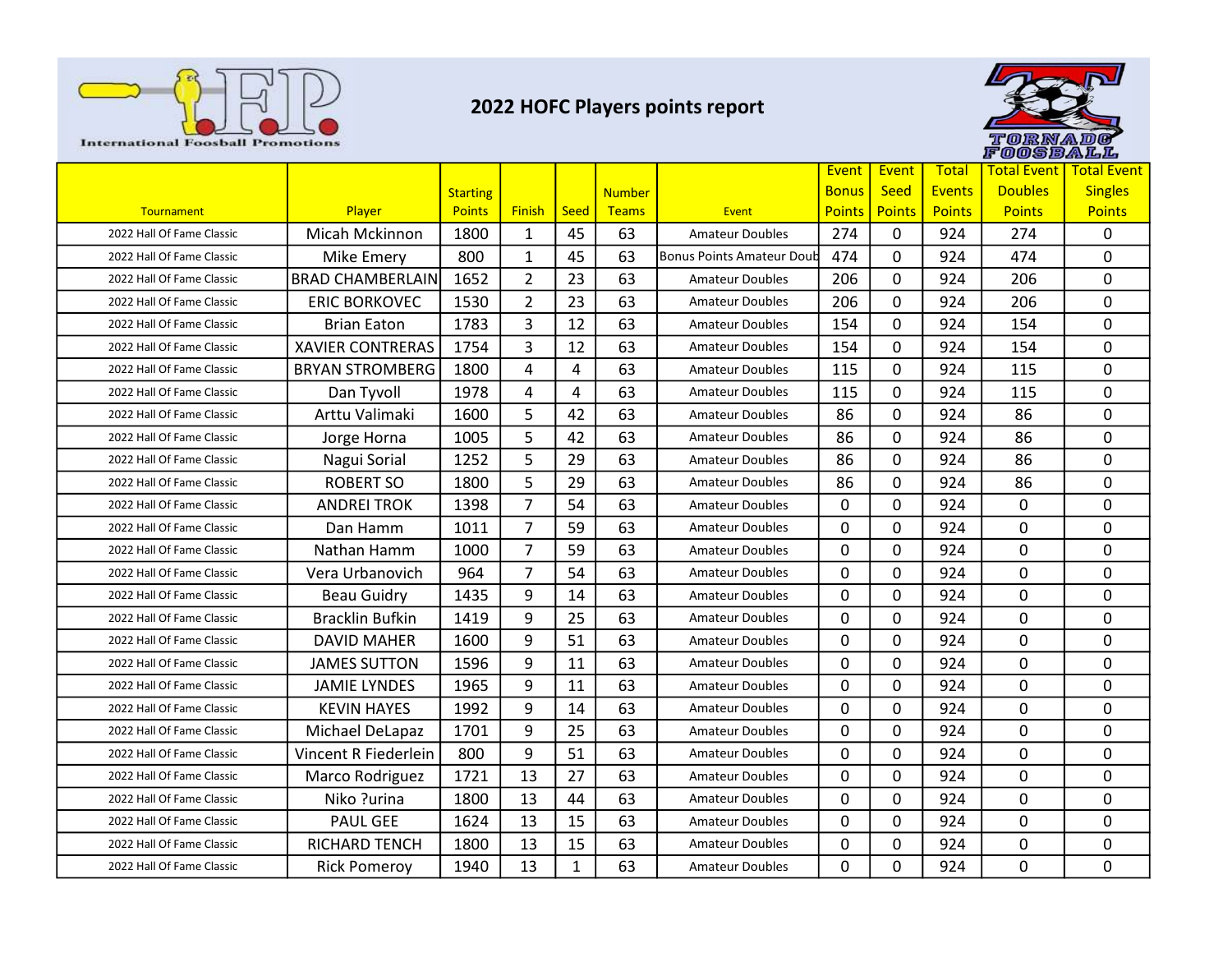|                           |                       |                 |               |      |               |                        | Event         | Event         | <b>Total</b>  | <b>Total Event</b> | <b>Total Event</b> |
|---------------------------|-----------------------|-----------------|---------------|------|---------------|------------------------|---------------|---------------|---------------|--------------------|--------------------|
|                           |                       | <b>Starting</b> |               |      | <b>Number</b> |                        | <b>Bonus</b>  | <b>Seed</b>   | <b>Events</b> | <b>Doubles</b>     | <b>Singles</b>     |
| Tournament                | Player                | <b>Points</b>   | <b>Finish</b> | Seed | <b>Teams</b>  | Event                  | <b>Points</b> | <b>Points</b> | <b>Points</b> | <b>Points</b>      | <b>Points</b>      |
| 2022 Hall Of Fame Classic | <b>SIMEON YEP</b>     | 1916            | 13            | 1    | 63            | <b>Amateur Doubles</b> | $\mathbf{0}$  | 0             | 924           | 0                  | 0                  |
| 2022 Hall Of Fame Classic | stephen lim           | 801             | 13            | 44   | 63            | <b>Amateur Doubles</b> | 0             | 0             | 924           | 0                  | $\mathbf 0$        |
| 2022 Hall Of Fame Classic | Victor Adrian         | 1360            | 13            | 27   | 63            | <b>Amateur Doubles</b> | $\mathbf{0}$  | 0             | 924           | 0                  | $\mathbf 0$        |
| 2022 Hall Of Fame Classic | Afshin Mirzazadeh     | 1282            | 17            | 20   | 63            | <b>Amateur Doubles</b> | $\mathbf{0}$  | 0             | 924           | 0                  | $\mathbf 0$        |
| 2022 Hall Of Fame Classic | Alan Woods            | 895             | 17            | 41   | 63            | <b>Amateur Doubles</b> | 0             | 0             | 924           | 0                  | 0                  |
| 2022 Hall Of Fame Classic | <b>Andrew Reimer</b>  | 800             | 17            | 46   | 63            | <b>Amateur Doubles</b> | 0             | 0             | 924           | 0                  | 0                  |
| 2022 Hall Of Fame Classic | <b>BETTY BARNETT</b>  | 1062            | 17            | 34   | 63            | <b>Amateur Doubles</b> | $\mathbf{0}$  | 0             | 924           | 0                  | $\mathbf 0$        |
| 2022 Hall Of Fame Classic | Britte Lyyski         | 836             | 17            | 58   | 63            | <b>Amateur Doubles</b> | $\Omega$      | $\Omega$      | 924           | 0                  | 0                  |
| 2022 Hall Of Fame Classic | <b>BUTCH MUSICK</b>   | 1190            | 17            | 58   | 63            | <b>Amateur Doubles</b> | 0             | 0             | 924           | 0                  | 0                  |
| 2022 Hall Of Fame Classic | Casey FLORES          | 1950            | 17            | 10   | 63            | <b>Amateur Doubles</b> | $\mathbf{0}$  | 0             | 924           | 0                  | $\mathbf 0$        |
| 2022 Hall Of Fame Classic | <b>DOUG STEELE</b>    | 1856            | 17            | 36   | 63            | <b>Amateur Doubles</b> | $\mathbf{0}$  | 0             | 924           | 0                  | 0                  |
| 2022 Hall Of Fame Classic | <b>FRANK MARTINEZ</b> | 1969            | 17            | 20   | 63            | <b>Amateur Doubles</b> | $\mathbf{0}$  | 0             | 924           | 0                  | $\mathbf 0$        |
| 2022 Hall Of Fame Classic | <b>GILBERT LOPEZ</b>  | 1889            | 17            | 34   | 63            | <b>Amateur Doubles</b> | $\mathbf{0}$  | 0             | 924           | 0                  | 0                  |
| 2022 Hall Of Fame Classic | Isabelle Stelly       | 1311            | 17            | 24   | 63            | <b>Amateur Doubles</b> | 0             | 0             | 924           | 0                  | $\mathbf 0$        |
| 2022 Hall Of Fame Classic | <b>JES HERMAN</b>     | 1800            | 17            | 46   | 63            | <b>Amateur Doubles</b> | $\mathbf{0}$  | 0             | 924           | 0                  | $\mathbf 0$        |
| 2022 Hall Of Fame Classic | John McDermott        | 1670            | 17            | 10   | 63            | <b>Amateur Doubles</b> | 0             | 0             | 924           | 0                  | $\pmb{0}$          |
| 2022 Hall Of Fame Classic | <b>RANDALL STELLY</b> | 1850            | 17            | 24   | 63            | <b>Amateur Doubles</b> | $\mathbf{0}$  | 0             | 924           | 0                  | $\mathbf 0$        |
| 2022 Hall Of Fame Classic | <b>ROBERT CASSITY</b> | 1832            | 17            | 41   | 63            | <b>Amateur Doubles</b> | $\mathbf{0}$  | 0             | 924           | 0                  | 0                  |
| 2022 Hall Of Fame Classic | Zach Fross            | 1040            | 17            | 36   | 63            | <b>Amateur Doubles</b> | 0             | 0             | 924           | 0                  | 0                  |
| 2022 Hall Of Fame Classic | LEXANDER ANGUIAN      | 1563            | 25            | 28   | 63            | <b>Amateur Doubles</b> | $\mathbf{0}$  | 0             | 924           | 0                  | $\mathbf 0$        |
| 2022 Hall Of Fame Classic | <b>Bob Vralsted</b>   | 1250            | 25            | 37   | 63            | <b>Amateur Doubles</b> | 0             | 0             | 924           | 0                  | $\mathbf 0$        |
| 2022 Hall Of Fame Classic | Garrett Hoffman       | 1090            | 25            | 55   | 63            | <b>Amateur Doubles</b> | $\mathbf{0}$  | 0             | 924           | 0                  | $\mathbf 0$        |
| 2022 Hall Of Fame Classic | ኔERARDO VALENCIAN     | 1780            | 25            | 5    | 63            | <b>Amateur Doubles</b> | $\mathbf{0}$  | 0             | 924           | 0                  | $\mathbf 0$        |
| 2022 Hall Of Fame Classic | <b>GREGG JOHNSON</b>  | 1507            | 25            | 43   | 63            | <b>Amateur Doubles</b> | 0             | 0             | 924           | 0                  | 0                  |
| 2022 Hall Of Fame Classic | <b>JEROMY ORTEGA</b>  | 1512            | 25            | 28   | 63            | <b>Amateur Doubles</b> | 0             | 0             | 924           | 0                  | $\mathbf 0$        |
| 2022 Hall Of Fame Classic | <b>JON DAVIS</b>      | 1635            | 25            | 37   | 63            | <b>Amateur Doubles</b> | 0             | 0             | 924           | 0                  | $\mathbf 0$        |
| 2022 Hall Of Fame Classic | <b>KARL FLEISCHER</b> | 1912            | 25            | 6    | 63            | <b>Amateur Doubles</b> | $\mathbf{0}$  | 0             | 924           | 0                  | $\mathbf 0$        |
| 2022 Hall Of Fame Classic | <b>KURT HOCHBERG</b>  | 1896            | 25            | 7    | 63            | <b>Amateur Doubles</b> | 0             | 0             | 924           | 0                  | $\mathbf 0$        |
| 2022 Hall Of Fame Classic | MICHAEL VEIT          | 1800            | 25            | 6    | 63            | <b>Amateur Doubles</b> | 0             | 0             | 924           | 0                  | 0                  |
| 2022 Hall Of Fame Classic | <b>MJ Daraie</b>      | 1096            | 25            | 43   | 63            | <b>Amateur Doubles</b> | $\mathbf{0}$  | 0             | 924           | 0                  | 0                  |
| 2022 Hall Of Fame Classic | PHIL MCCARTHY         | 1800            | 25            | 7    | 63            | <b>Amateur Doubles</b> | 0             | 0             | 924           | 0                  | 0                  |
| 2022 Hall Of Fame Classic | Scott Adams           | 1600            | 25            | 16   | 63            | <b>Amateur Doubles</b> | 0             | 0             | 924           | 0                  | $\mathbf{0}$       |
| 2022 Hall Of Fame Classic | <b>SCOTT MIROFF</b>   | 1800            | 25            | 16   | 63            | <b>Amateur Doubles</b> | 0             | 0             | 924           | 0                  | $\mathbf 0$        |
| 2022 Hall Of Fame Classic | <b>STEVEN STONER</b>  | 1998            | 25            | 5    | 63            | <b>Amateur Doubles</b> | 0             | 0             | 924           | 0                  | 0                  |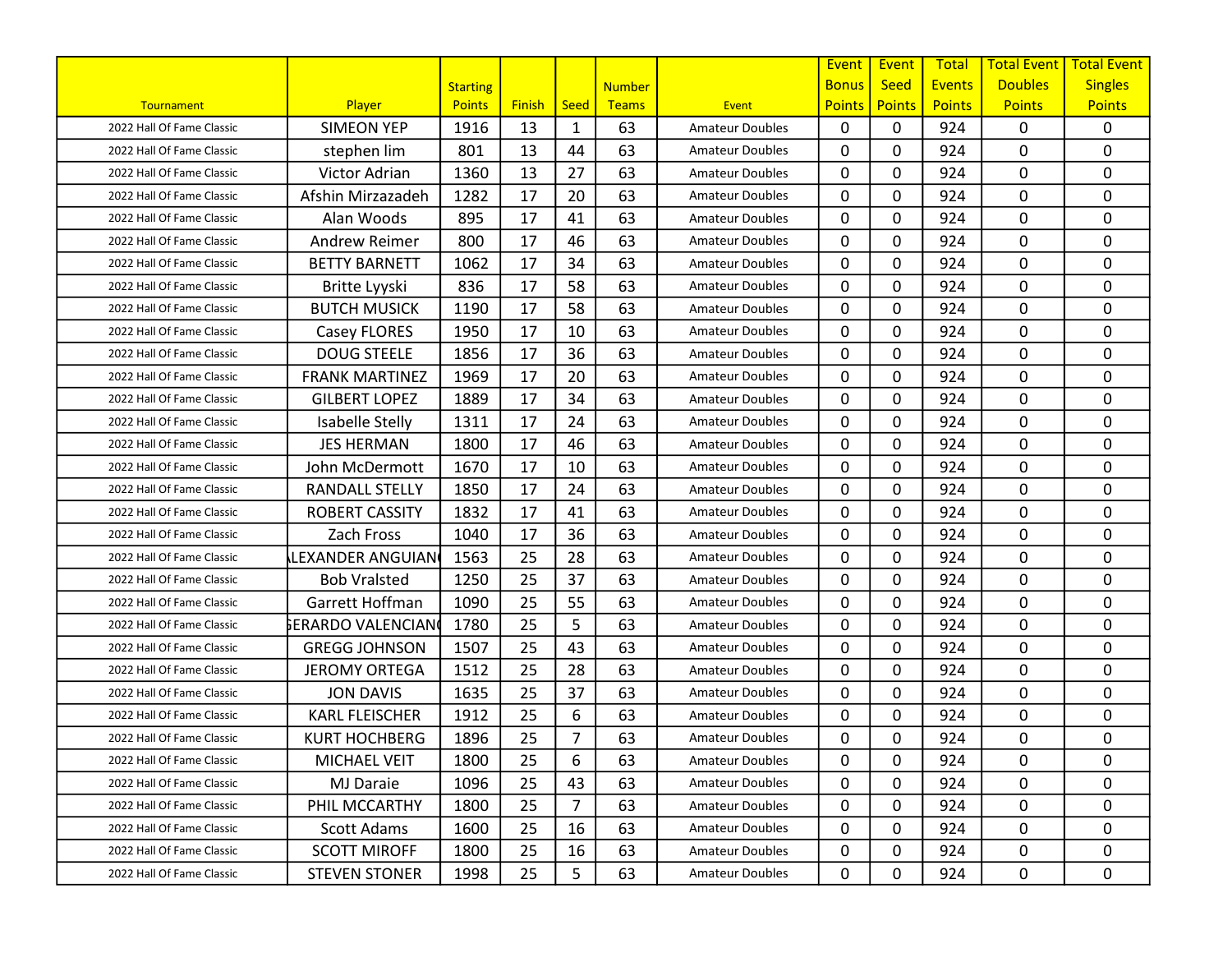|                           |                            |                 |               |                |               |                        | Event         | Event         | <b>Total</b>  | <b>Total Event</b> | <b>Total Event</b> |
|---------------------------|----------------------------|-----------------|---------------|----------------|---------------|------------------------|---------------|---------------|---------------|--------------------|--------------------|
|                           |                            | <b>Starting</b> |               |                | <b>Number</b> |                        | <b>Bonus</b>  | <b>Seed</b>   | <b>Events</b> | <b>Doubles</b>     | <b>Singles</b>     |
| Tournament                | Player                     | <b>Points</b>   | <b>Finish</b> | Seed           | <b>Teams</b>  | Event                  | <b>Points</b> | <b>Points</b> | <b>Points</b> | <b>Points</b>      | <b>Points</b>      |
| 2022 Hall Of Fame Classic | <b>William Browning</b>    | 1160            | 25            | 55             | 63            | <b>Amateur Doubles</b> | $\mathbf{0}$  | 0             | 924           | 0                  | 0                  |
| 2022 Hall Of Fame Classic | Adam Barr                  | 1417            | 33            | 17             | 63            | <b>Amateur Doubles</b> | 0             | 0             | 924           | 0                  | $\mathbf 0$        |
| 2022 Hall Of Fame Classic | <b>ALFREDO E NUNEZ</b>     | 1628            | 33            | 18             | 63            | <b>Amateur Doubles</b> | $\mathbf{0}$  | 0             | 924           | 0                  | $\mathbf 0$        |
| 2022 Hall Of Fame Classic | Benjamin Muniz             | 1997            | 33            | $\overline{2}$ | 63            | <b>Amateur Doubles</b> | $\mathbf{0}$  | 0             | 924           | 0                  | $\mathbf 0$        |
| 2022 Hall Of Fame Classic | <b>Bharath Hariharan</b>   | 1145            | 33            | 30             | 63            | <b>Amateur Doubles</b> | 0             | 0             | 924           | 0                  | 0                  |
| 2022 Hall Of Fame Classic | Carl Faulkner              | 810             | 33            | 56             | 63            | <b>Amateur Doubles</b> | $\mathbf{0}$  | 0             | 924           | 0                  | 0                  |
| 2022 Hall Of Fame Classic | <b>DAN GAMBAN</b>          | 1182            | 33            | 52             | 63            | <b>Amateur Doubles</b> | $\mathbf{0}$  | 0             | 924           | 0                  | $\mathbf 0$        |
| 2022 Hall Of Fame Classic | <b>DANA MARCUM</b>         | 1808            | 33            | 8              | 63            | <b>Amateur Doubles</b> | $\Omega$      | 0             | 924           | 0                  | 0                  |
| 2022 Hall Of Fame Classic | Danny Wong                 | 800             | 33            | 63             | 63            | <b>Amateur Doubles</b> | 0             | 0             | 924           | 0                  | 0                  |
| 2022 Hall Of Fame Classic | <b>DAVID BRADY</b>         | 1612            | 33            | 13             | 63            | <b>Amateur Doubles</b> | $\mathbf{0}$  | 0             | 924           | 0                  | $\mathbf 0$        |
| 2022 Hall Of Fame Classic | <b>EDDIE BODIN</b>         | 1823            | 33            | $\overline{2}$ | 63            | <b>Amateur Doubles</b> | $\mathbf{0}$  | 0             | 924           | 0                  | $\mathbf 0$        |
| 2022 Hall Of Fame Classic | <b>EDDIE PEREZ</b>         | 1256            | 33            | 57             | 63            | <b>Amateur Doubles</b> | $\mathbf{0}$  | 0             | 924           | 0                  | $\mathbf 0$        |
| 2022 Hall Of Fame Classic | <b>Grady LAYTON</b>        | 911             | 33            | 57             | 63            | <b>Amateur Doubles</b> | $\mathbf{0}$  | 0             | 924           | 0                  | 0                  |
| 2022 Hall Of Fame Classic | <b>HEATHER VOSS</b>        | 1800            | 33            | 9              | 63            | <b>Amateur Doubles</b> | 0             | 0             | 924           | 0                  | $\mathbf 0$        |
| 2022 Hall Of Fame Classic | Jason Shepherd             | 800             | 33            | 63             | 63            | <b>Amateur Doubles</b> | $\mathbf{0}$  | 0             | 924           | 0                  | $\mathbf 0$        |
| 2022 Hall Of Fame Classic | <b>JAY TEAL</b>            | 1981            | 33            | 17             | 63            | <b>Amateur Doubles</b> | 0             | 0             | 924           | 0                  | $\pmb{0}$          |
| 2022 Hall Of Fame Classic | <b>JOAN KEMPNER</b>        | 1850            | 33            | 13             | 63            | <b>Amateur Doubles</b> | $\mathbf{0}$  | 0             | 924           | 0                  | $\mathbf 0$        |
| 2022 Hall Of Fame Classic | <b>JOE G SOSA</b>          | 1182            | 33            | 33             | 63            | <b>Amateur Doubles</b> | $\mathbf{0}$  | 0             | 924           | 0                  | 0                  |
| 2022 Hall Of Fame Classic | Jojo Abbott                | 1781            | 33            | 26             | 63            | <b>Amateur Doubles</b> | 0             | 0             | 924           | 0                  | 0                  |
| 2022 Hall Of Fame Classic | <b>JOSE GARCIA</b>         | 1668            | 33            | 19             | 63            | <b>Amateur Doubles</b> | $\mathbf{0}$  | 0             | 924           | 0                  | $\mathbf 0$        |
| 2022 Hall Of Fame Classic | <b>IMBERLY VILLANUEV</b>   | 1900            | 33            | 3              | 63            | <b>Amateur Doubles</b> | $\mathbf{0}$  | 0             | 924           | 0                  | $\mathbf 0$        |
| 2022 Hall Of Fame Classic | <b>MATT KUEMMEL</b>        | 1382            | 33            | 56             | 63            | <b>Amateur Doubles</b> | $\mathbf{0}$  | 0             | 924           | 0                  | $\mathbf 0$        |
| 2022 Hall Of Fame Classic | MICHAEL BADE               | 1886            | 33            | 8              | 63            | <b>Amateur Doubles</b> | $\mathbf{0}$  | 0             | 924           | 0                  | 0                  |
| 2022 Hall Of Fame Classic | <b>MICHAEL P VILLANUEV</b> | 1900            | 33            | 3              | 63            | <b>Amateur Doubles</b> | 0             | 0             | 924           | 0                  | 0                  |
| 2022 Hall Of Fame Classic | PETE SCHIEBEL              | 1182            | 33            | 52             | 63            | <b>Amateur Doubles</b> | 0             | 0             | 924           | 0                  | $\mathbf 0$        |
| 2022 Hall Of Fame Classic | Ren? Ortega Reyes          | 1905            | 33            | 30             | 63            | <b>Amateur Doubles</b> | 0             | 0             | 924           | 0                  | $\mathbf 0$        |
| 2022 Hall Of Fame Classic | RICHARD SMITH              | 1629            | 33            | 19             | 63            | <b>Amateur Doubles</b> | $\mathbf{0}$  | 0             | 924           | 0                  | $\mathbf 0$        |
| 2022 Hall Of Fame Classic | <b>ROBERT JAYME</b>        | 1824            | 33            | 9              | 63            | Amateur Doubles        | 0             | 0             | 924           | 0                  | $\mathbf 0$        |
| 2022 Hall Of Fame Classic | ROLANDO ENRIQUEZ           | 1718            | 33            | 18             | 63            | <b>Amateur Doubles</b> | 0             | 0             | 924           | 0                  | 0                  |
| 2022 Hall Of Fame Classic | SHEILA SOSA                | 1800            | 33            | 33             | 63            | <b>Amateur Doubles</b> | $\mathbf{0}$  | 0             | 924           | 0                  | 0                  |
| 2022 Hall Of Fame Classic | <b>STEVE FUJITA</b>        | 1640            | 33            | 21             | 63            | <b>Amateur Doubles</b> | 0             | 0             | 924           | 0                  | 0                  |
| 2022 Hall Of Fame Classic | Tim Hart                   | 1312            | 33            | 26             | 63            | <b>Amateur Doubles</b> | 0             | 0             | 924           | 0                  | 0                  |
| 2022 Hall Of Fame Classic | <b>WILLIAM HUGHES</b>      | 1600            | 33            | 21             | 63            | <b>Amateur Doubles</b> | 0             | 0             | 924           | 0                  | 0                  |
| 2022 Hall Of Fame Classic | Adrian Lopez               | 1650            | 49            | 38             | 63            | <b>Amateur Doubles</b> | 0             | 0             | 924           | 0                  | 0                  |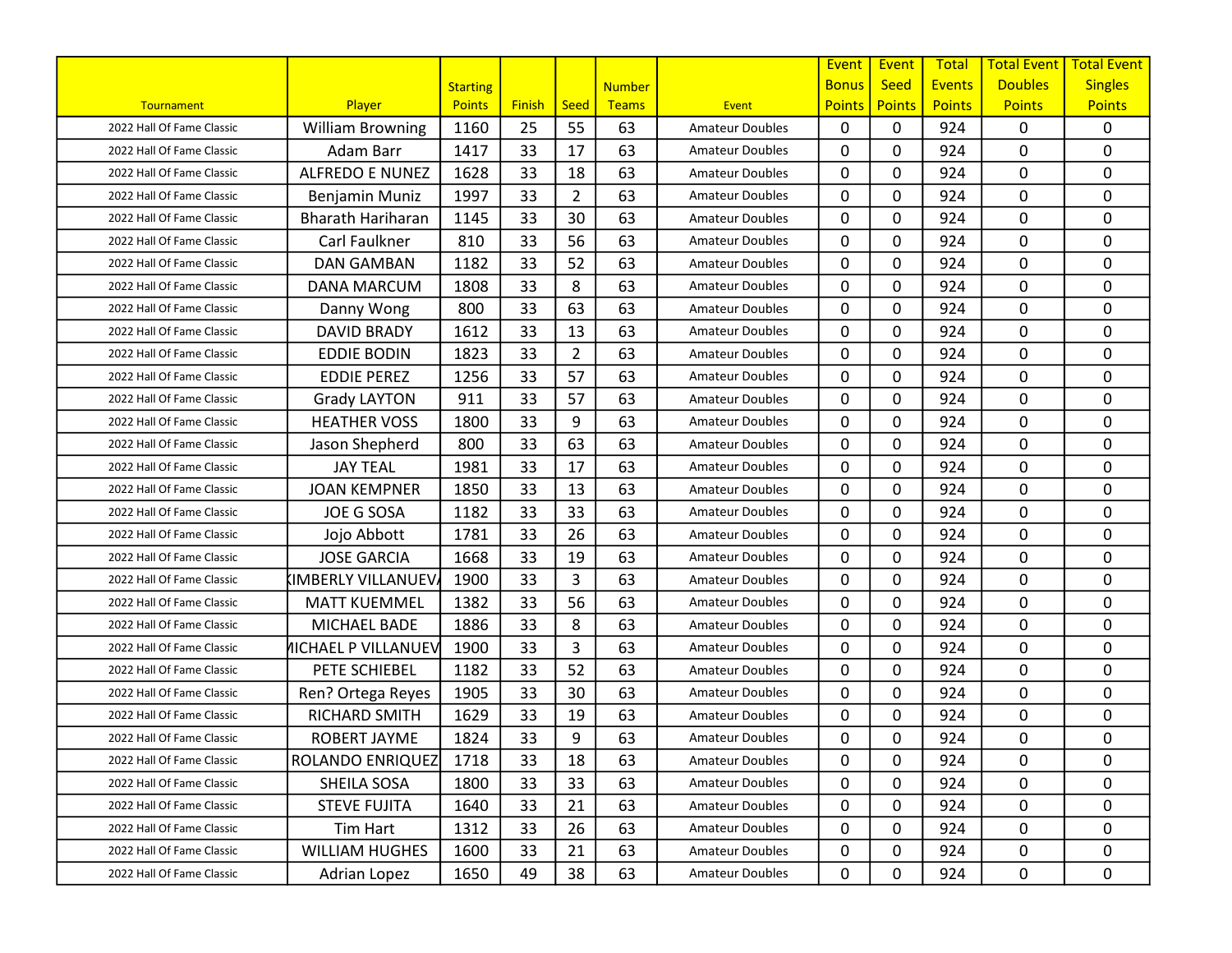|                           |                          |                 |                |      |               |                        | Event         | Event         | <b>Total</b>  | <b>Total Event</b> | <b>Total Event</b> |
|---------------------------|--------------------------|-----------------|----------------|------|---------------|------------------------|---------------|---------------|---------------|--------------------|--------------------|
|                           |                          | <b>Starting</b> |                |      | <b>Number</b> |                        | <b>Bonus</b>  | <b>Seed</b>   | <b>Events</b> | <b>Doubles</b>     | <b>Singles</b>     |
| Tournament                | Player                   | <b>Points</b>   | <b>Finish</b>  | Seed | <b>Teams</b>  | Event                  | <b>Points</b> | <b>Points</b> | <b>Points</b> | <b>Points</b>      | <b>Points</b>      |
| 2022 Hall Of Fame Classic | Alec Baumert             | 800             | 49             | 62   | 63            | <b>Amateur Doubles</b> | $\mathbf{0}$  | 0             | 924           | 0                  | $\mathbf{0}$       |
| 2022 Hall Of Fame Classic | Alex Christensen         | 870             | 49             | 62   | 63            | <b>Amateur Doubles</b> | 0             | 0             | 924           | 0                  | $\mathbf 0$        |
| 2022 Hall Of Fame Classic | <b>Austin Watrous</b>    | 1461            | 49             | 47   | 63            | <b>Amateur Doubles</b> | $\mathbf{0}$  | 0             | 924           | 0                  | $\mathbf 0$        |
| 2022 Hall Of Fame Classic | <b>Brian Takeuchi</b>    | 1215            | 49             | 38   | 63            | <b>Amateur Doubles</b> | $\mathbf{0}$  | 0             | 924           | 0                  | $\mathbf 0$        |
| 2022 Hall Of Fame Classic | Chris Acosta             | 1705            | 49             | 35   | 63            | <b>Amateur Doubles</b> | 0             | 0             | 924           | 0                  | 0                  |
| 2022 Hall Of Fame Classic | DAVID A BALES            | 1999            | 49             | 39   | 63            | <b>Amateur Doubles</b> | $\mathbf{0}$  | 0             | 924           | 0                  | 0                  |
| 2022 Hall Of Fame Classic | <b>DAVID SQUIRES</b>     | 1992            | 49             | 31   | 63            | <b>Amateur Doubles</b> | $\mathbf{0}$  | 0             | 924           | 0                  | $\mathbf 0$        |
| 2022 Hall Of Fame Classic | David Woodbury           | 840             | 49             | 61   | 63            | <b>Amateur Doubles</b> | $\Omega$      | 0             | 924           | 0                  | 0                  |
| 2022 Hall Of Fame Classic | <b>ERIN EUSTANCE</b>     | 1684            | 49             | 50   | 63            | <b>Amateur Doubles</b> | 0             | 0             | 924           | 0                  | 0                  |
| 2022 Hall Of Fame Classic | Erin Trump               | 948             | 49             | 49   | 63            | <b>Amateur Doubles</b> | $\mathbf{0}$  | 0             | 924           | 0                  | $\mathbf 0$        |
| 2022 Hall Of Fame Classic | <b>GORDON CHANG</b>      | 1800            | 49             | 22   | 63            | <b>Amateur Doubles</b> | $\mathbf{0}$  | 0             | 924           | 0                  | $\mathbf 0$        |
| 2022 Hall Of Fame Classic | <b>JACK BAKER</b>        | 1720            | 49             | 40   | 63            | <b>Amateur Doubles</b> | $\mathbf{0}$  | 0             | 924           | 0                  | $\mathbf 0$        |
| 2022 Hall Of Fame Classic | <b>JAMES STOGSTILL</b>   | 1182            | 49             | 53   | 63            | <b>Amateur Doubles</b> | $\mathbf{0}$  | 0             | 924           | 0                  | 0                  |
| 2022 Hall Of Fame Classic | <b>Jesse RAMIREZ</b>     | 1212            | 49             | 35   | 63            | <b>Amateur Doubles</b> | 0             | 0             | 924           | 0                  | $\mathbf 0$        |
| 2022 Hall Of Fame Classic | <b>Jill Grow</b>         | 800             | 49             | 39   | 63            | <b>Amateur Doubles</b> | $\mathbf{0}$  | 0             | 924           | 0                  | $\mathbf 0$        |
| 2022 Hall Of Fame Classic | <b>JODY BAKER</b>        | 1011            | 49             | 40   | 63            | <b>Amateur Doubles</b> | 0             | 0             | 924           | 0                  | $\pmb{0}$          |
| 2022 Hall Of Fame Classic | Josh Young               | 1133            | 49             | 47   | 63            | <b>Amateur Doubles</b> | $\mathbf{0}$  | 0             | 924           | 0                  | $\mathbf 0$        |
| 2022 Hall Of Fame Classic | <b>Justin LIVESAY</b>    | 800             | 49             | 60   | 63            | <b>Amateur Doubles</b> | $\mathbf{0}$  | 0             | 924           | 0                  | 0                  |
| 2022 Hall Of Fame Classic | Kelly Wyant              | 1788            | 49             | 48   | 63            | <b>Amateur Doubles</b> | 0             | 0             | 924           | 0                  | 0                  |
| 2022 Hall Of Fame Classic | Lou York                 | 1182            | 49             | 53   | 63            | <b>Amateur Doubles</b> | $\mathbf{0}$  | 0             | 924           | 0                  | $\mathbf 0$        |
| 2022 Hall Of Fame Classic | Michael Mang             | 1616            | 49             | 49   | 63            | <b>Amateur Doubles</b> | $\mathbf{0}$  | 0             | 924           | 0                  | $\mathbf 0$        |
| 2022 Hall Of Fame Classic | <b>Richard Robichaud</b> | 968             | 49             | 61   | 63            | <b>Amateur Doubles</b> | $\mathbf{0}$  | 0             | 924           | 0                  | $\mathbf 0$        |
| 2022 Hall Of Fame Classic | <b>Rick Edwards</b>      | 841             | 49             | 50   | 63            | <b>Amateur Doubles</b> | $\mathbf{0}$  | 0             | 924           | 0                  | 0                  |
| 2022 Hall Of Fame Classic | <b>Rick Oak</b>          | 1010            | 49             | 31   | 63            | <b>Amateur Doubles</b> | 0             | 0             | 924           | 0                  | 0                  |
| 2022 Hall Of Fame Classic | <b>Rick Yepez</b>        | 1800            | 49             | 32   | 63            | <b>Amateur Doubles</b> | 0             | 0             | 924           | 0                  | 0                  |
| 2022 Hall Of Fame Classic | Ryan SCOTT               | 1018            | 49             | 60   | 63            | <b>Amateur Doubles</b> | $\mathbf{0}$  | 0             | 924           | 0                  | $\mathbf 0$        |
| 2022 Hall Of Fame Classic | Seth Sherrell            | 801             | 49             | 48   | 63            | <b>Amateur Doubles</b> | $\mathbf{0}$  | 0             | 924           | 0                  | $\mathbf 0$        |
| 2022 Hall Of Fame Classic | <b>TIMOTHY HINRICHS</b>  | 1197            | 49             | 32   | 63            | <b>Amateur Doubles</b> | 0             | 0             | 924           | 0                  | $\mathbf 0$        |
| 2022 Hall Of Fame Classic | WES KAMIYAMA             | 1400            | 49             | 22   | 63            | <b>Amateur Doubles</b> | 0             | 0             | 924           | 0                  | 0                  |
| 2022 Hall Of Fame Classic | Micah Mckinnon           | 1624            | $\mathbf{1}$   | 48   | 120           | <b>Amateur Singles</b> | 367           | $\mathbf{0}$  | 1239          | 0                  | 367                |
| 2022 Hall Of Fame Classic | Collen Cole              | 1974            | $\overline{2}$ | 6    | 120           | <b>Amateur Singles</b> | 276           | 0             | 1239          | 0                  | 276                |
| 2022 Hall Of Fame Classic | <b>XAVIER CONTRERAS</b>  | 1754            | 3              | 39   | 120           | <b>Amateur Singles</b> | 206           | 0             | 1239          | 0                  | 206                |
| 2022 Hall Of Fame Classic | Arttu Valimaki           | 1600            | 4              | 51   | 120           | <b>Amateur Singles</b> | 154           | 0             | 1239          | 0                  | 154                |
| 2022 Hall Of Fame Classic | <b>FRANK MARTINEZ</b>    | 1920            | 5              | 10   | 120           | <b>Amateur Singles</b> | 116           | 0             | 1239          | 0                  | 116                |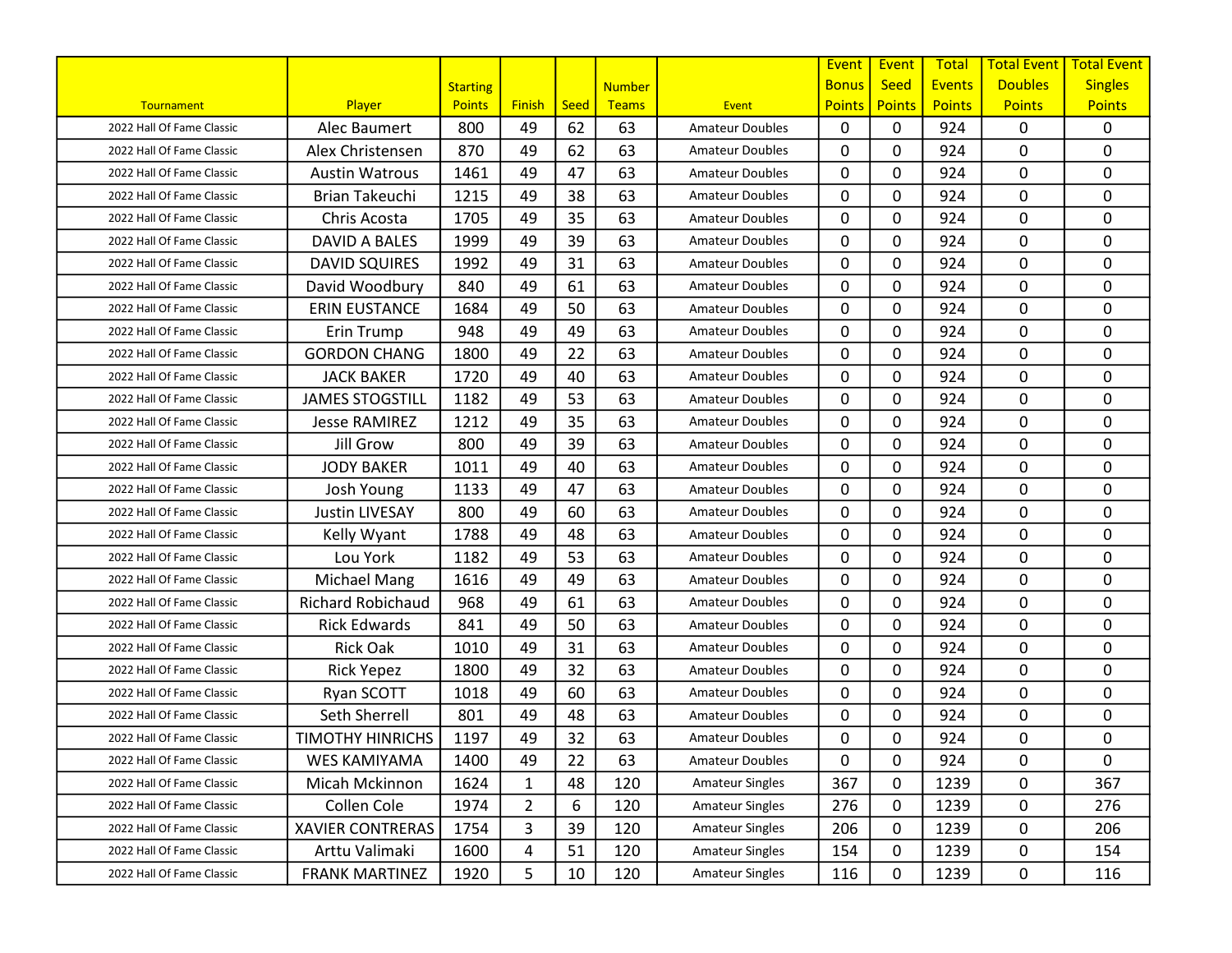|                           |                            |                 |                |      |               |                        | Event         | Event         | Total         | <b>Total Event</b> | <b>Total Event</b> |
|---------------------------|----------------------------|-----------------|----------------|------|---------------|------------------------|---------------|---------------|---------------|--------------------|--------------------|
|                           |                            | <b>Starting</b> |                |      | <b>Number</b> |                        | <b>Bonus</b>  | <b>Seed</b>   | <b>Events</b> | <b>Doubles</b>     | <b>Singles</b>     |
| Tournament                | Player                     | <b>Points</b>   | <b>Finish</b>  | Seed | <b>Teams</b>  | Event                  | <b>Points</b> | <b>Points</b> | <b>Points</b> | <b>Points</b>      | <b>Points</b>      |
| 2022 Hall Of Fame Classic | <b>SIMEON YEP</b>          | 1668            | 5              | 43   | 120           | <b>Amateur Singles</b> | 116           | 0             | 1239          | 0                  | 116                |
| 2022 Hall Of Fame Classic | <b>ANDREI TROK</b>         | 1584            | $\overline{7}$ | 53   | 120           | <b>Amateur Singles</b> | 0             | 0             | 1239          | 0                  | 0                  |
| 2022 Hall Of Fame Classic | <b>EDDIE BODIN</b>         | 1093            | $\overline{7}$ | 83   | 120           | <b>Amateur Singles</b> | $\mathbf{0}$  | 0             | 1239          | 0                  | $\mathbf 0$        |
| 2022 Hall Of Fame Classic | <b>DAN BENNETT</b>         | 1746            | 9              | 40   | 120           | <b>Amateur Singles</b> | $\mathbf{0}$  | 0             | 1239          | 0                  | 0                  |
| 2022 Hall Of Fame Classic | Danny Andrade              | 1603            | 9              | 49   | 120           | <b>Amateur Singles</b> | $\mathbf{0}$  | 0             | 1239          | 0                  | 0                  |
| 2022 Hall Of Fame Classic | <b>DAVID BRADY</b>         | 1633            | 9              | 45   | 120           | <b>Amateur Singles</b> | 0             | 0             | 1239          | 0                  | 0                  |
| 2022 Hall Of Fame Classic | <b>JAY TEAL</b>            | 1975            | 9              | 5    | 120           | <b>Amateur Singles</b> | $\mathbf{0}$  | 0             | 1239          | 0                  | $\mathbf 0$        |
| 2022 Hall Of Fame Classic | Chris Acosta               | 1114            | 13             | 80   | 120           | <b>Amateur Singles</b> | $\mathbf{0}$  | 0             | 1239          | 0                  | 0                  |
| 2022 Hall Of Fame Classic | <b>DAVID MAHER</b>         | 1600            | 13             | 50   | 120           | <b>Amateur Singles</b> | 0             | 0             | 1239          | 0                  | $\mathbf 0$        |
| 2022 Hall Of Fame Classic | John Scully                | 1948            | 13             | 8    | 120           | <b>Amateur Singles</b> | $\mathbf{0}$  | 0             | 1239          | 0                  | $\mathbf 0$        |
| 2022 Hall Of Fame Classic | <b>NICHAEL P VILLANUEV</b> | 1924            | 13             | 9    | 120           | <b>Amateur Singles</b> | $\mathbf{0}$  | 0             | 1239          | 0                  | 0                  |
| 2022 Hall Of Fame Classic | Alex Pipkin                | 1298            | 17             | 63   | 120           | <b>Amateur Singles</b> | $\mathbf{0}$  | 0             | 1239          | 0                  | $\mathbf 0$        |
| 2022 Hall Of Fame Classic | <b>Bob Vralsted</b>        | 1250            | 17             | 65   | 120           | <b>Amateur Singles</b> | $\mathbf{0}$  | 0             | 1239          | 0                  | 0                  |
| 2022 Hall Of Fame Classic | <b>ERIN EUSTANCE</b>       | 1672            | 17             | 42   | 120           | <b>Amateur Singles</b> | $\mathbf{0}$  | 0             | 1239          | 0                  | $\mathbf 0$        |
| 2022 Hall Of Fame Classic | ኔERARDO VALENCIAN          | 1840            | 17             | 14   | 120           | <b>Amateur Singles</b> | $\mathbf{0}$  | 0             | 1239          | 0                  | 0                  |
| 2022 Hall Of Fame Classic | <b>JEROMY ORTEGA</b>       | 1241            | 17             | 67   | 120           | <b>Amateur Singles</b> | 0             | 0             | 1239          | 0                  | $\pmb{0}$          |
| 2022 Hall Of Fame Classic | <b>MICHAEL VEIT</b>        | 1816            | 17             | 19   | 120           | <b>Amateur Singles</b> | $\mathbf{0}$  | 0             | 1239          | 0                  | 0                  |
| 2022 Hall Of Fame Classic | <b>PAUL GEE</b>            | 1990            | 17             | 3    | 120           | <b>Amateur Singles</b> | $\mathbf{0}$  | 0             | 1239          | 0                  | 0                  |
| 2022 Hall Of Fame Classic | Victor Adrian              | 1510            | 17             | 55   | 120           | <b>Amateur Singles</b> | 0             | 0             | 1239          | 0                  | 0                  |
| 2022 Hall Of Fame Classic | <b>Beau Guidry</b>         | 1177            | 25             | 78   | 120           | <b>Amateur Singles</b> | $\mathbf{0}$  | 0             | 1239          | 0                  | $\mathbf 0$        |
| 2022 Hall Of Fame Classic | Benjamin Muniz             | 1833            | 25             | 15   | 120           | <b>Amateur Singles</b> | $\mathbf{0}$  | 0             | 1239          | 0                  | $\pmb{0}$          |
| 2022 Hall Of Fame Classic | <b>Brian Eaton</b>         | 1033            | 25             | 87   | 120           | <b>Amateur Singles</b> | $\mathbf{0}$  | 0             | 1239          | 0                  | $\mathbf 0$        |
| 2022 Hall Of Fame Classic | bse Manuel Hernande        | 1011            | 25             | 89   | 120           | <b>Amateur Singles</b> | $\mathbf{0}$  | 0             | 1239          | 0                  | 0                  |
| 2022 Hall Of Fame Classic | MICHAEL BADE               | 1800            | 25             | 20   | 120           | <b>Amateur Singles</b> | 0             | 0             | 1239          | 0                  | 0                  |
| 2022 Hall Of Fame Classic | <b>RANDALL STELLY</b>      | 1448            | 25             | 58   | 120           | <b>Amateur Singles</b> | 0             | 0             | 1239          | 0                  | $\mathbf 0$        |
| 2022 Hall Of Fame Classic | <b>RICHARD SMITH</b>       | 1501            | 25             | 56   | 120           | <b>Amateur Singles</b> | 0             | 0             | 1239          | 0                  | $\mathbf 0$        |
| 2022 Hall Of Fame Classic | <b>ROBERT SO</b>           | 1816            | 25             | 18   | 120           | <b>Amateur Singles</b> | $\mathbf{0}$  | 0             | 1239          | 0                  | $\mathbf 0$        |
| 2022 Hall Of Fame Classic | Afshin Mirzazadeh          | 918             | 33             | 93   | 120           | <b>Amateur Singles</b> | 0             | 0             | 1239          | 0                  | $\mathbf 0$        |
| 2022 Hall Of Fame Classic | <b>ALFREDO E NUNEZ</b>     | 1656            | 33             | 44   | 120           | <b>Amateur Singles</b> | 0             | 0             | 1239          | 0                  | 0                  |
| 2022 Hall Of Fame Classic | <b>Bracklin Bufkin</b>     | 1085            | 33             | 84   | 120           | <b>Amateur Singles</b> | 0             | 0             | 1239          | 0                  | 0                  |
| 2022 Hall Of Fame Classic | <b>BRAD CHAMBERLAIN</b>    | 1688            | 33             | 41   | 120           | <b>Amateur Singles</b> | 0             | 0             | 1239          | 0                  | 0                  |
| 2022 Hall Of Fame Classic | <b>BRYAN STROMBERG</b>     | 1800            | 33             | 22   | 120           | <b>Amateur Singles</b> | 0             | 0             | 1239          | 0                  | 0                  |
| 2022 Hall Of Fame Classic | Casey FLORES               | 1632            | 33             | 46   | 120           | <b>Amateur Singles</b> | 0             | 0             | 1239          | 0                  | 0                  |
| 2022 Hall Of Fame Classic | Chris Sullivan             | 800             | 33             | 115  | 120           | <b>Amateur Singles</b> | 0             | 0             | 1239          | 0                  | $\mathbf 0$        |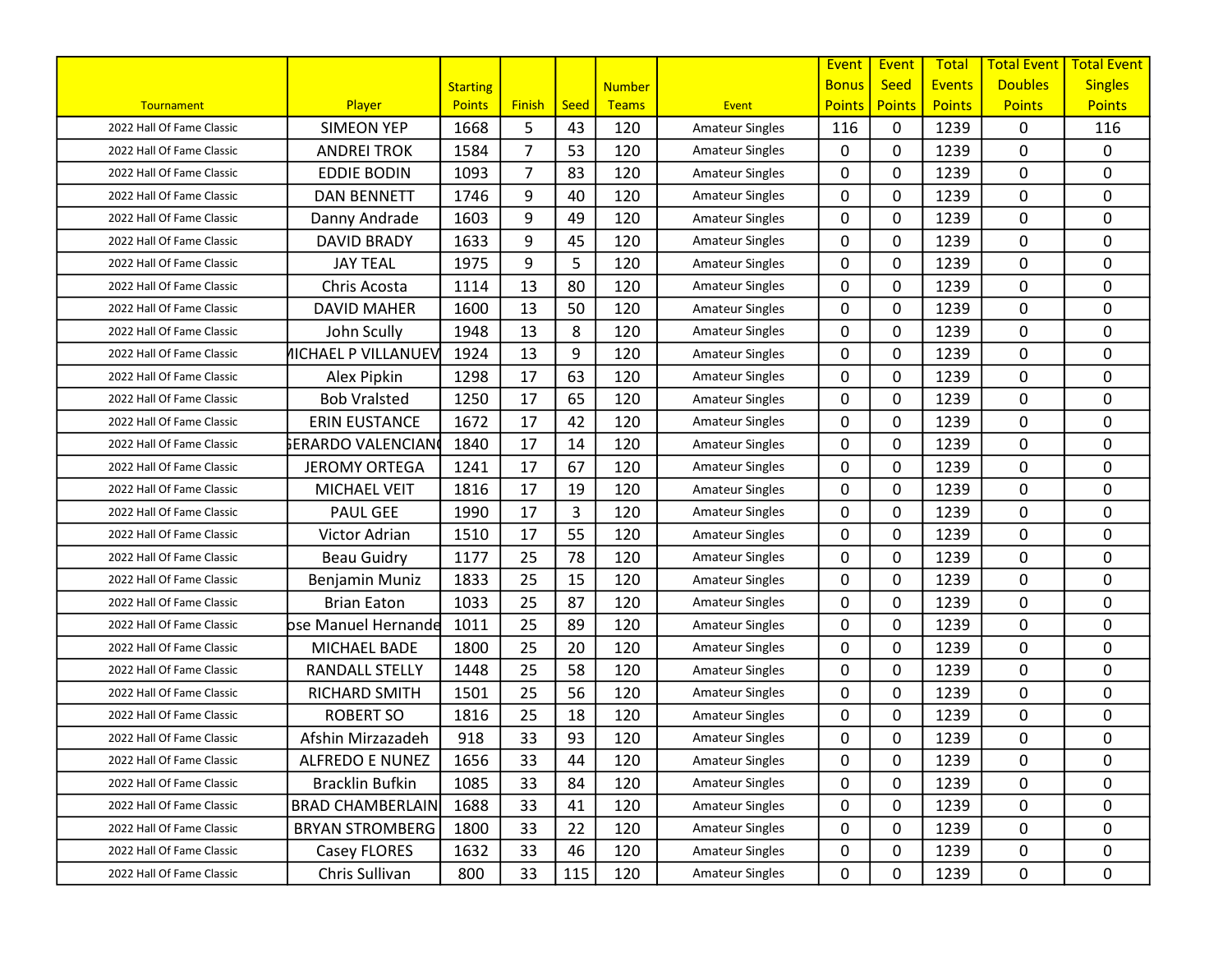|                           |                          |                 |               |      |               |                        | Event         | Event         | Total         | <b>Total Event</b> | <b>Total Event</b> |
|---------------------------|--------------------------|-----------------|---------------|------|---------------|------------------------|---------------|---------------|---------------|--------------------|--------------------|
|                           |                          | <b>Starting</b> |               |      | <b>Number</b> |                        | <b>Bonus</b>  | <b>Seed</b>   | <b>Events</b> | <b>Doubles</b>     | <b>Singles</b>     |
| Tournament                | Player                   | <b>Points</b>   | <b>Finish</b> | Seed | <b>Teams</b>  | Event                  | <b>Points</b> | <b>Points</b> | <b>Points</b> | <b>Points</b>      | <b>Points</b>      |
| 2022 Hall Of Fame Classic | <b>DAMON SCHOGGINS</b>   | 1996            | 33            | 1    | 120           | <b>Amateur Singles</b> | $\mathbf{0}$  | 0             | 1239          | 0                  | $\mathbf{0}$       |
| 2022 Hall Of Fame Classic | Garrett Hoffman          | 830             | 33            | 101  | 120           | <b>Amateur Singles</b> | 0             | 0             | 1239          | 0                  | $\pmb{0}$          |
| 2022 Hall Of Fame Classic | Isabelle Stelly          | 1097            | 33            | 82   | 120           | <b>Amateur Singles</b> | $\mathbf{0}$  | 0             | 1239          | 0                  | $\mathbf 0$        |
| 2022 Hall Of Fame Classic | <b>Justin LIVESAY</b>    | 800             | 33            | 116  | 120           | <b>Amateur Singles</b> | $\mathbf{0}$  | 0             | 1239          | 0                  | $\mathbf 0$        |
| 2022 Hall Of Fame Classic | Karen Lamano             | 1800            | 33            | 25   | 120           | <b>Amateur Singles</b> | $\mathbf{0}$  | 0             | 1239          | 0                  | 0                  |
| 2022 Hall Of Fame Classic | <b>Michael Mang</b>      | 1632            | 33            | 47   | 120           | <b>Amateur Singles</b> | 0             | 0             | 1239          | 0                  | 0                  |
| 2022 Hall Of Fame Classic | Nathan Hamm              | 1060            | 33            | 85   | 120           | <b>Amateur Singles</b> | 0             | 0             | 1239          | 0                  | $\mathbf 0$        |
| 2022 Hall Of Fame Classic | Niko ?urina              | 1800            | 33            | 21   | 120           | <b>Amateur Singles</b> | $\mathbf{0}$  | 0             | 1239          | 0                  | 0                  |
| 2022 Hall Of Fame Classic | <b>ROBERT CASSITY</b>    | 1800            | 33            | 23   | 120           | <b>Amateur Singles</b> | 0             | 0             | 1239          | 0                  | $\mathbf 0$        |
| 2022 Hall Of Fame Classic | Alan Woods               | 1005            | 49            | 90   | 120           | <b>Amateur Singles</b> | $\mathbf{0}$  | 0             | 1239          | 0                  | $\mathbf 0$        |
| 2022 Hall Of Fame Classic | Alex Christensen         | 810             | 49            | 109  | 120           | <b>Amateur Singles</b> | $\mathbf{0}$  | 0             | 1239          | 0                  | $\mathbf 0$        |
| 2022 Hall Of Fame Classic | <b>Andrew Reimer</b>     | 800             | 49            | 117  | 120           | <b>Amateur Singles</b> | $\mathbf{0}$  | 0             | 1239          | 0                  | $\mathbf 0$        |
| 2022 Hall Of Fame Classic | <b>Bharath Hariharan</b> | 851             | 49            | 100  | 120           | <b>Amateur Singles</b> | $\mathbf{0}$  | 0             | 1239          | 0                  | 0                  |
| 2022 Hall Of Fame Classic | <b>Brian Takeuchi</b>    | 1338            | 49            | 61   | 120           | <b>Amateur Singles</b> | $\mathbf{0}$  | 0             | 1239          | 0                  | $\mathbf 0$        |
| 2022 Hall Of Fame Classic | John McDermott           | 1225            | 49            | 69   | 120           | <b>Amateur Singles</b> | $\mathbf{0}$  | 0             | 1239          | 0                  | $\mathbf 0$        |
| 2022 Hall Of Fame Classic | Jorge Horna              | 922             | 49            | 92   | 120           | <b>Amateur Singles</b> | 0             | 0             | 1239          | 0                  | $\pmb{0}$          |
| 2022 Hall Of Fame Classic | Josh Young               | 855             | 49            | 98   | 120           | <b>Amateur Singles</b> | $\mathbf{0}$  | 0             | 1239          | 0                  | 0                  |
| 2022 Hall Of Fame Classic | <b>NIEL BURNS</b>        | 1293            | 49            | 64   | 120           | <b>Amateur Singles</b> | $\mathbf{0}$  | 0             | 1239          | 0                  | 0                  |
| 2022 Hall Of Fame Classic | Ren? Ortega Reyes        | 1827            | 49            | 16   | 120           | <b>Amateur Singles</b> | 0             | 0             | 1239          | 0                  | 0                  |
| 2022 Hall Of Fame Classic | <b>Rick Oak</b>          | 870             | 49            | 96   | 120           | <b>Amateur Singles</b> | $\mathbf{0}$  | 0             | 1239          | 0                  | $\mathbf 0$        |
| 2022 Hall Of Fame Classic | <b>Rick Yepez</b>        | 1800            | 49            | 31   | 120           | <b>Amateur Singles</b> | $\mathbf{0}$  | 0             | 1239          | 0                  | $\pmb{0}$          |
| 2022 Hall Of Fame Classic | ROLANDO ENRIQUEZ         | 1762            | 49            | 38   | 120           | <b>Amateur Singles</b> | $\mathbf{0}$  | 0             | 1239          | 0                  | $\mathbf 0$        |
| 2022 Hall Of Fame Classic | Ryan SCOTT               | 810             | 49            | 108  | 120           | <b>Amateur Singles</b> | $\mathbf{0}$  | 0             | 1239          | 0                  | 0                  |
| 2022 Hall Of Fame Classic | SHEILA SOSA              | 1800            | 49            | 24   | 120           | <b>Amateur Singles</b> | 0             | 0             | 1239          | 0                  | 0                  |
| 2022 Hall Of Fame Classic | Vera Urbanovich          | 828             | 49            | 102  | 120           | <b>Amateur Singles</b> | 0             | 0             | 1239          | 0                  | $\mathbf 0$        |
| 2022 Hall Of Fame Classic | Adrian Lopez             | 1013            | 65            | 88   | 120           | <b>Amateur Singles</b> | 0             | 0             | 1239          | 0                  | $\mathbf 0$        |
| 2022 Hall Of Fame Classic | <b>Austin Watrous</b>    | 1116            | 65            | 79   | 120           | <b>Amateur Singles</b> | $\mathbf{0}$  | 0             | 1239          | 0                  | $\mathbf 0$        |
| 2022 Hall Of Fame Classic | <b>BEN BRANTLY</b>       | 1182            | 65            | 77   | 120           | <b>Amateur Singles</b> | 0             | 0             | 1239          | 0                  | $\mathbf 0$        |
| 2022 Hall Of Fame Classic | <b>BOB BARNETT</b>       | 1963            | 65            | 7    | 120           | <b>Amateur Singles</b> | 0             | 0             | 1239          | 0                  | 0                  |
| 2022 Hall Of Fame Classic | <b>BUTCH MUSICK</b>      | 1535            | 65            | 54   | 120           | <b>Amateur Singles</b> | 0             | 0             | 1239          | 0                  | 0                  |
| 2022 Hall Of Fame Classic | <b>CHAD MCCLURE</b>      | 1840            | 65            | 13   | 120           | <b>Amateur Singles</b> | 0             | 0             | 1239          | 0                  | 0                  |
| 2022 Hall Of Fame Classic | Connor Budd              | 800             | 65            | 120  | 120           | <b>Amateur Singles</b> | 0             | 0             | 1239          | 0                  | 0                  |
| 2022 Hall Of Fame Classic | Cory Sweeney             | 1000            | 65            | 91   | 120           | <b>Amateur Singles</b> | 0             | 0             | 1239          | 0                  | 0                  |
| 2022 Hall Of Fame Classic | Danny Wong               | 800             | 65            | 112  | 120           | <b>Amateur Singles</b> | 0             | 0             | 1239          | 0                  | 0                  |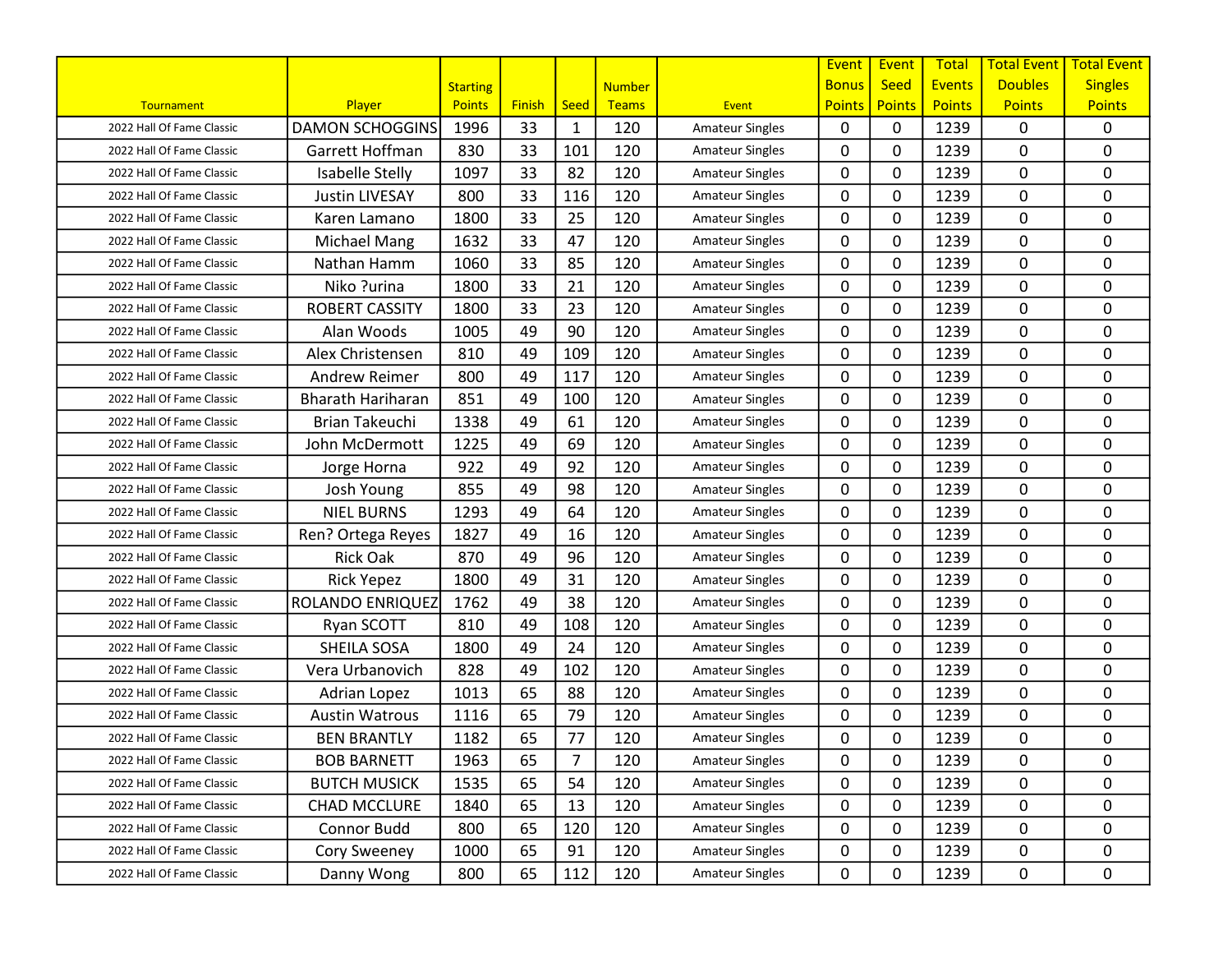|                           |                          |                 |               |      |               |                        | Event         | Event         | Total         | <b>Total Event</b> | <b>Total Event</b> |
|---------------------------|--------------------------|-----------------|---------------|------|---------------|------------------------|---------------|---------------|---------------|--------------------|--------------------|
|                           |                          | <b>Starting</b> |               |      | <b>Number</b> |                        | <b>Bonus</b>  | <b>Seed</b>   | <b>Events</b> | <b>Doubles</b>     | <b>Singles</b>     |
| Tournament                | Player                   | <b>Points</b>   | <b>Finish</b> | Seed | <b>Teams</b>  | Event                  | <b>Points</b> | <b>Points</b> | <b>Points</b> | <b>Points</b>      | <b>Points</b>      |
| 2022 Hall Of Fame Classic | David Rosenthal          | 1800            | 65            | 27   | 120           | <b>Amateur Singles</b> | $\mathbf{0}$  | 0             | 1239          | 0                  | $\mathbf{0}$       |
| 2022 Hall Of Fame Classic | <b>DOUG STEELE</b>       | 1800            | 65            | 26   | 120           | <b>Amateur Singles</b> | 0             | 0             | 1239          | 0                  | $\mathbf 0$        |
| 2022 Hall Of Fame Classic | <b>Francis Quigley</b>   | 853             | 65            | 99   | 120           | <b>Amateur Singles</b> | $\mathbf{0}$  | 0             | 1239          | 0                  | $\mathbf 0$        |
| 2022 Hall Of Fame Classic | <b>HOWARD BURNS</b>      | 1976            | 65            | 4    | 120           | <b>Amateur Singles</b> | $\mathbf{0}$  | 0             | 1239          | 0                  | 0                  |
| 2022 Hall Of Fame Classic | <b>JAMES SUTTON</b>      | 1245            | 65            | 66   | 120           | <b>Amateur Singles</b> | 0             | 0             | 1239          | 0                  | 0                  |
| 2022 Hall Of Fame Classic | <b>JAMIE LYNDES</b>      | 1452            | 65            | 57   | 120           | <b>Amateur Singles</b> | 0             | 0             | 1239          | 0                  | 0                  |
| 2022 Hall Of Fame Classic | Jason Shepherd           | 800             | 65            | 118  | 120           | <b>Amateur Singles</b> | $\mathbf{0}$  | 0             | 1239          | 0                  | $\mathbf 0$        |
| 2022 Hall Of Fame Classic | <b>JES HERMAN</b>        | 1800            | 65            | 32   | 120           | <b>Amateur Singles</b> | $\mathbf{0}$  | 0             | 1239          | 0                  | 0                  |
| 2022 Hall Of Fame Classic | <b>JOSE GARCIA</b>       | 1779            | 65            | 37   | 120           | <b>Amateur Singles</b> | 0             | 0             | 1239          | 0                  | $\mathbf 0$        |
| 2022 Hall Of Fame Classic | <b>KARL FLEISCHER</b>    | 1800            | 65            | 28   | 120           | <b>Amateur Singles</b> | $\mathbf{0}$  | 0             | 1239          | 0                  | $\mathbf 0$        |
| 2022 Hall Of Fame Classic | Kim Smith                | 818             | 65            | 104  | 120           | <b>Amateur Singles</b> | $\mathbf{0}$  | 0             | 1239          | 0                  | 0                  |
| 2022 Hall Of Fame Classic | Mark Moran               | 800             | 65            | 119  | 120           | <b>Amateur Singles</b> | $\mathbf{0}$  | 0             | 1239          | 0                  | $\mathbf 0$        |
| 2022 Hall Of Fame Classic | PETE SCHIEBEL            | 1182            | 65            | 75   | 120           | <b>Amateur Singles</b> | $\mathbf{0}$  | 0             | 1239          | 0                  | 0                  |
| 2022 Hall Of Fame Classic | <b>Richard Robichaud</b> | 820             | 65            | 103  | 120           | <b>Amateur Singles</b> | $\mathbf{0}$  | 0             | 1239          | 0                  | $\mathbf 0$        |
| 2022 Hall Of Fame Classic | <b>RICHARD ROSS</b>      | 1904            | 65            | 11   | 120           | <b>Amateur Singles</b> | $\mathbf{0}$  | 0             | 1239          | 0                  | $\mathbf 0$        |
| 2022 Hall Of Fame Classic | RICHARD TENCH            | 1800            | 65            | 30   | 120           | <b>Amateur Singles</b> | 0             | 0             | 1239          | 0                  | $\pmb{0}$          |
| 2022 Hall Of Fame Classic | <b>Scott Adams</b>       | 1600            | 65            | 52   | 120           | <b>Amateur Singles</b> | $\mathbf{0}$  | 0             | 1239          | 0                  | $\mathbf 0$        |
| 2022 Hall Of Fame Classic | <b>SCOTT MIROFF</b>      | 1800            | 65            | 29   | 120           | <b>Amateur Singles</b> | $\mathbf{0}$  | 0             | 1239          | 0                  | 0                  |
| 2022 Hall Of Fame Classic | <b>SHANON HOLMES</b>     | 1820            | 65            | 17   | 120           | <b>Amateur Singles</b> | 0             | 0             | 1239          | 0                  | 0                  |
| 2022 Hall Of Fame Classic | Tom Kelly                | 1058            | 65            | 86   | 120           | <b>Amateur Singles</b> | $\mathbf{0}$  | 0             | 1239          | 0                  | $\mathbf 0$        |
| 2022 Hall Of Fame Classic | <b>TONY MIRELES</b>      | 1842            | 65            | 12   | 120           | <b>Amateur Singles</b> | $\mathbf{0}$  | 0             | 1239          | 0                  | $\pmb{0}$          |
| 2022 Hall Of Fame Classic | <b>Townsend Saunders</b> | 860             | 65            | 97   | 120           | <b>Amateur Singles</b> | $\mathbf{0}$  | 0             | 1239          | 0                  | $\mathbf 0$        |
| 2022 Hall Of Fame Classic | Zach Fross               | 808             | 65            | 110  | 120           | <b>Amateur Singles</b> | $\mathbf{0}$  | 0             | 1239          | 0                  | 0                  |
| 2022 Hall Of Fame Classic | Adam Barr                | 905             | 97            | 94   | 120           | <b>Amateur Singles</b> | 0             | 0             | 1239          | 0                  | 0                  |
| 2022 Hall Of Fame Classic | <b>DAN GAMBAN</b>        | 1182            | 97            | 73   | 120           | <b>Amateur Singles</b> | 0             | 0             | 1239          | 0                  | $\mathbf 0$        |
| 2022 Hall Of Fame Classic | <b>DANA MARCUM</b>       | 1800            | 97            | 33   | 120           | <b>Amateur Singles</b> | 0             | 0             | 1239          | 0                  | $\mathbf 0$        |
| 2022 Hall Of Fame Classic | David Carolla            | 810             | 97            | 107  | 120           | <b>Amateur Singles</b> | $\mathbf{0}$  | 0             | 1239          | 0                  | $\mathbf 0$        |
| 2022 Hall Of Fame Classic | <b>DAVID PATE</b>        | 1800            | 97            | 34   | 120           | <b>Amateur Singles</b> | 0             | 0             | 1239          | 0                  | $\mathbf 0$        |
| 2022 Hall Of Fame Classic | <b>Grady LAYTON</b>      | 886             | 97            | 95   | 120           | <b>Amateur Singles</b> | 0             | 0             | 1239          | 0                  | 0                  |
| 2022 Hall Of Fame Classic | <b>HEATHER VOSS</b>      | 1800            | 97            | 36   | 120           | <b>Amateur Singles</b> | 0             | 0             | 1239          | 0                  | 0                  |
| 2022 Hall Of Fame Classic | <b>JIM KING</b>          | 1200            | 97            | 72   | 120           | <b>Amateur Singles</b> | 0             | 0             | 1239          | 0                  | 0                  |
| 2022 Hall Of Fame Classic | JOE G SOSA               | 1182            | 97            | 76   | 120           | <b>Amateur Singles</b> | 0             | 0             | 1239          | 0                  | 0                  |
| 2022 Hall Of Fame Classic | <b>JOHN HOWARD</b>       | 1991            | 97            | 2    | 120           | <b>Amateur Singles</b> | 0             | 0             | 1239          | 0                  | 0                  |
| 2022 Hall Of Fame Classic | Jojo Abbott              | 1200            | 97            | 71   | 120           | <b>Amateur Singles</b> | 0             | 0             | 1239          | 0                  | $\mathbf 0$        |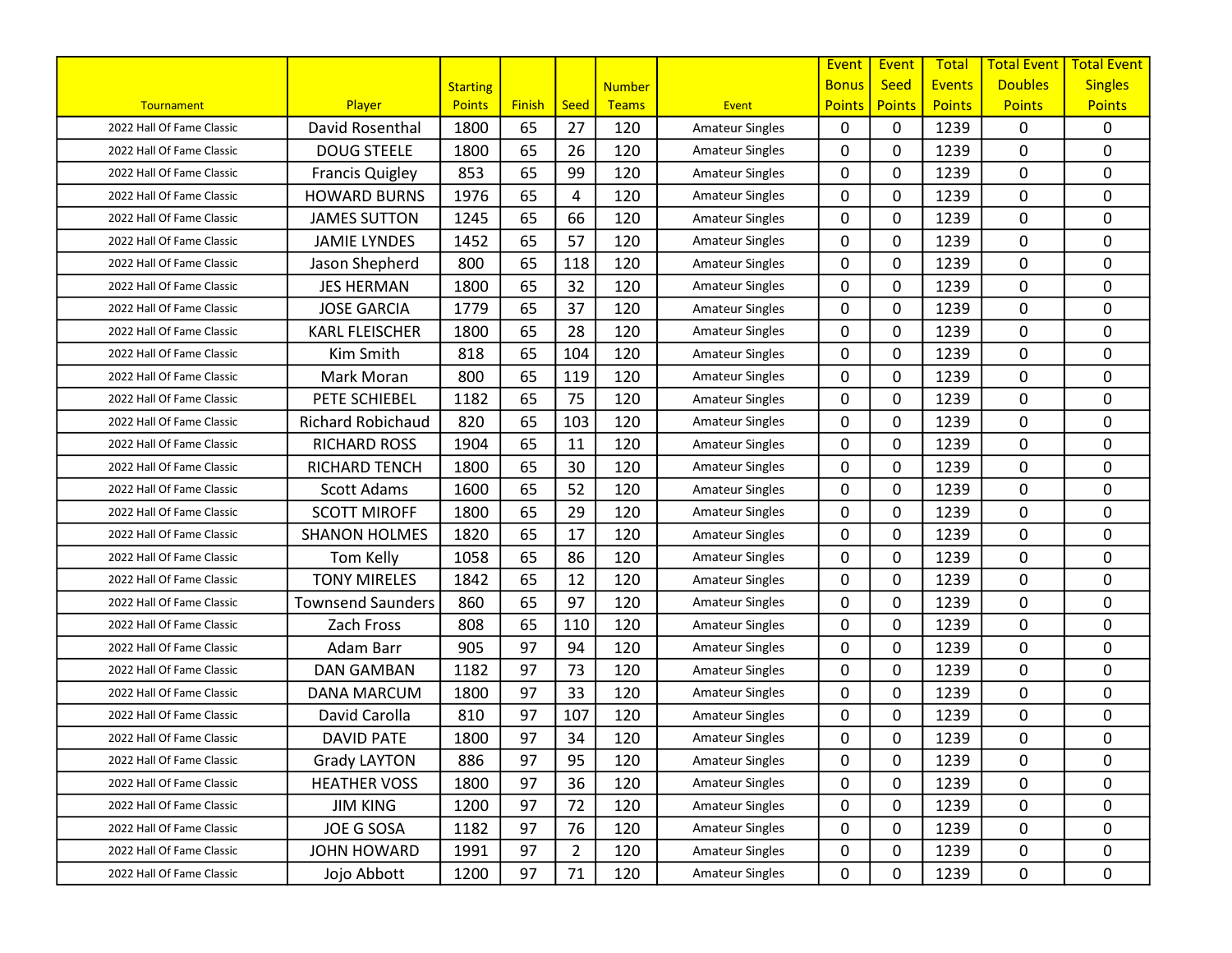|                           |                          |                 |                |                |               |                         | Event         | Event         | <b>Total</b>  | <b>Total Event</b> | <b>Total Event</b> |
|---------------------------|--------------------------|-----------------|----------------|----------------|---------------|-------------------------|---------------|---------------|---------------|--------------------|--------------------|
|                           |                          | <b>Starting</b> |                |                | <b>Number</b> |                         | <b>Bonus</b>  | <b>Seed</b>   | <b>Events</b> | <b>Doubles</b>     | <b>Singles</b>     |
| Tournament                | Player                   | <b>Points</b>   | <b>Finish</b>  | Seed           | <b>Teams</b>  | Event                   | <b>Points</b> | <b>Points</b> | <b>Points</b> | <b>Points</b>      | <b>Points</b>      |
| 2022 Hall Of Fame Classic | <b>KURT HOCHBERG</b>     | 1206            | 97             | 70             | 120           | <b>Amateur Singles</b>  | $\mathbf{0}$  | 0             | 1239          | 0                  | 0                  |
| 2022 Hall Of Fame Classic | <b>KYLE ALEXANDER</b>    | 1800            | 97             | 35             | 120           | <b>Amateur Singles</b>  | 0             | 0             | 1239          | 0                  | $\pmb{0}$          |
| 2022 Hall Of Fame Classic | <b>MARK ANGELLOTTI</b>   | 1300            | 97             | 62             | 120           | <b>Amateur Singles</b>  | $\mathbf{0}$  | 0             | 1239          | 0                  | $\mathbf 0$        |
| 2022 Hall Of Fame Classic | <b>MATT KUEMMEL</b>      | 1415            | 97             | 59             | 120           | <b>Amateur Singles</b>  | $\mathbf{0}$  | 0             | 1239          | 0                  | $\mathbf 0$        |
| 2022 Hall Of Fame Classic | Michael KUDLINSKI        | 800             | 97             | 114            | 120           | <b>Amateur Singles</b>  | 0             | 0             | 1239          | 0                  | 0                  |
| 2022 Hall Of Fame Classic | <b>MJ Daraie</b>         | 801             | 97             | 111            | 120           | <b>Amateur Singles</b>  | 0             | 0             | 1239          | 0                  | 0                  |
| 2022 Hall Of Fame Classic | <b>Rick Edwards</b>      | 811             | 97             | 105            | 120           | <b>Amateur Singles</b>  | 0             | 0             | 1239          | 0                  | $\mathbf 0$        |
| 2022 Hall Of Fame Classic | Ryan Kuemmel             | 810             | 97             | 106            | 120           | <b>Amateur Singles</b>  | $\mathbf{0}$  | 0             | 1239          | 0                  | $\mathbf 0$        |
| 2022 Hall Of Fame Classic | Tim Hart                 | 1232            | 97             | 68             | 120           | <b>Amateur Singles</b>  | 0             | 0             | 1239          | 0                  | 0                  |
| 2022 Hall Of Fame Classic | <b>TIMOTHY HINRICHS</b>  | 1182            | 97             | 74             | 120           | <b>Amateur Singles</b>  | $\mathbf{0}$  | 0             | 1239          | 0                  | $\mathbf 0$        |
| 2022 Hall Of Fame Classic | <b>VERONICA GARDNER</b>  | 1100            | 97             | 81             | 120           | <b>Amateur Singles</b>  | $\mathbf{0}$  | 0             | 1239          | 0                  | 0                  |
| 2022 Hall Of Fame Classic | Vincent R Fiederlein     | 800             | 97             | 113            | 120           | <b>Amateur Singles</b>  | $\mathbf{0}$  | 0             | 1239          | 0                  | $\mathbf 0$        |
| 2022 Hall Of Fame Classic | <b>WES KAMIYAMA</b>      | 1400            | 97             | 60             | 120           | <b>Amateur Singles</b>  | $\mathbf{0}$  | 0             | 1239          | 0                  | 0                  |
| 2022 Hall Of Fame Classic | Aaron Croff              | 946             | $\mathbf{1}$   | $\overline{2}$ | 21            | <b>Beginner Doubles</b> | 260           | 0             | 351           | 260                | 0                  |
| 2022 Hall Of Fame Classic | <b>Grady LAYTON</b>      | 911             | $\mathbf{1}$   | $\overline{2}$ | 21            | <b>Beginner Doubles</b> | 260           | 0             | 351           | 260                | 0                  |
| 2022 Hall Of Fame Classic | David Woodbury           | 840             | 2              | 7              | 21            | <b>Beginner Doubles</b> | 210           | 0             | 351           | 210                | 0                  |
| 2022 Hall Of Fame Classic | <b>Stacy Duggan</b>      | 878             | $\overline{2}$ | $\overline{7}$ | 21            | <b>Beginner Doubles</b> | 210           | 0             | 351           | 210                | 0                  |
| 2022 Hall Of Fame Classic | <b>Rob Stickley</b>      | 800             | 3              | 14             | 21            | <b>Beginner Doubles</b> | 110           | 0             | 351           | 110                | 0                  |
| 2022 Hall Of Fame Classic | <b>Tim Harrell</b>       | 800             | 3              | 14             | 21            | <b>Beginner Doubles</b> | 110           | 0             | 351           | 110                | 0                  |
| 2022 Hall Of Fame Classic | Chris Sullivan           | 800             | 4              | 15             | 21            | <b>Beginner Doubles</b> | 70            | 0             | 351           | 70                 | 0                  |
| 2022 Hall Of Fame Classic | <b>Tim Sullivan</b>      | 800             | 4              | 15             | 21            | <b>Beginner Doubles</b> | 70            | 0             | 351           | 70                 | 0                  |
| 2022 Hall Of Fame Classic | Alan Woods               | 895             | 5              | 6              | 21            | <b>Beginner Doubles</b> | 42            | 0             | 351           | 42                 | 0                  |
| 2022 Hall Of Fame Classic | Britte Lyyski            | 836             | 5              | 6              | 21            | <b>Beginner Doubles</b> | 42            | 0             | 351           | 42                 | 0                  |
| 2022 Hall Of Fame Classic | <b>Justin LIVESAY</b>    | 800             | 5              | 11             | 21            | <b>Beginner Doubles</b> | 42            | 0             | 351           | 42                 | 0                  |
| 2022 Hall Of Fame Classic | Shayla Lueras            | 831             | 5              | 11             | 21            | <b>Beginner Doubles</b> | 42            | 0             | 351           | 42                 | 0                  |
| 2022 Hall Of Fame Classic | <b>MARK PROCTOR</b>      | 801             | $\overline{7}$ | 12             | 21            | <b>Beginner Doubles</b> | 10            | 0             | 351           | 10                 | 0                  |
| 2022 Hall Of Fame Classic | <b>Shannon Tonsfeldt</b> | 801             | $\overline{7}$ | 4              | 21            | <b>Beginner Doubles</b> | 10            | 0             | 351           | 10                 | 0                  |
| 2022 Hall Of Fame Classic | Vera Urbanovich          | 964             | $\overline{7}$ | 4              | 21            | <b>Beginner Doubles</b> | 10            | 0             | 351           | 10                 | 0                  |
| 2022 Hall Of Fame Classic | Vincent R Fiederlein     | 800             | 7              | 12             | 21            | <b>Beginner Doubles</b> | 10            | 0             | 351           | 10                 | 0                  |
| 2022 Hall Of Fame Classic | Alec Baumert             | 800             | 9              | 13             | 21            | <b>Beginner Doubles</b> | 10            | 0             | 351           | 10                 | 0                  |
| 2022 Hall Of Fame Classic | Andrew Reimer            | 800             | 9              | 13             | 21            | <b>Beginner Doubles</b> | 10            | 0             | 351           | 10                 | 0                  |
| 2022 Hall Of Fame Classic | Daniel Bueno             | 894             | 9              | 5              | 21            | <b>Beginner Doubles</b> | 10            | 0             | 351           | 10                 | 0                  |
| 2022 Hall Of Fame Classic | Erin Trump               | 948             | 9              | 1              | 21            | <b>Beginner Doubles</b> | 10            | 0             | 351           | 10                 | 0                  |
| 2022 Hall Of Fame Classic | Mike Emery               | 800             | 9              | 10             | 21            | <b>Beginner Doubles</b> | 10            | 0             | 351           | 10                 | 0                  |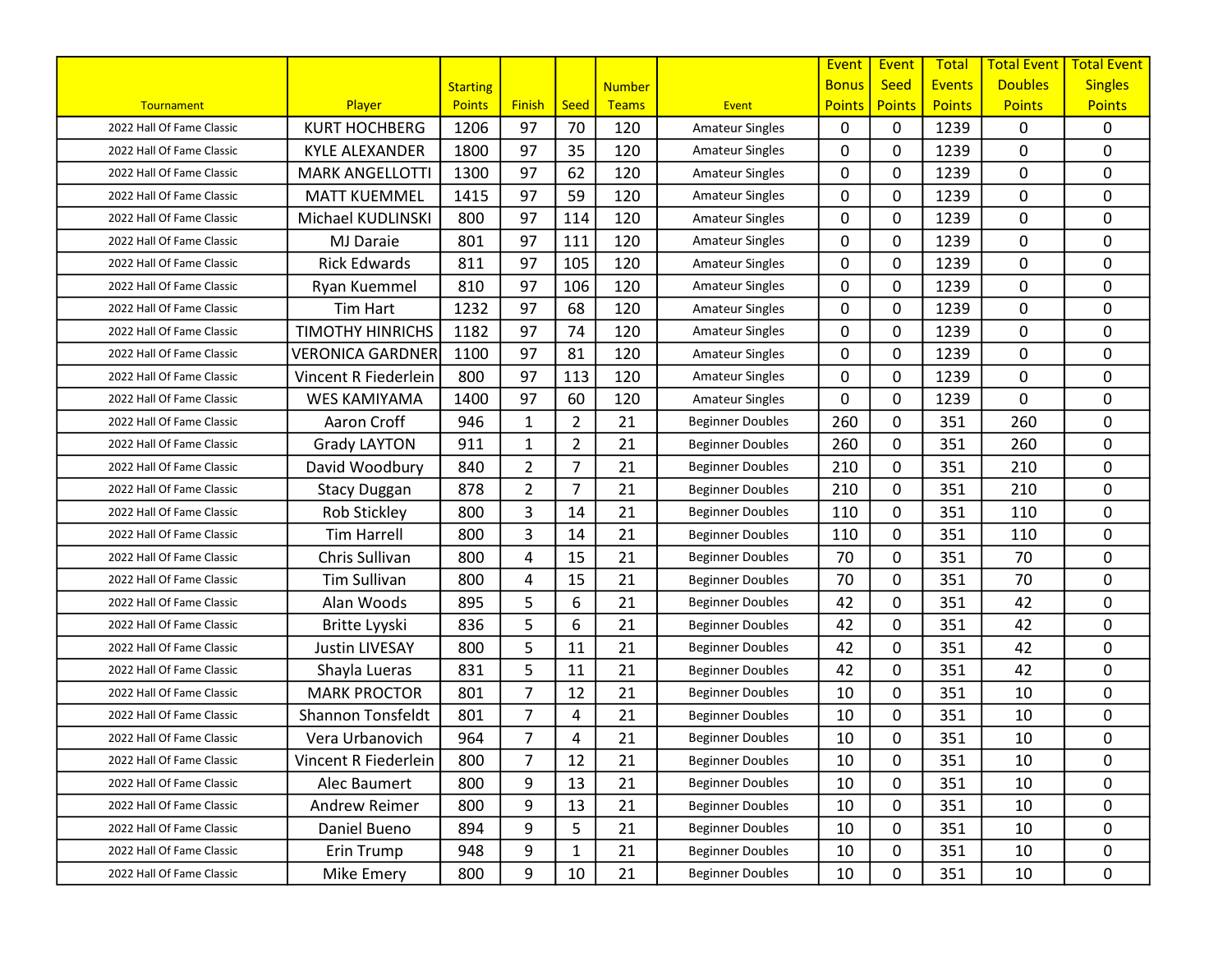|                           |                       |                 |                |                |               |                         | Event        | Event         | Total         | <b>Total Event</b> | <b>Total Event</b> |
|---------------------------|-----------------------|-----------------|----------------|----------------|---------------|-------------------------|--------------|---------------|---------------|--------------------|--------------------|
|                           |                       | <b>Starting</b> |                |                | <b>Number</b> |                         | <b>Bonus</b> | <b>Seed</b>   | <b>Events</b> | <b>Doubles</b>     | <b>Singles</b>     |
| Tournament                | Player                | <b>Points</b>   | <b>Finish</b>  | Seed           | Teams         | Event                   | Points       | <b>Points</b> | <b>Points</b> | <b>Points</b>      | <b>Points</b>      |
| 2022 Hall Of Fame Classic | <b>Rick Edwards</b>   | 841             | 9              | 10             | 21            | <b>Beginner Doubles</b> | 10           | 0             | 351           | 10                 | 0                  |
| 2022 Hall Of Fame Classic | Shell McMillian       | 944             | 9              | 1              | 21            | <b>Beginner Doubles</b> | 10           | 0             | 351           | 10                 | 0                  |
| 2022 Hall Of Fame Classic | Vicki Bueno           | 852             | 9              | 5              | 21            | <b>Beginner Doubles</b> | 10           | 0             | 351           | 10                 | 0                  |
| 2022 Hall Of Fame Classic | Adam Holschback       | 800             | 13             | 3              | 21            | <b>Beginner Doubles</b> | 10           | 0             | 351           | 10                 | 0                  |
| 2022 Hall Of Fame Classic | Danny Wong            | 800             | 13             | 17             | 21            | <b>Beginner Doubles</b> | 10           | 0             | 351           | 10                 | 0                  |
| 2022 Hall Of Fame Classic | David Carolla         | 810             | 13             | 8              | 21            | <b>Beginner Doubles</b> | 10           | 0             | 351           | 10                 | 0                  |
| 2022 Hall Of Fame Classic | Jason Shepherd        | 800             | 13             | 17             | 21            | <b>Beginner Doubles</b> | 10           | 0             | 351           | 10                 | 0                  |
| 2022 Hall Of Fame Classic | <b>JEFF BUNNELL</b>   | 979             | 13             | 3              | 21            | <b>Beginner Doubles</b> | 10           | 0             | 351           | 10                 | 0                  |
| 2022 Hall Of Fame Classic | Marianne Wang         | 800             | 13             | 16             | 21            | <b>Beginner Doubles</b> | 10           | 0             | 351           | 10                 | 0                  |
| 2022 Hall Of Fame Classic | Shari Davis           | 900             | 13             | 8              | 21            | <b>Beginner Doubles</b> | 10           | 0             | 351           | 10                 | 0                  |
| 2022 Hall Of Fame Classic | Yizhi wang            | 800             | 13             | 16             | 21            | <b>Beginner Doubles</b> | 10           | 0             | 351           | 10                 | 0                  |
| 2022 Hall Of Fame Classic | <b>Brian Brooks</b>   | 800             | 17             | 19             | 21            | <b>Beginner Doubles</b> | 10           | 0             | 351           | 10                 | 0                  |
| 2022 Hall Of Fame Classic | Carl Faulkner         | 810             | 17             | 9              | 21            | <b>Beginner Doubles</b> | 10           | 0             | 351           | 10                 | 0                  |
| 2022 Hall Of Fame Classic | Connor Budd           | 800             | 17             | 18             | 21            | <b>Beginner Doubles</b> | 10           | 0             | 351           | 10                 | 0                  |
| 2022 Hall Of Fame Classic | <b>Fred McGurk</b>    | 800             | 17             | 20             | 21            | <b>Beginner Doubles</b> | 10           | 0             | 351           | 10                 | 0                  |
| 2022 Hall Of Fame Classic | Kirk Iwami            | 800             | 17             | 20             | 21            | <b>Beginner Doubles</b> | 10           | 0             | 351           | 10                 | 0                  |
| 2022 Hall Of Fame Classic | Mark Moran            | 800             | 17             | 21             | 21            | <b>Beginner Doubles</b> | 10           | 0             | 351           | 10                 | 0                  |
| 2022 Hall Of Fame Classic | <b>Marshall Downs</b> | 800             | 17             | 19             | 21            | <b>Beginner Doubles</b> | 10           | $\mathbf{0}$  | 351           | 10                 | 0                  |
| 2022 Hall Of Fame Classic | Matthew Lara          | 800             | 17             | 21             | 21            | <b>Beginner Doubles</b> | 10           | 0             | 351           | 10                 | 0                  |
| 2022 Hall Of Fame Classic | Michael KUDLINSKI     | 800             | 17             | 18             | 21            | <b>Beginner Doubles</b> | 10           | 0             | 351           | 10                 | 0                  |
| 2022 Hall Of Fame Classic | Ryan Kuemmel          | 860             | 17             | 9              | 21            | <b>Beginner Doubles</b> | 10           | 0             | 351           | 10                 | 0                  |
| 2022 Hall Of Fame Classic | Chris Sullivan        | 800             | $\mathbf{1}$   | 45             | 52            | <b>Beginner Singles</b> | 260          | 0             | 634           | 0                  | 260                |
| 2022 Hall Of Fame Classic | Mike Emery            | 800             | $\overline{2}$ | 46             | 52            | <b>Beginner Singles</b> | 210          | 0             | 634           | 0                  | 210                |
| 2022 Hall Of Fame Classic | Jason Shepherd        | 800             | 3              | 47             | 52            | <b>Beginner Singles</b> | 110          | 0             | 634           | 0                  | 110                |
| 2022 Hall Of Fame Classic | David Carolla         | 810             | 4              | 25             | 52            | <b>Beginner Singles</b> | 70           | 0             | 634           | 0                  | 70                 |
| 2022 Hall Of Fame Classic | <b>JEFF BUNNELL</b>   | 588             | 5              | 52             | 52            | <b>Beginner Singles</b> | 69           | 0             | 634           | 0                  | 69                 |
| 2022 Hall Of Fame Classic | <b>MARK PROCTOR</b>   | 886             | 5              | $\overline{2}$ | 52            | <b>Beginner Singles</b> | 69           | 0             | 634           | 0                  | 69                 |
| 2022 Hall Of Fame Classic | Aaron Croff           | 840             | $\overline{7}$ | 9              | 52            | <b>Beginner Singles</b> | 10           | 0             | 634           | 0                  | 10                 |
| 2022 Hall Of Fame Classic | Andrew Reimer         | 800             | 7              | 44             | 52            | <b>Beginner Singles</b> | 10           | 0             | 634           | 0                  | 10                 |
| 2022 Hall Of Fame Classic | <b>Justin LIVESAY</b> | 800             | 9              | 48             | 52            | <b>Beginner Singles</b> | 10           | 0             | 634           | 0                  | 10                 |
| 2022 Hall Of Fame Classic | Kim Smith             | 818             | 9              | 18             | 52            | <b>Beginner Singles</b> | 10           | 0             | 634           | 0                  | 10                 |
| 2022 Hall Of Fame Classic | Richard Robichaud     | 820             | 9              | 16             | 52            | <b>Beginner Singles</b> | 10           | 0             | 634           | 0                  | 10                 |
| 2022 Hall Of Fame Classic | Vera Urbanovich       | 828             | 9              | 13             | 52            | <b>Beginner Singles</b> | 10           | 0             | 634           | 0                  | 10                 |
| 2022 Hall Of Fame Classic | Danny Wong            | 800             | 13             | 50             | 52            | <b>Beginner Singles</b> | 10           | 0             | 634           | 0                  | 10                 |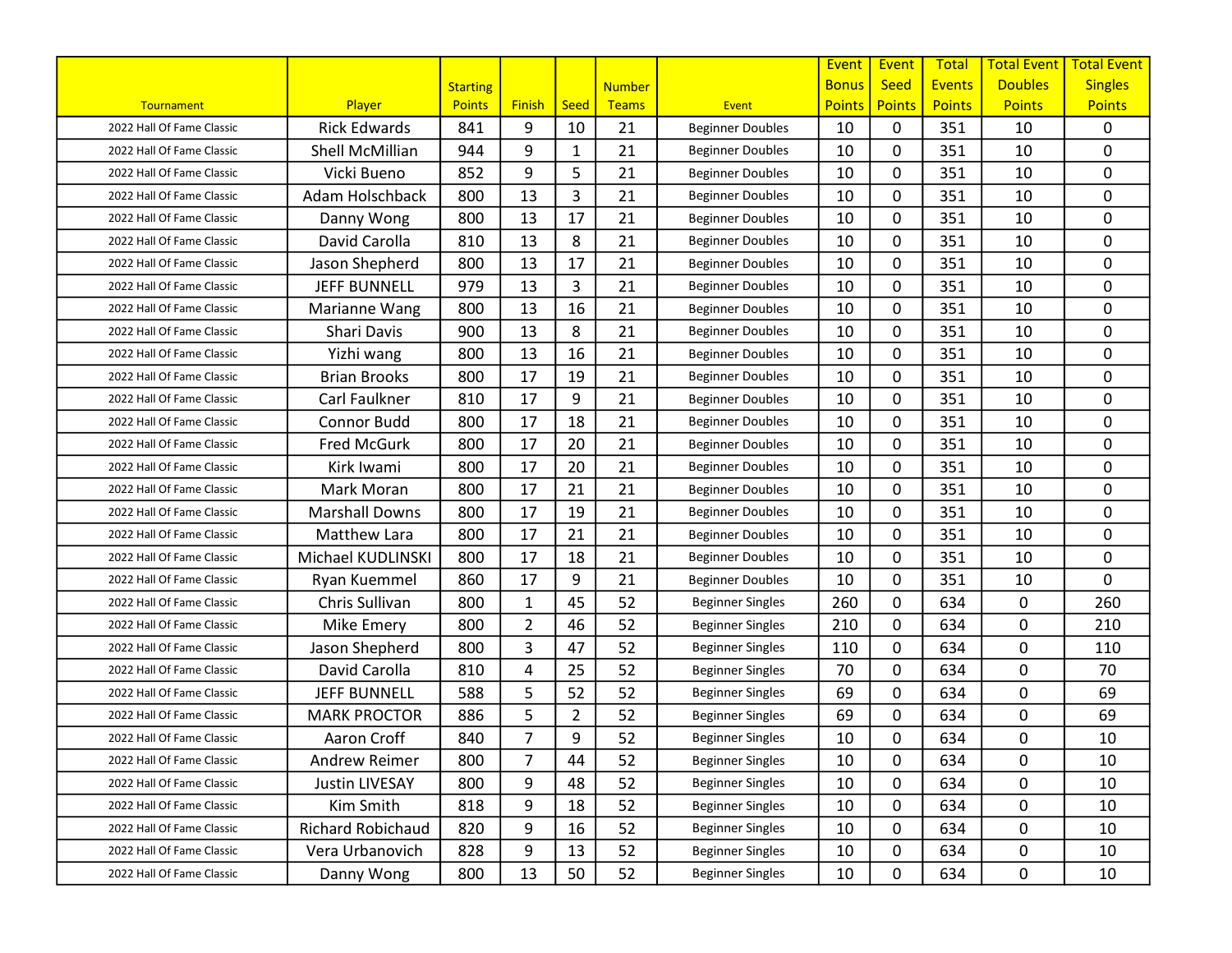|                           |                          |                 |               |                |               |                         | <b>Event</b>  | Event         | <b>Total</b>  | <b>Total Event</b> | <b>Total Event</b> |
|---------------------------|--------------------------|-----------------|---------------|----------------|---------------|-------------------------|---------------|---------------|---------------|--------------------|--------------------|
|                           |                          | <b>Starting</b> |               |                | <b>Number</b> |                         | <b>Bonus</b>  | <b>Seed</b>   | <b>Events</b> | <b>Doubles</b>     | <b>Singles</b>     |
| Tournament                | Player                   | <b>Points</b>   | <b>Finish</b> | Seed           | <b>Teams</b>  | <b>Event</b>            | <b>Points</b> | <b>Points</b> | <b>Points</b> | <b>Points</b>      | <b>Points</b>      |
| 2022 Hall Of Fame Classic | John Ludes               | 839             | 13            | 10             | 52            | <b>Beginner Singles</b> | 10            | 0             | 634           | 0                  | 10                 |
| 2022 Hall Of Fame Classic | Josh Young               | 855             | 13            | 5              | 52            | <b>Beginner Singles</b> | 10            | 0             | 634           | 0                  | 10                 |
| 2022 Hall Of Fame Classic | <b>Rob Stickley</b>      | 800             | 13            | 49             | 52            | <b>Beginner Singles</b> | 10            | 0             | 634           | 0                  | 10                 |
| 2022 Hall Of Fame Classic | Dan Hamm                 | 821             | 17            | 14             | 52            | <b>Beginner Singles</b> | 10            | 0             | 634           | 0                  | 10                 |
| 2022 Hall Of Fame Classic | Daniel Bueno             | 830             | 17            | 11             | 52            | <b>Beginner Singles</b> | 10            | 0             | 634           | 0                  | 10                 |
| 2022 Hall Of Fame Classic | David Woodbury           | 840             | 17            | 8              | 52            | <b>Beginner Singles</b> | 10            | 0             | 634           | 0                  | 10                 |
| 2022 Hall Of Fame Classic | Garrett Hoffman          | 830             | 17            | 12             | 52            | <b>Beginner Singles</b> | 10            | 0             | 634           | 0                  | 10                 |
| 2022 Hall Of Fame Classic | <b>Grady LAYTON</b>      | 886             | 17            | 3              | 52            | <b>Beginner Singles</b> | 10            | 0             | 634           | 0                  | 10                 |
| 2022 Hall Of Fame Classic | Ryan Kuemmel             | 810             | 17            | 24             | 52            | <b>Beginner Singles</b> | 10            | 0             | 634           | 0                  | 10                 |
| 2022 Hall Of Fame Classic | <b>Townsend Saunders</b> | 860             | 17            | 4              | 52            | <b>Beginner Singles</b> | 10            | 0             | 634           | 0                  | 10                 |
| 2022 Hall Of Fame Classic | Vincent R Fiederlein     | 800             | 17            | 51             | 52            | <b>Beginner Singles</b> | 10            | 0             | 634           | 0                  | 10                 |
| 2022 Hall Of Fame Classic | Connor Budd              | 800             | 25            | 36             | 52            | <b>Beginner Singles</b> | 10            | 0             | 634           | 0                  | 10                 |
| 2022 Hall Of Fame Classic | Kirk Iwami               | 800             | 25            | 38             | 52            | <b>Beginner Singles</b> | 10            | $\mathbf{0}$  | 634           | 0                  | 10                 |
| 2022 Hall Of Fame Classic | Mark Moran               | 800             | 25            | 41             | 52            | <b>Beginner Singles</b> | 10            | 0             | 634           | 0                  | 10                 |
| 2022 Hall Of Fame Classic | Shayla Lueras            | 810             | 25            | 23             | 52            | <b>Beginner Singles</b> | 10            | 0             | 634           | 0                  | 10                 |
| 2022 Hall Of Fame Classic | stephen lim              | 821             | 25            | 15             | 52            | <b>Beginner Singles</b> | 10            | 0             | 634           | 0                  | 10                 |
| 2022 Hall Of Fame Classic | steve clayton            | 800             | 25            | 42             | 52            | <b>Beginner Singles</b> | 10            | 0             | 634           | 0                  | 10                 |
| 2022 Hall Of Fame Classic | <b>Terry Harrell</b>     | 800             | 25            | 43             | 52            | <b>Beginner Singles</b> | 10            | 0             | 634           | 0                  | 10                 |
| 2022 Hall Of Fame Classic | <b>Tim Harrell</b>       | 800             | 25            | 37             | 52            | <b>Beginner Singles</b> | 10            | 0             | 634           | 0                  | 10                 |
| 2022 Hall Of Fame Classic | Adam Barr                | 905             | 33            | 1              | 52            | <b>Beginner Singles</b> | 10            | 0             | 634           | 0                  | 10                 |
| 2022 Hall Of Fame Classic | adam flowler             | 800             | 33            | 32             | 52            | <b>Beginner Singles</b> | 10            | 0             | 634           | 0                  | 10                 |
| 2022 Hall Of Fame Classic | Adam Holschback          | 800             | 33            | 31             | 52            | <b>Beginner Singles</b> | 10            | 0             | 634           | 0                  | 10                 |
| 2022 Hall Of Fame Classic | Alec Baumert             | 800             | 33            | 34             | 52            | <b>Beginner Singles</b> | 10            | 0             | 634           | 0                  | 10                 |
| 2022 Hall Of Fame Classic | <b>Bharath Hariharan</b> | 851             | 33            | 6              | 52            | <b>Beginner Singles</b> | 10            | 0             | 634           | 0                  | 10                 |
| 2022 Hall Of Fame Classic | <b>Brian Brooks</b>      | 800             | 33            | 29             | 52            | <b>Beginner Singles</b> | 10            | 0             | 634           | 0                  | 10                 |
| 2022 Hall Of Fame Classic | Erin Trump               | 841             | 33            | $\overline{7}$ | 52            | <b>Beginner Singles</b> | 10            | 0             | 634           | 0                  | 10                 |
| 2022 Hall Of Fame Classic | <b>Fred McGurk</b>       | 810             | 33            | 22             | 52            | <b>Beginner Singles</b> | 10            | 0             | 634           | 0                  | 10                 |
| 2022 Hall Of Fame Classic | <b>Marilyn McManus</b>   | 811             | 33            | 19             | 52            | <b>Beginner Singles</b> | 10            | 0             | 634           | 0                  | 10                 |
| 2022 Hall Of Fame Classic | Michael KUDLINSKI        | 800             | 33            | 33             | 52            | <b>Beginner Singles</b> | 10            | 0             | 634           | $\mathbf 0$        | 10                 |
| 2022 Hall Of Fame Classic | MJ Daraie                | 801             | 33            | 26             | 52            | <b>Beginner Singles</b> | 10            | $\mathbf{0}$  | 634           | 0                  | 10                 |
| 2022 Hall Of Fame Classic | <b>Rick Edwards</b>      | 811             | 33            | 20             | 52            | <b>Beginner Singles</b> | 10            | 0             | 634           | $\mathbf 0$        | 10                 |
| 2022 Hall Of Fame Classic | Tim Kenyon               | 800             | 33            | 35             | 52            | <b>Beginner Singles</b> | 10            | 0             | 634           | 0                  | 10                 |
| 2022 Hall Of Fame Classic | <b>Tim Sullivan</b>      | 800             | 33            | 39             | 52            | <b>Beginner Singles</b> | 10            | 0             | 634           | $\mathbf 0$        | 10                 |
| 2022 Hall Of Fame Classic | Vicki Bueno              | 810             | 33            | 21             | 52            | <b>Beginner Singles</b> | 10            | 0             | 634           | 0                  | 10                 |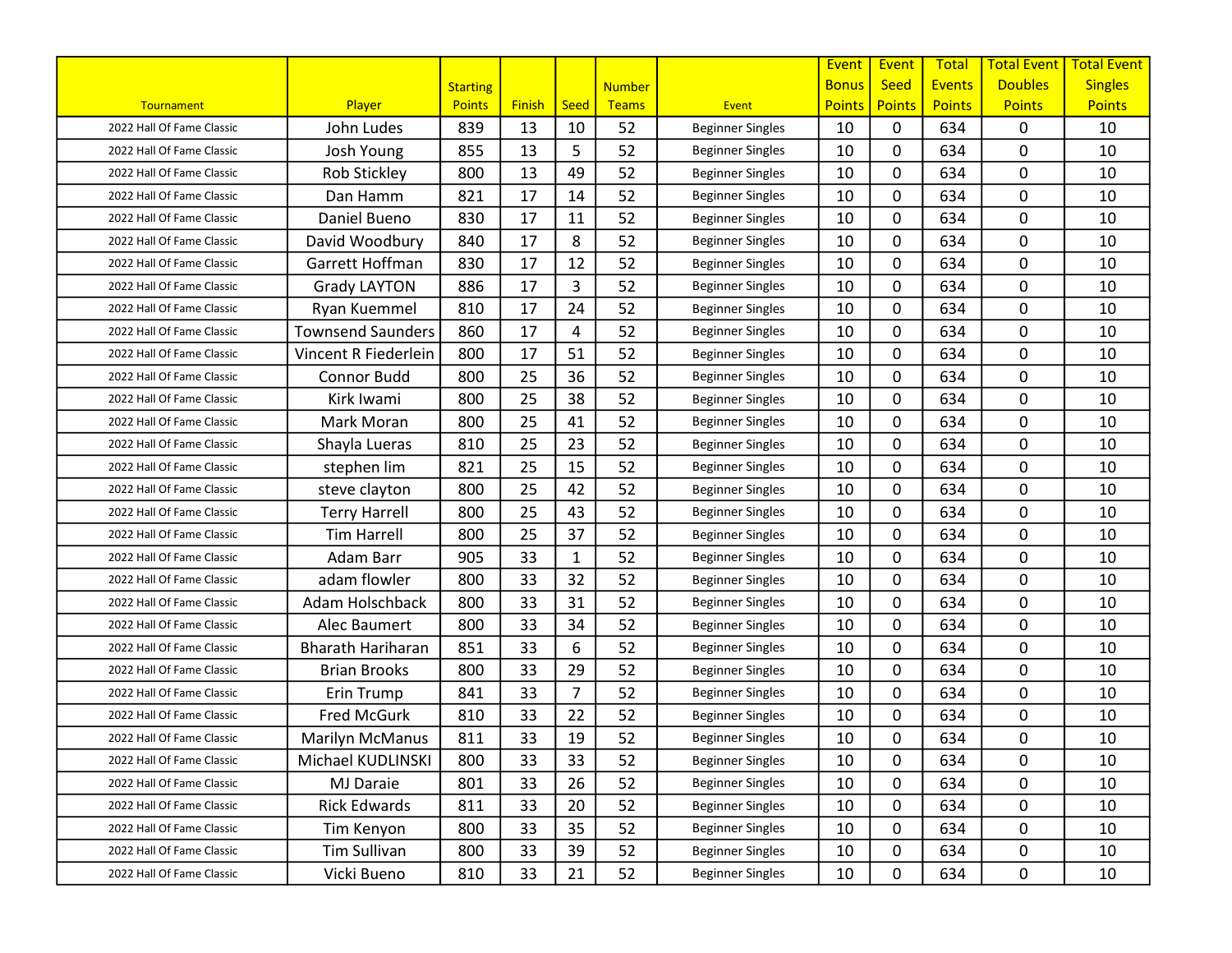|                           |                          |                 |                |                |               |                         | Event         | Event         | <b>Total</b>  | <b>Total Event</b> | <b>Total Event</b> |
|---------------------------|--------------------------|-----------------|----------------|----------------|---------------|-------------------------|---------------|---------------|---------------|--------------------|--------------------|
|                           |                          | <b>Starting</b> |                |                | <b>Number</b> |                         | <b>Bonus</b>  | <b>Seed</b>   | <b>Events</b> | <b>Doubles</b>     | <b>Singles</b>     |
| Tournament                | Player                   | <b>Points</b>   | <b>Finish</b>  | Seed           | <b>Teams</b>  | <b>Event</b>            | <b>Points</b> | <b>Points</b> | <b>Points</b> | <b>Points</b>      | <b>Points</b>      |
| 2022 Hall Of Fame Classic | Yizhi wang               | 800             | 33             | 40             | 52            | <b>Beginner Singles</b> | 10            | $\mathbf{0}$  | 634           | 0                  | 10                 |
| 2022 Hall Of Fame Classic | Marianne Wang            | 800             | 49             | 30             | 52            | <b>Beginner Singles</b> | 10            | 0             | 634           | 0                  | 10                 |
| 2022 Hall Of Fame Classic | <b>Marshall Downs</b>    | 800             | 49             | 28             | 52            | <b>Beginner Singles</b> | 10            | 0             | 634           | 0                  | 10                 |
| 2022 Hall Of Fame Classic | <b>Shannon Tonsfeldt</b> | 801             | 49             | 27             | 52            | <b>Beginner Singles</b> | 10            | 0             | 634           | 0                  | 10                 |
| 2022 Hall Of Fame Classic | <b>Stacy Duggan</b>      | 820             | 49             | 17             | 52            | <b>Beginner Singles</b> | 10            | 0             | 634           | 0                  | 10                 |
| 2022 Hall Of Fame Classic | <b>BRIAN LOEPPKY</b>     | 2577            | $\mathbf{1}$   | 3              | 78            | <b>Expert Doubles</b>   | 263           | 16            | 887           | 279                | 0                  |
| 2022 Hall Of Fame Classic | <b>LINDA LY</b>          | 2700            | $\mathbf{1}$   | 3              | 78            | <b>Expert Doubles</b>   | 263           | 16            | 887           | 279                | 0                  |
| 2022 Hall Of Fame Classic | <b>GILBERT LOPEZ</b>     | 1889            | $\overline{2}$ | 17             | 78            | <b>Expert Doubles</b>   | 197           | 56            | 887           | 253                | 0                  |
| 2022 Hall Of Fame Classic | <b>JERRY JAIME</b>       | 2613            | $\overline{2}$ | 17             | 78            | <b>Expert Doubles</b>   | 197           | 56            | 887           | 253                | 0                  |
| 2022 Hall Of Fame Classic | Cam Burrows              | 2210            | 3              | $\overline{7}$ | 78            | <b>Expert Doubles</b>   | 148           | 24            | 887           | 172                | 0                  |
| 2022 Hall Of Fame Classic | Dan Packer               | 2613            | 3              | $\overline{7}$ | 78            | <b>Expert Doubles</b>   | 148           | 24            | 887           | 172                | 0                  |
| 2022 Hall Of Fame Classic | Micah Mckinnon           | 1800            | 4              | 27             | 78            | <b>Expert Doubles</b>   | 110           | 48            | 887           | 158                | 0                  |
| 2022 Hall Of Fame Classic | <b>STEVEN SIMONS</b>     | 2411            | 4              | 27             | 78            | <b>Expert Doubles</b>   | 110           | 48            | 887           | 158                | 0                  |
| 2022 Hall Of Fame Classic | Collen Cole              | 2163            | 5              | 21             | 78            | <b>Expert Doubles</b>   | 83            | 32            | 887           | 115                | 0                  |
| 2022 Hall Of Fame Classic | Daphne Wells             | 2012            | 5              | 29             | 78            | <b>Expert Doubles</b>   | 83            | 40            | 887           | 123                | 0                  |
| 2022 Hall Of Fame Classic | <b>MAGGIE STRONG</b>     | 2136            | 5              | 29             | 78            | <b>Expert Doubles</b>   | 83            | 40            | 887           | 123                | 0                  |
| 2022 Hall Of Fame Classic | Noah Rosenstein          | 2269            | 5              | 21             | 78            | <b>Expert Doubles</b>   | 83            | 32            | 887           | 115                | 0                  |
| 2022 Hall Of Fame Classic | <b>CARLOS AMAYA</b>      | 2242            | $\overline{7}$ | 49             | 78            | <b>Expert Doubles</b>   | $\mathbf{0}$  | 48            | 887           | 48                 | 0                  |
| 2022 Hall Of Fame Classic | <b>LUIS FITCH</b>        | 2383            | $\overline{7}$ | 4              | 78            | <b>Expert Doubles</b>   | 0             | $-16$         | 887           | $-16$              | 0                  |
| 2022 Hall Of Fame Classic | Phillip G Peros          | 2881            | $\overline{7}$ | 4              | 78            | <b>Expert Doubles</b>   | 0             | $-16$         | 887           | $-16$              | 0                  |
| 2022 Hall Of Fame Classic | Victor Adrian            | 1360            | $\overline{7}$ | 49             | 78            | <b>Expert Doubles</b>   | $\mathbf{0}$  | 48            | 887           | 48                 | 0                  |
| 2022 Hall Of Fame Classic | <b>BRIAN COSTELLO</b>    | 2527            | 9              | 8              | 78            | <b>Expert Doubles</b>   | 0             | -8            | 887           | -8                 | $\mathbf 0$        |
| 2022 Hall Of Fame Classic | <b>CHARLIE BAUMERT</b>   | 2283            | 9              | 19             | 78            | <b>Expert Doubles</b>   | $\mathbf{0}$  | 16            | 887           | 16                 | 0                  |
| 2022 Hall Of Fame Classic | Kasper Polaris           | 2062            | 9              | 31             | 78            | <b>Expert Doubles</b>   | 0             | 24            | 887           | 24                 | 0                  |
| 2022 Hall Of Fame Classic | Kenneth Dale             | 2942            | 9              | $\mathbf{1}$   | 78            | <b>Expert Doubles</b>   | $\mathbf{0}$  | $-48$         | 887           | $-48$              | 0                  |
| 2022 Hall Of Fame Classic | Lars JENSEN              | 2000            | 9              | 31             | 78            | <b>Expert Doubles</b>   | 0             | 24            | 887           | 24                 | 0                  |
| 2022 Hall Of Fame Classic | <b>MATTHEW JENKINS</b>   | 2406            | 9              | 1              | 78            | <b>Expert Doubles</b>   | $\mathbf{0}$  | $-48$         | 887           | $-48$              | 0                  |
| 2022 Hall Of Fame Classic | <b>RICHARD ROSS</b>      | 2215            | 9              | 19             | 78            | <b>Expert Doubles</b>   | $\mathbf{0}$  | 16            | 887           | 16                 | 0                  |
| 2022 Hall Of Fame Classic | <b>Steven Rollings</b>   | 2234            | 9              | 8              | 78            | <b>Expert Doubles</b>   | 0             | -8            | 887           | -8                 | 0                  |
| 2022 Hall Of Fame Classic | <b>BRIAN INGRAM</b>      | 2045            | 13             | 10             | 78            | <b>Expert Doubles</b>   | 0             | -8            | 887           | $-8$               | 0                  |
| 2022 Hall Of Fame Classic | <b>CINDY HEAD</b>        | 2256            | 13             | 26             | 78            | <b>Expert Doubles</b>   | 0             | 16            | 887           | 16                 | 0                  |
| 2022 Hall Of Fame Classic | <b>GARY DENNIS</b>       | 2240            | 13             | 5              | 78            | <b>Expert Doubles</b>   | 0             | $-24$         | 887           | $-24$              | 0                  |
| 2022 Hall Of Fame Classic | <b>MIE WATKINS STARR</b> | 2026            | 13             | 26             | 78            | <b>Expert Doubles</b>   | 0             | 16            | 887           | 16                 | 0                  |
| 2022 Hall Of Fame Classic | <b>MARK CROWELL</b>      | 2896            | 13             | 5              | 78            | <b>Expert Doubles</b>   | 0             | $-24$         | 887           | $-24$              | $\mathbf 0$        |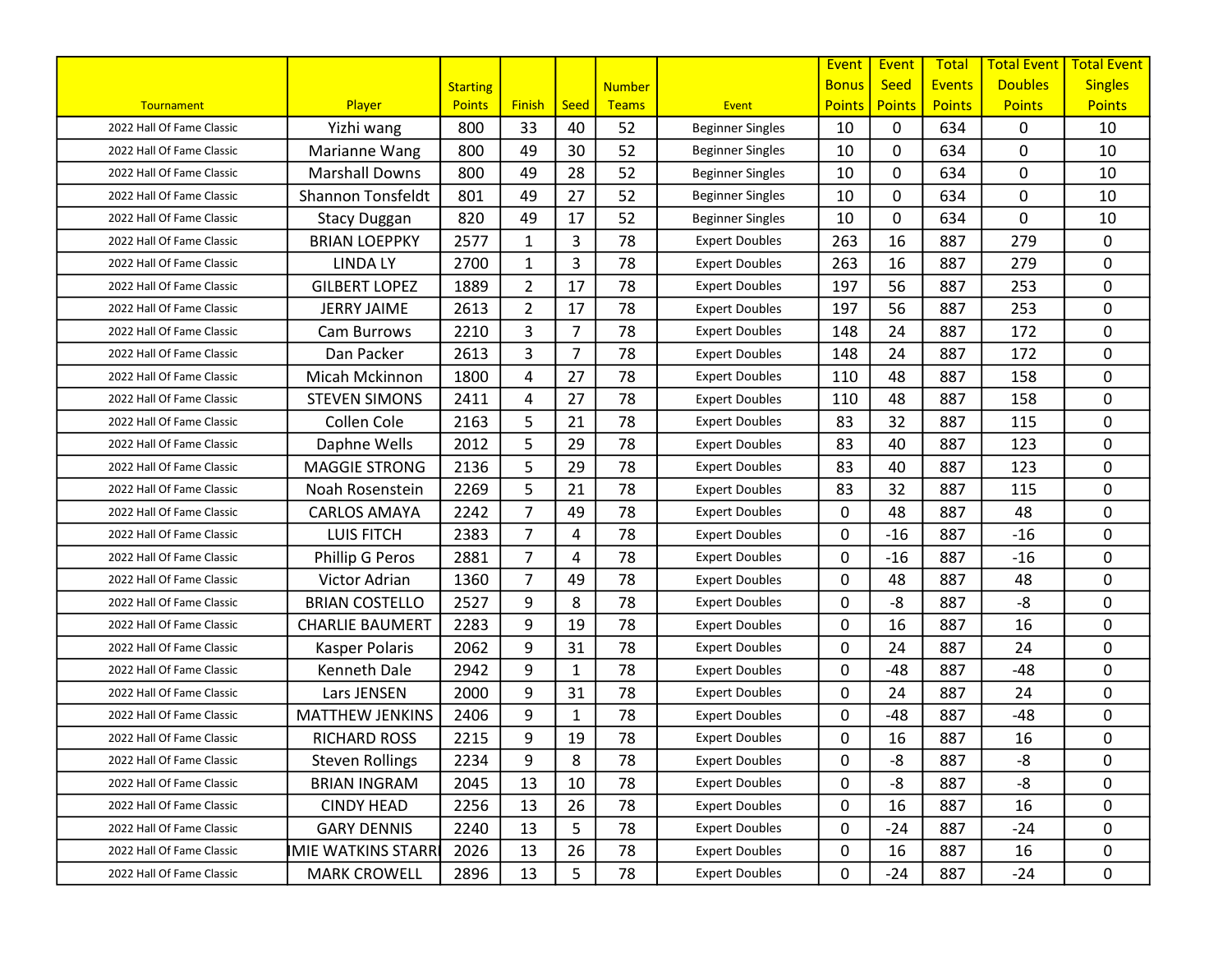|                           |                           |                 |               |      |               |                       | Event         | Event         | <b>Total</b>  | <b>Total Event</b> | <b>Total Event</b> |
|---------------------------|---------------------------|-----------------|---------------|------|---------------|-----------------------|---------------|---------------|---------------|--------------------|--------------------|
|                           |                           | <b>Starting</b> |               |      | <b>Number</b> |                       | <b>Bonus</b>  | <b>Seed</b>   | <b>Events</b> | <b>Doubles</b>     | <b>Singles</b>     |
| <b>Tournament</b>         | Player                    | <b>Points</b>   | <b>Finish</b> | Seed | <b>Teams</b>  | <b>Event</b>          | <b>Points</b> | <b>Points</b> | <b>Points</b> | <b>Points</b>      | <b>Points</b>      |
| 2022 Hall Of Fame Classic | <b>Matthew WEBER</b>      | 2691            | 13            | 10   | 78            | <b>Expert Doubles</b> | $\mathbf{0}$  | $-8$          | 887           | -8                 | 0                  |
| 2022 Hall Of Fame Classic | PHIL MCCARTHY             | 1800            | 13            | 28   | 78            | <b>Expert Doubles</b> | 0             | 16            | 887           | 16                 | $\mathbf 0$        |
| 2022 Hall Of Fame Classic | RUSSELL DEYERLE           | 2390            | 13            | 28   | 78            | <b>Expert Doubles</b> | 0             | 16            | 887           | 16                 | 0                  |
| 2022 Hall Of Fame Classic | Afshin Mirzazadeh         | 1282            | 17            | 56   | 78            | <b>Expert Doubles</b> | $\mathbf{0}$  | 24            | 887           | 24                 | 0                  |
| 2022 Hall Of Fame Classic | <b>Brian Eaton</b>        | 1783            | 17            | 46   | 78            | <b>Expert Doubles</b> | 0             | 16            | 887           | 16                 | 0                  |
| 2022 Hall Of Fame Classic | <b>BUTCH MUSICK</b>       | 1190            | 17            | 45   | 78            | <b>Expert Doubles</b> | 0             | 16            | 887           | 16                 | 0                  |
| 2022 Hall Of Fame Classic | <b>DAN FIEDERLEIN</b>     | 2100            | 17            | 61   | 78            | <b>Expert Doubles</b> | 0             | 24            | 887           | 24                 | $\mathbf 0$        |
| 2022 Hall Of Fame Classic | DAVID A BALES             | 1999            | 17            | 25   | 78            | <b>Expert Doubles</b> | 0             | 8             | 887           | 8                  | $\mathbf 0$        |
| 2022 Hall Of Fame Classic | <b>DAVID SQUIRES</b>      | 1992            | 17            | 43   | 78            | <b>Expert Doubles</b> | 0             | 16            | 887           | 16                 | 0                  |
| 2022 Hall Of Fame Classic | <b>HEATHER VOSS</b>       | 1800            | 17            | 43   | 78            | <b>Expert Doubles</b> | 0             | 16            | 887           | 16                 | 0                  |
| 2022 Hall Of Fame Classic | <b>JAMES STOGSTILL</b>    | 1182            | 17            | 61   | 78            | <b>Expert Doubles</b> | $\mathbf{0}$  | 24            | 887           | 24                 | 0                  |
| 2022 Hall Of Fame Classic | <b>JAVIER CASTRO</b>      | 2108            | 17            | 9    | 78            | <b>Expert Doubles</b> | 0             | $-16$         | 887           | $-16$              | 0                  |
| 2022 Hall Of Fame Classic | Jerry Schonfeld           | 2123            | 17            | 56   | 78            | <b>Expert Doubles</b> | 0             | 24            | 887           | 24                 | 0                  |
| 2022 Hall Of Fame Classic | <b>John CUNNINGHAM</b>    | 2642            | 17            | 9    | 78            | <b>Expert Doubles</b> | 0             | $-16$         | 887           | $-16$              | 0                  |
| 2022 Hall Of Fame Classic | John Scully               | 2299            | 17            | 18   | 78            | <b>Expert Doubles</b> | 0             | 0             | 887           | 0                  | $\mathbf 0$        |
| 2022 Hall Of Fame Classic | Mike Kyriss               | 2510            | 17            | 45   | 78            | <b>Expert Doubles</b> | 0             | 16            | 887           | 16                 | $\mathbf 0$        |
| 2022 Hall Of Fame Classic | <b>PATRICK HUTSON</b>     | 2200            | 17            | 18   | 78            | <b>Expert Doubles</b> | 0             | 0             | 887           | 0                  | $\mathbf 0$        |
| 2022 Hall Of Fame Classic | <b>SIMEON YEP</b>         | 1916            | 17            | 46   | 78            | <b>Expert Doubles</b> | $\mathbf{0}$  | 16            | 887           | 16                 | 0                  |
| 2022 Hall Of Fame Classic | <b>STAYCE FOWLER</b>      | 2314            | 17            | 25   | 78            | <b>Expert Doubles</b> | 0             | 8             | 887           | 8                  | 0                  |
| 2022 Hall Of Fame Classic | <b>ALI ESHRAGH</b>        | 2288            | 25            | 20   | 78            | <b>Expert Doubles</b> | 0             | $-8$          | 887           | -8                 | $\mathbf 0$        |
| 2022 Hall Of Fame Classic | Arttu Valimaki            | 1600            | 25            | 57   | 78            | <b>Expert Doubles</b> | 0             | 16            | 887           | 16                 | $\mathbf 0$        |
| 2022 Hall Of Fame Classic | Ben Kempner               | 2060            | 25            | 35   | 78            | <b>Expert Doubles</b> | 0             | 8             | 887           | 8                  | $\mathbf 0$        |
| 2022 Hall Of Fame Classic | <b>BOB BARNETT</b>        | 2434            | 25            | 11   | 78            | <b>Expert Doubles</b> | $\mathbf{0}$  | $-24$         | 887           | $-24$              | 0                  |
| 2022 Hall Of Fame Classic | <b>Bracklin Bufkin</b>    | 1419            | 25            | 50   | 78            | <b>Expert Doubles</b> | 0             | 16            | 887           | 16                 | 0                  |
| 2022 Hall Of Fame Classic | <b>DAVE FREEBURG</b>      | 2100            | 25            | 12   | 78            | <b>Expert Doubles</b> | 0             | $-24$         | 887           | $-24$              | 0                  |
| 2022 Hall Of Fame Classic | Fadi Gobran               | 2208            | 25            | 20   | 78            | <b>Expert Doubles</b> | 0             | -8            | 887           | -8                 | $\mathbf 0$        |
| 2022 Hall Of Fame Classic | <b>JEFF ALLEN</b>         | 2524            | 25            | 12   | 78            | <b>Expert Doubles</b> | 0             | $-24$         | 887           | $-24$              | 0                  |
| 2022 Hall Of Fame Classic | <b>JOAN KEMPNER</b>       | 1850            | 25            | 35   | 78            | <b>Expert Doubles</b> | 0             | 8             | 887           | 8                  | $\pmb{0}$          |
| 2022 Hall Of Fame Classic | Keisha RUE                | 2168            | 25            | 50   | 78            | <b>Expert Doubles</b> | 0             | 16            | 887           | 16                 | 0                  |
| 2022 Hall Of Fame Classic | Khang Ethan Nguyen        | 1122            | 25            | 63   | 78            | <b>Expert Doubles</b> | 0             | 16            | 887           | 16                 | 0                  |
| 2022 Hall Of Fame Classic | <b>MARTY BRAUN</b>        | 2214            | 25            | 23   | 78            | <b>Expert Doubles</b> | 0             | -8            | 887           | -8                 | 0                  |
| 2022 Hall Of Fame Classic | RICHARD TENCH             | 1800            | 25            | 57   | 78            | <b>Expert Doubles</b> | 0             | 16            | 887           | 16                 | 0                  |
| 2022 Hall Of Fame Classic | Steven WEITZ              | 2148            | 25            | 23   | 78            | <b>Expert Doubles</b> | 0             | -8            | 887           | -8                 | 0                  |
| 2022 Hall Of Fame Classic | <b>FHOMAS HINRICHS JR</b> | 2264            | 25            | 11   | 78            | <b>Expert Doubles</b> | 0             | $-24$         | 887           | $-24$              | 0                  |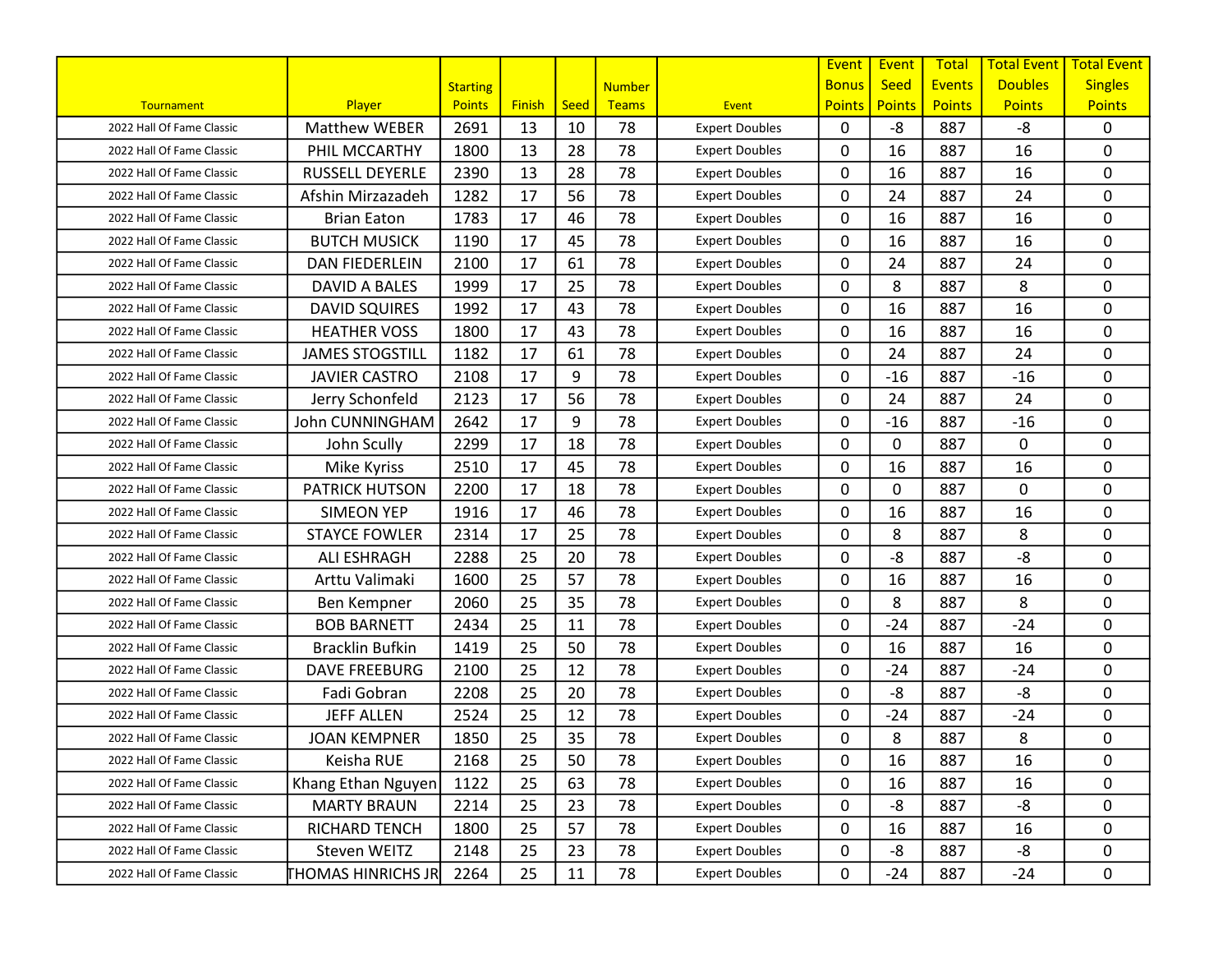|                           |                            |                 |               |                |               |                       | Event         | Event         | <b>Total</b>  | <b>Total Event</b> | <b>Total Event</b> |
|---------------------------|----------------------------|-----------------|---------------|----------------|---------------|-----------------------|---------------|---------------|---------------|--------------------|--------------------|
|                           |                            | <b>Starting</b> |               |                | <b>Number</b> |                       | <b>Bonus</b>  | <b>Seed</b>   | <b>Events</b> | <b>Doubles</b>     | <b>Singles</b>     |
| <b>Tournament</b>         | Player                     | <b>Points</b>   | <b>Finish</b> | Seed           | <b>Teams</b>  | <b>Event</b>          | <b>Points</b> | <b>Points</b> | <b>Points</b> | <b>Points</b>      | <b>Points</b>      |
| 2022 Hall Of Fame Classic | <b>Tom Mosher</b>          | 2081            | 25            | 63             | 78            | <b>Expert Doubles</b> | $\mathbf{0}$  | 16            | 887           | 16                 | $\mathbf 0$        |
| 2022 Hall Of Fame Classic | <b>AHMED TAHA</b>          | 2752            | 33            | $\overline{2}$ | 78            | <b>Expert Doubles</b> | 0             | $-72$         | 887           | $-72$              | $\mathbf 0$        |
| 2022 Hall Of Fame Classic | Benjamin Muniz             | 1997            | 33            | 39             | 78            | <b>Expert Doubles</b> | 0             | 0             | 887           | 0                  | $\mathbf 0$        |
| 2022 Hall Of Fame Classic | <b>Brett Nooyen</b>        | 2551            | 33            | 16             | 78            | <b>Expert Doubles</b> | $\mathbf{0}$  | $-24$         | 887           | 0                  | $\mathbf 0$        |
| 2022 Hall Of Fame Classic | <b>CJ CANNON</b>           | 2485            | 33            | 15             | 78            | <b>Expert Doubles</b> | 0             | $-24$         | 887           | $-24$              | 0                  |
| 2022 Hall Of Fame Classic | <b>CHAD MCCLURE</b>        | 2114            | 33            | 6              | 78            | <b>Expert Doubles</b> | 0             | $-48$         | 887           | $-48$              | 0                  |
| 2022 Hall Of Fame Classic | <b>Chris Adamantidis</b>   | 2539            | 33            | $\overline{2}$ | 78            | <b>Expert Doubles</b> | 0             | $-72$         | 887           | $-72$              | 0                  |
| 2022 Hall Of Fame Classic | <b>EDDIE BODIN</b>         | 1823            | 33            | 39             | 78            | <b>Expert Doubles</b> | 0             | 0             | 887           | 0                  | 0                  |
| 2022 Hall Of Fame Classic | <b>FLOYD KIKA</b>          | 2268            | 33            | 24             | 78            | <b>Expert Doubles</b> | 0             | $-16$         | 887           | $-16$              | 0                  |
| 2022 Hall Of Fame Classic | <b>JACK BAKER</b>          | 1720            | 33            | 53             | 78            | <b>Expert Doubles</b> | 0             | 8             | 887           | 8                  | $\mathbf 0$        |
| 2022 Hall Of Fame Classic | <b>JACKSON HALLIWELL</b>   | 2728            | 33            | 6              | 78            | <b>Expert Doubles</b> | $\mathbf{0}$  | $-48$         | 887           | $-48$              | 0                  |
| 2022 Hall Of Fame Classic | <b>JAMES SUTTON</b>        | 1596            | 33            | 51             | 78            | <b>Expert Doubles</b> | 0             | 8             | 887           | 8                  | $\mathbf 0$        |
| 2022 Hall Of Fame Classic | <b>JAMIE LYNDES</b>        | 1965            | 33            | 51             | 78            | <b>Expert Doubles</b> | 0             | 8             | 887           | 8                  | 0                  |
| 2022 Hall Of Fame Classic | <b>JAY TEAL</b>            | 1981            | 33            | 16             | 78            | <b>Expert Doubles</b> | 0             | $-24$         | 887           | 0                  | $\mathbf 0$        |
| 2022 Hall Of Fame Classic | <b>JEFFIGE</b>             | 2060            | 33            | 24             | 78            | <b>Expert Doubles</b> | 0             | $-16$         | 887           | $-16$              | 0                  |
| 2022 Hall Of Fame Classic | <b>JEROMY ORTEGA</b>       | 1512            | 33            | 34             | 78            | <b>Expert Doubles</b> | 0             | 0             | 887           | 0                  | $\pmb{0}$          |
| 2022 Hall Of Fame Classic | <b>JOHN HOWARD</b>         | 2146            | 33            | 32             | 78            | <b>Expert Doubles</b> | 0             | $-8$          | 887           | 0                  | $\mathbf 0$        |
| 2022 Hall Of Fame Classic | John Sarette               | 2480            | 33            | 30             | 78            | <b>Expert Doubles</b> | $\mathbf{0}$  | -8            | 887           | -8                 | 0                  |
| 2022 Hall Of Fame Classic | <b>MATT DOUGHTY</b>        | 2116            | 33            | 37             | 78            | <b>Expert Doubles</b> | 0             | 0             | 887           | 0                  | 0                  |
| 2022 Hall Of Fame Classic | MICHAEL BADE               | 1886            | 33            | 38             | 78            | <b>Expert Doubles</b> | 0             | 0             | 887           | 0                  | $\mathbf 0$        |
| 2022 Hall Of Fame Classic | Michael DeLapaz            | 1701            | 33            | 52             | 78            | <b>Expert Doubles</b> | 0             | 8             | 887           | 8                  | $\mathbf 0$        |
| 2022 Hall Of Fame Classic | Michael Mang               | 1616            | 33            | 54             | 78            | <b>Expert Doubles</b> | 0             | 8             | 887           | 8                  | $\mathbf 0$        |
| 2022 Hall Of Fame Classic | <b>MICHAEL P VILLANUEV</b> | 1900            | 33            | 54             | 78            | <b>Expert Doubles</b> | $\mathbf{0}$  | 8             | 887           | 8                  | $\mathbf 0$        |
| 2022 Hall Of Fame Classic | MICHAEL VEIT               | 1800            | 33            | 53             | 78            | <b>Expert Doubles</b> | 0             | 8             | 887           | 8                  | 0                  |
| 2022 Hall Of Fame Classic | <b>MIKE GREEN</b>          | 2057            | 33            | 15             | 78            | <b>Expert Doubles</b> | 0             | $-24$         | 887           | $-24$              | 0                  |
| 2022 Hall Of Fame Classic | <b>RANDALL STELLY</b>      | 1850            | 33            | 52             | 78            | <b>Expert Doubles</b> | 0             | 8             | 887           | 8                  | $\mathbf 0$        |
| 2022 Hall Of Fame Classic | RICHARD SMITH              | 1629            | 33            | 30             | 78            | <b>Expert Doubles</b> | 0             | -8            | 887           | -8                 | $\mathbf 0$        |
| 2022 Hall Of Fame Classic | <b>RICK DELL</b>           | 2894            | 33            | 42             | 78            | <b>Expert Doubles</b> | 0             | 0             | 887           | 0                  | $\pmb{0}$          |
| 2022 Hall Of Fame Classic | <b>Rick Pomeroy</b>        | 1940            | 33            | 38             | 78            | <b>Expert Doubles</b> | 0             | 0             | 887           | 0                  | 0                  |
| 2022 Hall Of Fame Classic | ROBERT CASSITY             | 1832            | 33            | 32             | 78            | <b>Expert Doubles</b> | 0             | -8            | 887           | 0                  | 0                  |
| 2022 Hall Of Fame Classic | <b>ROBIN HANKE</b>         | 2428            | 33            | 34             | 78            | <b>Expert Doubles</b> | 0             | 0             | 887           | 0                  | 0                  |
| 2022 Hall Of Fame Classic | Shari Davis                | 900             | 33            | 42             | 78            | <b>Expert Doubles</b> | 0             | 0             | 887           | 0                  | 0                  |
| 2022 Hall Of Fame Classic | <b>XAVIER CONTRERAS</b>    | 1754            | 33            | 37             | 78            | <b>Expert Doubles</b> | 0             | 0             | 887           | 0                  | 0                  |
| 2022 Hall Of Fame Classic | Adrian Lopez               | 1650            | 49            | 66             | 78            | <b>Expert Doubles</b> | 0             | 8             | 887           | 8                  | $\mathbf 0$        |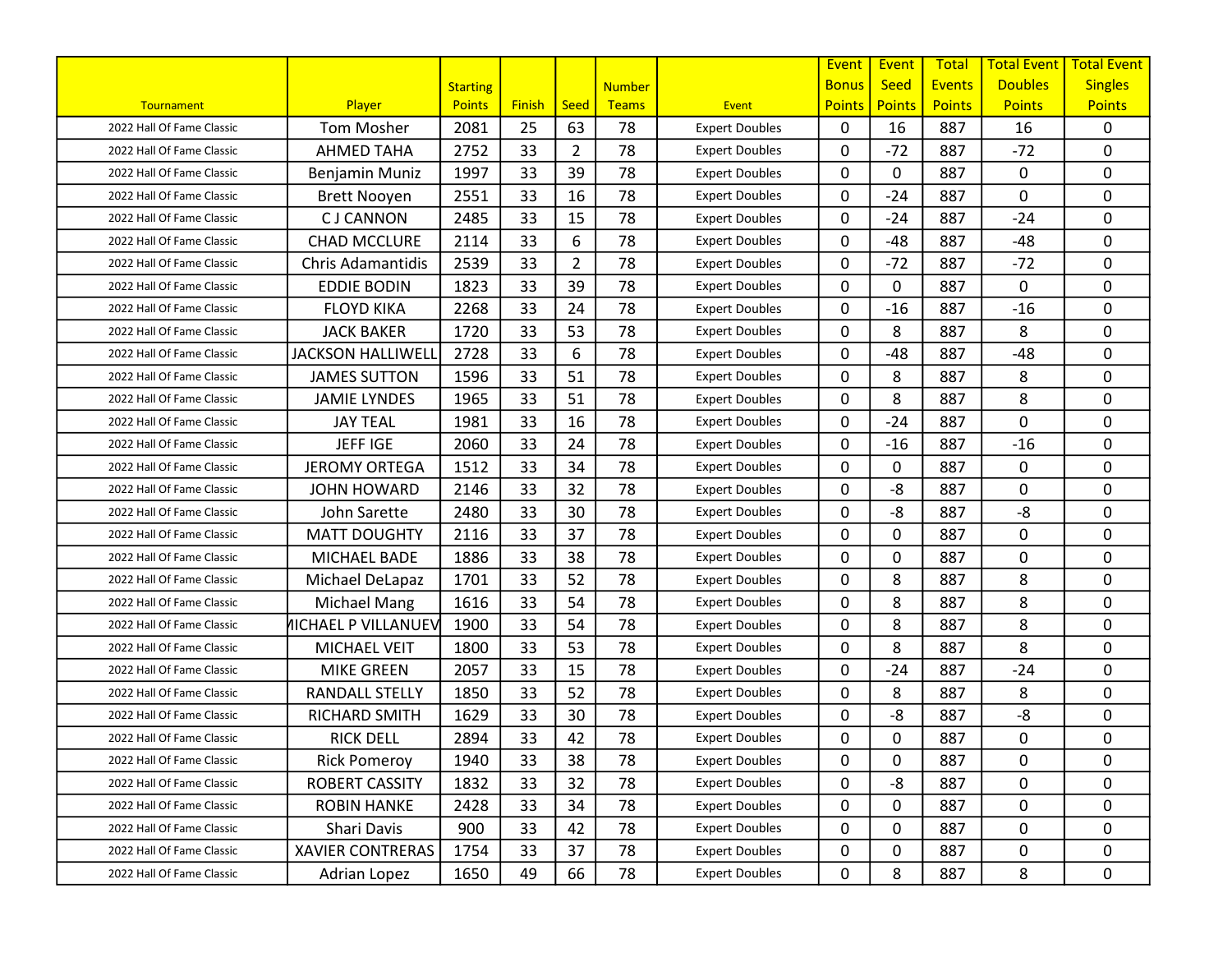|                           |                        |                 |               |             |               |                       | Event         | Event         | <b>Total</b>  | <b>Total Event</b> | <b>Total Event</b> |
|---------------------------|------------------------|-----------------|---------------|-------------|---------------|-----------------------|---------------|---------------|---------------|--------------------|--------------------|
|                           |                        | <b>Starting</b> |               |             | <b>Number</b> |                       | <b>Bonus</b>  | <b>Seed</b>   | <b>Events</b> | <b>Doubles</b>     | <b>Singles</b>     |
| Tournament                | Player                 | <b>Points</b>   | <b>Finish</b> | <b>Seed</b> | Teams         | Event                 | <b>Points</b> | <b>Points</b> | <b>Points</b> | <b>Points</b>      | <b>Points</b>      |
| 2022 Hall Of Fame Classic | Alex Pipkin            | 1258            | 49            | 75          | 78            | <b>Expert Doubles</b> | $\mathbf{0}$  | 8             | 887           | 8                  | 0                  |
| 2022 Hall Of Fame Classic | LEXANDER ANGUIAN       | 1563            | 49            | 60          | 78            | <b>Expert Doubles</b> | 0             | 0             | 887           | 0                  | $\mathbf 0$        |
| 2022 Hall Of Fame Classic | <b>ALFREDO E NUNEZ</b> | 1628            | 49            | 48          | 78            | <b>Expert Doubles</b> | 0             | -8            | 887           | 0                  | $\mathbf 0$        |
| 2022 Hall Of Fame Classic | <b>Andrew Reimer</b>   | 800             | 49            | 71          | 78            | <b>Expert Doubles</b> | $\mathbf{0}$  | 8             | 887           | 8                  | $\mathbf 0$        |
| 2022 Hall Of Fame Classic | <b>Brian Takeuchi</b>  | 1215            | 49            | 47          | 78            | <b>Expert Doubles</b> | 0             | -8            | 887           | $-8$               | 0                  |
| 2022 Hall Of Fame Classic | <b>CHARLES MOORE</b>   | 2183            | 49            | 36          | 78            | <b>Expert Doubles</b> | 0             | -8            | 887           | $-8$               | 0                  |
| 2022 Hall Of Fame Classic | Chris Acosta           | 1705            | 49            | 55          | 78            | <b>Expert Doubles</b> | 0             | 0             | 887           | 0                  | $\mathbf 0$        |
| 2022 Hall Of Fame Classic | <b>CHRISTINA FUCHS</b> | 2383            | 49            | 13          | 78            | <b>Expert Doubles</b> | $\mathbf{0}$  | $-32$         | 887           | $-32$              | 0                  |
| 2022 Hall Of Fame Classic | <b>DAN BENNETT</b>     | 2195            | 49            | 14          | 78            | <b>Expert Doubles</b> | 0             | $-32$         | 887           | $-32$              | 0                  |
| 2022 Hall Of Fame Classic | Dan Tyvoll             | 1978            | 49            | 48          | 78            | <b>Expert Doubles</b> | $\mathbf{0}$  | -8            | 887           | 0                  | $\mathbf 0$        |
| 2022 Hall Of Fame Classic | <b>EDDIE PEREZ</b>     | 1256            | 49            | 74          | 78            | <b>Expert Doubles</b> | $\mathbf{0}$  | 8             | 887           | 8                  | 0                  |
| 2022 Hall Of Fame Classic | <b>ERIC BORKOVEC</b>   | 1530            | 49            | 40          | 78            | <b>Expert Doubles</b> | 0             | -8            | 887           | 0                  | 0                  |
| 2022 Hall Of Fame Classic | Isabelle Stelly        | 1311            | 49            | 59          | 78            | <b>Expert Doubles</b> | 0             | 0             | 887           | 0                  | 0                  |
| 2022 Hall Of Fame Classic | Jeff Corfman           | 1944            | 49            | 33          | 78            | <b>Expert Doubles</b> | 0             | -8            | 887           | 0                  | $\mathbf 0$        |
| 2022 Hall Of Fame Classic | JEFF R LEE             | 2479            | 49            | 47          | 78            | <b>Expert Doubles</b> | 0             | -8            | 887           | $-8$               | $\mathbf 0$        |
| 2022 Hall Of Fame Classic | <b>JES HERMAN</b>      | 1800            | 49            | 71          | 78            | <b>Expert Doubles</b> | 0             | 8             | 887           | 8                  | $\pmb{0}$          |
| 2022 Hall Of Fame Classic | Jojo Abbott            | 1781            | 49            | 55          | 78            | <b>Expert Doubles</b> | 0             | 0             | 887           | 0                  | $\mathbf 0$        |
| 2022 Hall Of Fame Classic | Jorge Horna            | 1005            | 49            | 67          | 78            | <b>Expert Doubles</b> | 0             | 8             | 887           | 8                  | $\mathbf 0$        |
| 2022 Hall Of Fame Classic | <b>KEVIN HAYES</b>     | 1992            | 49            | 59          | 78            | <b>Expert Doubles</b> | 0             | 0             | 887           | 0                  | 0                  |
| 2022 Hall Of Fame Classic | <b>KURT HOCHBERG</b>   | 1896            | 49            | 67          | 78            | <b>Expert Doubles</b> | 0             | 8             | 887           | 8                  | $\mathbf 0$        |
| 2022 Hall Of Fame Classic | LIZ HILL               | 2216            | 49            | 13          | 78            | <b>Expert Doubles</b> | 0             | $-32$         | 887           | $-32$              | 0                  |
| 2022 Hall Of Fame Classic | Marco Rodriguez        | 1721            | 49            | 60          | 78            | <b>Expert Doubles</b> | $\mathbf{0}$  | 0             | 887           | 0                  | $\mathbf 0$        |
| 2022 Hall Of Fame Classic | Nagui Sorial           | 1252            | 49            | 66          | 78            | <b>Expert Doubles</b> | $\mathbf{0}$  | 8             | 887           | 8                  | 0                  |
| 2022 Hall Of Fame Classic | Nathan Hamm            | 1000            | 49            | 76          | 78            | <b>Expert Doubles</b> | 0             | 8             | 887           | 8                  | 0                  |
| 2022 Hall Of Fame Classic | ROLANDO ENRIQUEZ       | 1718            | 49            | 36          | 78            | <b>Expert Doubles</b> | 0             | -8            | 887           | -8                 | $\mathbf 0$        |
| 2022 Hall Of Fame Classic | <b>Ronnie Garrett</b>  | 2284            | 49            | 40          | 78            | <b>Expert Doubles</b> | 0             | -8            | 887           | 0                  | $\mathbf 0$        |
| 2022 Hall Of Fame Classic | Sara Petersen          | 874             | 49            | 75          | 78            | <b>Expert Doubles</b> | 0             | 8             | 887           | 8                  | $\mathbf 0$        |
| 2022 Hall Of Fame Classic | Shayla Lueras          | 831             | 49            | 76          | 78            | <b>Expert Doubles</b> | 0             | 8             | 887           | 8                  | 0                  |
| 2022 Hall Of Fame Classic | <b>STEVEN STONER</b>   | 1998            | 49            | 33          | 78            | <b>Expert Doubles</b> | 0             | -8            | 887           | 0                  | 0                  |
| 2022 Hall Of Fame Classic | Tom Thornton           | 2353            | 49            | 14          | 78            | <b>Expert Doubles</b> | 0             | $-32$         | 887           | $-32$              | 0                  |
| 2022 Hall Of Fame Classic | Vera Urbanovich        | 964             | 49            | 74          | 78            | <b>Expert Doubles</b> | 0             | 8             | 887           | 8                  | 0                  |
| 2022 Hall Of Fame Classic | Adam Barr              | 1417            | 65            | 58          | 78            | <b>Expert Doubles</b> | 0             | 0             | 887           | 0                  | 0                  |
| 2022 Hall Of Fame Classic | Alec Baumert           | 800             | 65            | 77          | 78            | <b>Expert Doubles</b> | 0             | 0             | 887           | 0                  | $\mathbf 0$        |
| 2022 Hall Of Fame Classic | <b>BETTY BARNETT</b>   | 1062            | 65            | 68          | 78            | <b>Expert Doubles</b> | 0             | 0             | 887           | 0                  | $\mathbf 0$        |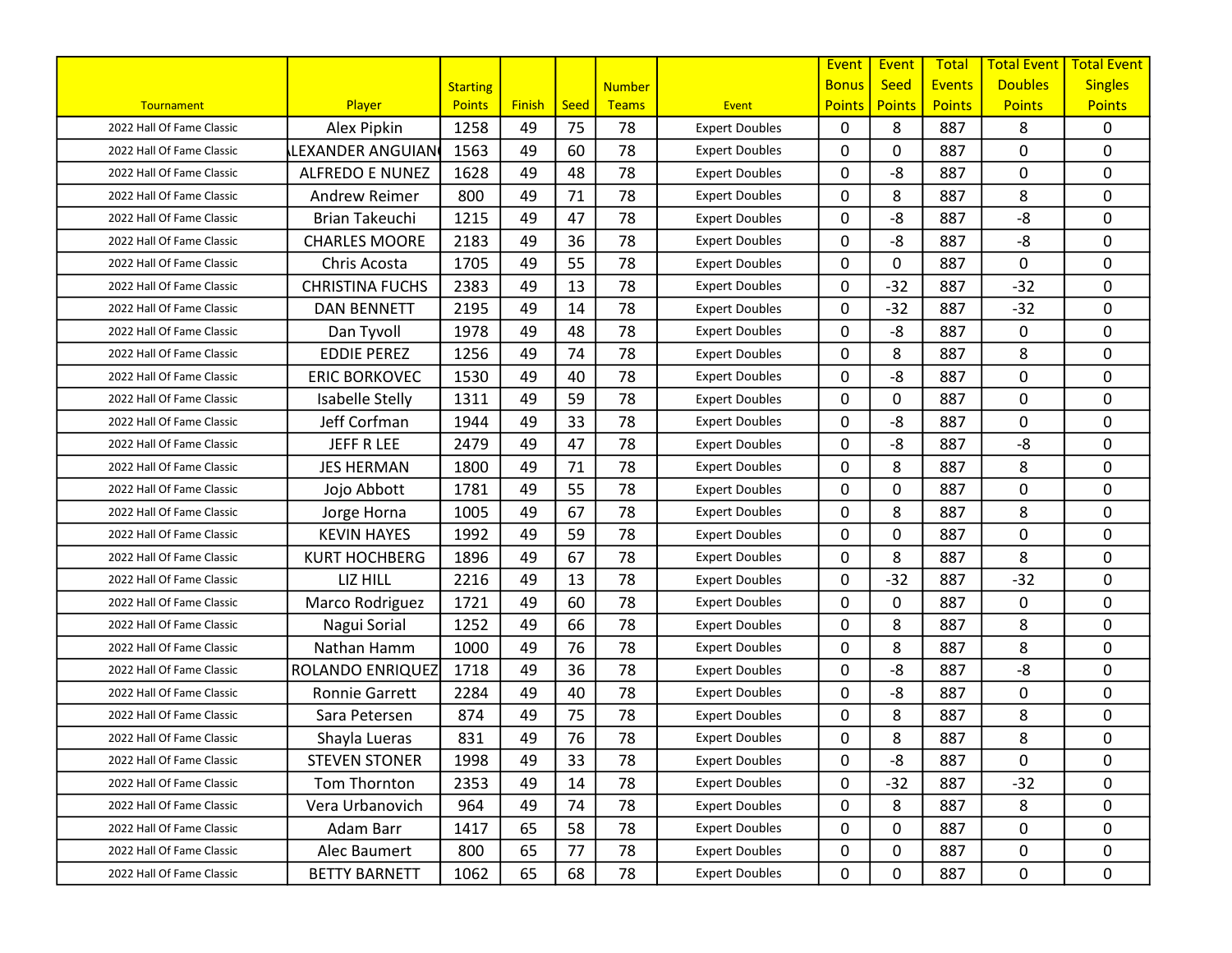|                           |                          |                 |                |                |               |                       | Event         | Event         | <b>Total</b>  | <b>Total Event</b> | <b>Total Event</b> |
|---------------------------|--------------------------|-----------------|----------------|----------------|---------------|-----------------------|---------------|---------------|---------------|--------------------|--------------------|
|                           |                          | <b>Starting</b> |                |                | <b>Number</b> |                       | <b>Bonus</b>  | <b>Seed</b>   | <b>Events</b> | <b>Doubles</b>     | <b>Singles</b>     |
| Tournament                | Player                   | <b>Points</b>   | <b>Finish</b>  | Seed           | <b>Teams</b>  | <b>Event</b>          | <b>Points</b> | <b>Points</b> | <b>Points</b> | <b>Points</b>      | <b>Points</b>      |
| 2022 Hall Of Fame Classic | <b>BRYAN STROMBERG</b>   | 1800            | 65             | 70             | 78            | <b>Expert Doubles</b> | $\mathbf{0}$  | 0             | 887           | 0                  | $\mathbf{0}$       |
| 2022 Hall Of Fame Classic | Casey FLORES             | 1950            | 65             | 58             | 78            | <b>Expert Doubles</b> | $\mathbf{0}$  | 0             | 887           | 0                  | $\mathbf 0$        |
| 2022 Hall Of Fame Classic | <b>DANA MARCUM</b>       | 1808            | 65             | 69             | 78            | <b>Expert Doubles</b> | $\mathbf{0}$  | 0             | 887           | 0                  | $\mathbf 0$        |
| 2022 Hall Of Fame Classic | Danny Wong               | 800             | 65             | 78             | 78            | <b>Expert Doubles</b> | $\mathbf{0}$  | 0             | 887           | 0                  | $\mathbf 0$        |
| 2022 Hall Of Fame Classic | <b>DOUG STEELE</b>       | 1856            | 65             | 64             | 78            | <b>Expert Doubles</b> | $\mathbf{0}$  | 0             | 887           | 0                  | 0                  |
| 2022 Hall Of Fame Classic | <b>EDAN STACHELEK</b>    | 2299            | 65             | 41             | 78            | <b>Expert Doubles</b> | $\mathbf{0}$  | $-16$         | 887           | $-16$              | 0                  |
| 2022 Hall Of Fame Classic | <b>ERIN EUSTANCE</b>     | 1684            | 65             | 72             | 78            | <b>Expert Doubles</b> | $\mathbf{0}$  | 0             | 887           | 0                  | $\mathbf 0$        |
| 2022 Hall Of Fame Classic | ኔERARDO VALENCIAN(       | 1780            | 65             | 68             | 78            | <b>Expert Doubles</b> | $\mathbf{0}$  | 0             | 887           | 0                  | 0                  |
| 2022 Hall Of Fame Classic | <b>GREGG JOHNSON</b>     | 1507            | 65             | 41             | 78            | <b>Expert Doubles</b> | 0             | $-16$         | 887           | $-16$              | 0                  |
| 2022 Hall Of Fame Classic | <b>HOWARD BURNS</b>      | 2063            | 65             | 62             | 78            | <b>Expert Doubles</b> | $\mathbf{0}$  | 0             | 887           | 0                  | $\mathbf 0$        |
| 2022 Hall Of Fame Classic | Jason Shepherd           | 800             | 65             | 78             | 78            | <b>Expert Doubles</b> | $\mathbf{0}$  | 0             | 887           | 0                  | $\mathbf 0$        |
| 2022 Hall Of Fame Classic | <b>JASON SHOVLAIN</b>    | 2146            | 65             | 22             | 78            | <b>Expert Doubles</b> | 0             | $-32$         | 887           | $-32$              | 0                  |
| 2022 Hall Of Fame Classic | <b>Jesse RAMIREZ</b>     | 1212            | 65             | 64             | 78            | <b>Expert Doubles</b> | $\mathbf{0}$  | 0             | 887           | 0                  | 0                  |
| 2022 Hall Of Fame Classic | <b>JOSE GARCIA</b>       | 1668            | 65             | 44             | 78            | <b>Expert Doubles</b> | $\mathbf{0}$  | $-16$         | 887           | 0                  | $\mathbf 0$        |
| 2022 Hall Of Fame Classic | Lou York                 | 1182            | 65             | 65             | 78            | <b>Expert Doubles</b> | $\mathbf{0}$  | 0             | 887           | 0                  | $\mathbf 0$        |
| 2022 Hall Of Fame Classic | <b>MATT KUEMMEL</b>      | 1382            | 65             | 73             | 78            | <b>Expert Doubles</b> | 0             | 0             | 887           | 0                  | $\pmb{0}$          |
| 2022 Hall Of Fame Classic | Mike Emery               | 800             | 65             | 70             | 78            | <b>Expert Doubles</b> | $\mathbf{0}$  | 0             | 887           | 0                  | $\mathbf 0$        |
| 2022 Hall Of Fame Classic | <b>MIKE SIERRA</b>       | 2076            | 65             | 44             | 78            | <b>Expert Doubles</b> | $\mathbf{0}$  | $-16$         | 887           | 0                  | 0                  |
| 2022 Hall Of Fame Classic | <b>NIEL BURNS</b>        | 1152            | 65             | 62             | 78            | <b>Expert Doubles</b> | 0             | 0             | 887           | 0                  | 0                  |
| 2022 Hall Of Fame Classic | <b>Richard Robichaud</b> | 968             | 65             | 77             | 78            | <b>Expert Doubles</b> | $\mathbf{0}$  | 0             | 887           | 0                  | $\mathbf 0$        |
| 2022 Hall Of Fame Classic | <b>Rick Edwards</b>      | 841             | 65             | 72             | 78            | <b>Expert Doubles</b> | $\mathbf{0}$  | 0             | 887           | 0                  | $\pmb{0}$          |
| 2022 Hall Of Fame Classic | ROBERT JAYME             | 1824            | 65             | 65             | 78            | <b>Expert Doubles</b> | $\mathbf{0}$  | 0             | 887           | 0                  | $\mathbf 0$        |
| 2022 Hall Of Fame Classic | Ryan Kuemmel             | 860             | 65             | 73             | 78            | <b>Expert Doubles</b> | $\mathbf{0}$  | 0             | 887           | 0                  | 0                  |
| 2022 Hall Of Fame Classic | Ryan SCOTT               | 1018            | 65             | 69             | 78            | <b>Expert Doubles</b> | $\mathbf{0}$  | 0             | 887           | 0                  | 0                  |
| 2022 Hall Of Fame Classic | Shelly Langley           | 2265            | 65             | 22             | 78            | <b>Expert Doubles</b> | $\mathbf{0}$  | $-32$         | 887           | $-32$              | 0                  |
| 2022 Hall Of Fame Classic | Sullivan RUE             | 2873            | $\mathbf{1}$   | $\overline{2}$ | 98            | <b>Expert Singles</b> | 235           | 8             | 793           | 0                  | 243                |
| 2022 Hall Of Fame Classic | <b>LUIS FITCH</b>        | 2717            | $\overline{2}$ | 4              | 98            | <b>Expert Singles</b> | 176           | 16            | 793           | 0                  | 192                |
| 2022 Hall Of Fame Classic | Arttu Valimaki           | 1600            | 3              | 71             | 98            | <b>Expert Singles</b> | 132           | 80            | 793           | 0                  | 212                |
| 2022 Hall Of Fame Classic | <b>EDDIE BODIN</b>       | 1093            | 4              | 86             | 98            | <b>Expert Singles</b> | 99            | 72            | 793           | 0                  | 171                |
| 2022 Hall Of Fame Classic | AHMED TAHA               | 2380            | 5              | 9              | 98            | <b>Expert Singles</b> | 74            | 16            | 793           | 0                  | 90                 |
| 2022 Hall Of Fame Classic | Dan Packer               | 2460            | 5              | 8              | 98            | <b>Expert Singles</b> | 74            | 8             | 793           | 0                  | 82                 |
| 2022 Hall Of Fame Classic | <b>CJ CANNON</b>         | 2791            | $\overline{7}$ | 3              | 98            | <b>Expert Singles</b> | 0             | $-24$         | 793           | 0                  | $-24$              |
| 2022 Hall Of Fame Classic | Cam Burrows              | 2293            | $\overline{7}$ | 16             | 98            | <b>Expert Singles</b> | 0             | 16            | 793           | 0                  | 16                 |
| 2022 Hall Of Fame Classic | Collen Cole              | 1974            | 9              | 42             | 98            | <b>Expert Singles</b> | 0             | 32            | 793           | 0                  | 32                 |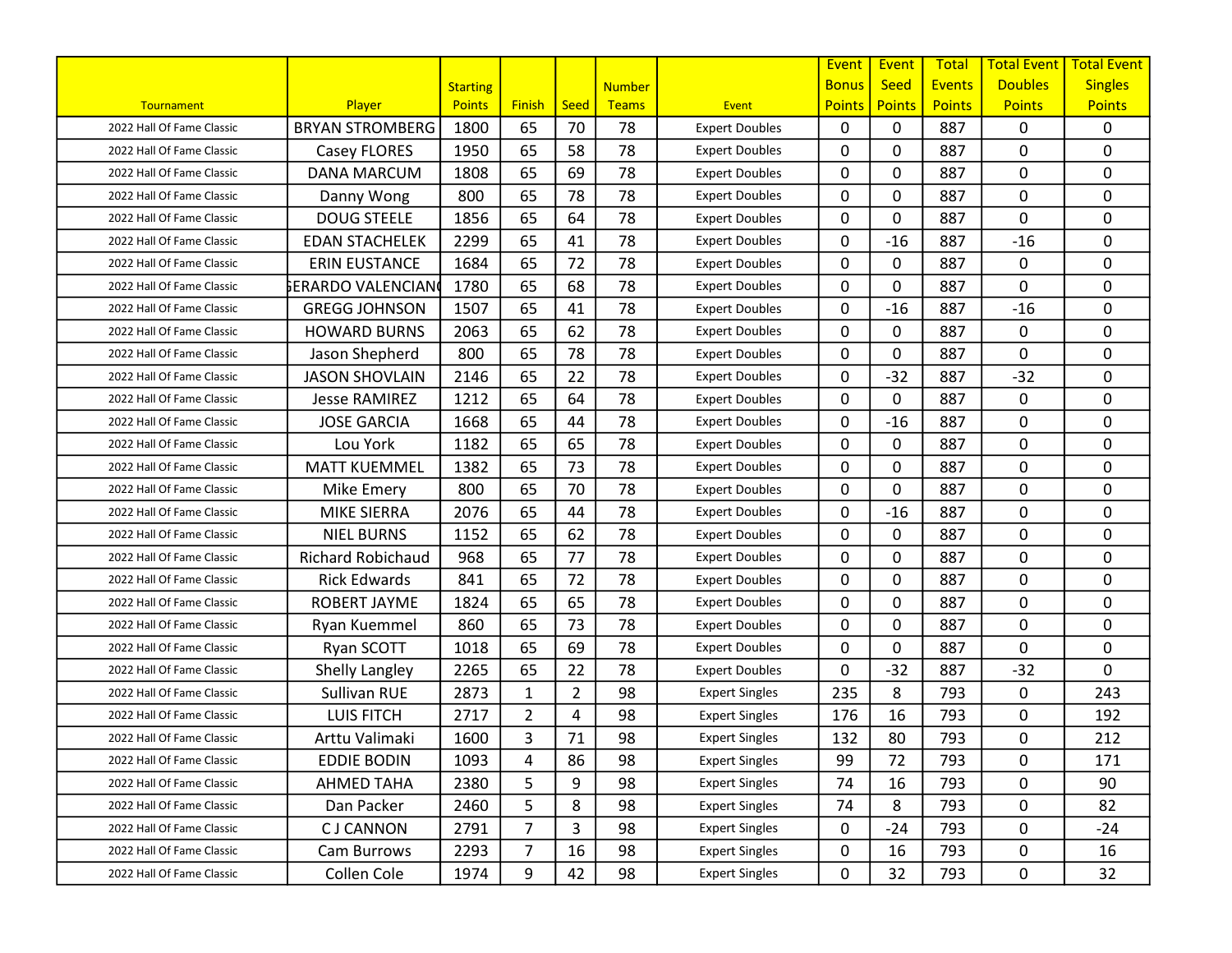|                           |                          |                 |               |      |               |                       | Event         | Event         | <b>Total</b>  | <b>Total Event</b> | <b>Total Event</b> |
|---------------------------|--------------------------|-----------------|---------------|------|---------------|-----------------------|---------------|---------------|---------------|--------------------|--------------------|
|                           |                          | <b>Starting</b> |               |      | <b>Number</b> |                       | <b>Bonus</b>  | Seed          | <b>Events</b> | <b>Doubles</b>     | <b>Singles</b>     |
| Tournament                | Player                   | <b>Points</b>   | <b>Finish</b> | Seed | <b>Teams</b>  | Event                 | <b>Points</b> | <b>Points</b> | <b>Points</b> | <b>Points</b>      | <b>Points</b>      |
| 2022 Hall Of Fame Classic | <b>DAVID SQUIRES</b>     | 2116            | 9             | 28   | 98            | <b>Expert Singles</b> | 0             | 24            | 793           | 0                  | 24                 |
| 2022 Hall Of Fame Classic | <b>JASON SHOVLAIN</b>    | 2210            | 9             | 22   | 98            | <b>Expert Singles</b> | 0             | 16            | 793           | 0                  | 16                 |
| 2022 Hall Of Fame Classic | John Sarette             | 2040            | 9             | 32   | 98            | <b>Expert Singles</b> | 0             | 24            | 793           | 0                  | 24                 |
| 2022 Hall Of Fame Classic | Benjamin Muniz           | 1833            | 13            | 49   | 98            | <b>Expert Singles</b> | $\mathbf{0}$  | 32            | 793           | 0                  | 32                 |
| 2022 Hall Of Fame Classic | <b>BOB BARNETT</b>       | 1963            | 13            | 44   | 98            | <b>Expert Singles</b> | 0             | 24            | 793           | 0                  | 24                 |
| 2022 Hall Of Fame Classic | DAN FIEDERLEIN           | 2249            | 13            | 19   | 98            | <b>Expert Singles</b> | 0             | 8             | 793           | 0                  | 8                  |
| 2022 Hall Of Fame Classic | John Scully              | 1948            | 13            | 45   | 98            | <b>Expert Singles</b> | 0             | 24            | 793           | 0                  | 24                 |
| 2022 Hall Of Fame Classic | Adrian Lopez             | 1013            | 17            | 88   | 98            | <b>Expert Singles</b> | 0             | 32            | 793           | 0                  | 32                 |
| 2022 Hall Of Fame Classic | Chris Acosta             | 1114            | 17            | 84   | 98            | <b>Expert Singles</b> | $\mathbf{0}$  | 32            | 793           | 0                  | 32                 |
| 2022 Hall Of Fame Classic | Fadi Gobran              | 2247            | 17            | 20   | 98            | <b>Expert Singles</b> | $\mathbf{0}$  | 0             | 793           | 0                  | 0                  |
| 2022 Hall Of Fame Classic | <b>GILBERT LOPEZ</b>     | 2130            | 17            | 27   | 98            | <b>Expert Singles</b> | 0             | 8             | 793           | 0                  | 8                  |
| 2022 Hall Of Fame Classic | Lars JENSEN              | 2000            | 17            | 37   | 98            | <b>Expert Singles</b> | 0             | 16            | 793           | 0                  | 16                 |
| 2022 Hall Of Fame Classic | <b>LINDA LY</b>          | 2018            | 17            | 36   | 98            | <b>Expert Singles</b> | 0             | 16            | 793           | 0                  | 16                 |
| 2022 Hall Of Fame Classic | <b>TIMOTHY HINRICHS</b>  | 1182            | 17            | 80   | 98            | <b>Expert Singles</b> | $\mathbf{0}$  | 32            | 793           | 0                  | 32                 |
| 2022 Hall Of Fame Classic | Victor Adrian            | 1510            | 17            | 74   | 98            | <b>Expert Singles</b> | 0             | 32            | 793           | 0                  | 32                 |
| 2022 Hall Of Fame Classic | Alex Pipkin              | 1298            | 25            | 77   | 98            | <b>Expert Singles</b> | 0             | 24            | 793           | 0                  | 24                 |
| 2022 Hall Of Fame Classic | Ben Kempner              | 2212            | 25            | 21   | 98            | <b>Expert Singles</b> | 0             | -8            | 793           | 0                  | -8                 |
| 2022 Hall Of Fame Classic | <b>GARY DENNIS</b>       | 2096            | 25            | 30   | 98            | <b>Expert Singles</b> | $\mathbf{0}$  | $\mathbf 0$   | 793           | 0                  | 0                  |
| 2022 Hall Of Fame Classic | <b>JES HERMAN</b>        | 1800            | 25            | 56   | 98            | <b>Expert Singles</b> | 0             | 16            | 793           | 0                  | 16                 |
| 2022 Hall Of Fame Classic | <b>Matthew WEBER</b>     | 2495            | 25            | 6    | 98            | <b>Expert Singles</b> | $\mathbf{0}$  | $-40$         | 793           | 0                  | $-40$              |
| 2022 Hall Of Fame Classic | Micah Mckinnon           | 1624            | 25            | 69   | 98            | <b>Expert Singles</b> | 0             | 24            | 793           | 0                  | 24                 |
| 2022 Hall Of Fame Classic | <b>Michael Mang</b>      | 1632            | 25            | 68   | 98            | <b>Expert Singles</b> | 0             | 24            | 793           | 0                  | 24                 |
| 2022 Hall Of Fame Classic | ROLANDO ENRIQUEZ         | 1762            | 25            | 62   | 98            | <b>Expert Singles</b> | $\mathbf{0}$  | 16            | 793           | 0                  | 16                 |
| 2022 Hall Of Fame Classic | <b>CARLOS AMAYA</b>      | 2210            | 33            | 23   | 98            | <b>Expert Singles</b> | 0             | $-16$         | 793           | 0                  | $-16$              |
| 2022 Hall Of Fame Classic | <b>Chris Adamantidis</b> | 2252            | 33            | 18   | 98            | <b>Expert Singles</b> | 0             | $-16$         | 793           | 0                  | $-16$              |
| 2022 Hall Of Fame Classic | Doug McDonald            | 1713            | 33            | 64   | 98            | <b>Expert Singles</b> | 0             | 8             | 793           | 0                  | 8                  |
| 2022 Hall Of Fame Classic | <b>EDAN STACHELEK</b>    | 2314            | 33            | 14   | 98            | <b>Expert Singles</b> | 0             | $-24$         | 793           | 0                  | $-24$              |
| 2022 Hall Of Fame Classic | Ellen Moon               | 2182            | 33            | 24   | 98            | <b>Expert Singles</b> | 0             | $-16$         | 793           | 0                  | $-16$              |
| 2022 Hall Of Fame Classic | <b>Francisco MARQUEZ</b> | 810             | 33            | 94   | 98            | <b>Expert Singles</b> | 0             | 16            | 793           | 0                  | 16                 |
| 2022 Hall Of Fame Classic | <b>JACKSON HALLIWELL</b> | 2350            | 33            | 11   | 98            | <b>Expert Singles</b> | 0             | $-32$         | 793           | 0                  | $-32$              |
| 2022 Hall Of Fame Classic | <b>JERRY JAIME</b>       | 2142            | 33            | 26   | 98            | <b>Expert Singles</b> | 0             | -8            | 793           | 0                  | -8                 |
| 2022 Hall Of Fame Classic | <b>JOHN HOWARD</b>       | 1991            | 33            | 39   | 98            | <b>Expert Singles</b> | 0             | 0             | 793           | 0                  | 0                  |
| 2022 Hall Of Fame Classic | <b>KURT HOCHBERG</b>     | 1206            | 33            | 79   | 98            | <b>Expert Singles</b> | 0             | 16            | 793           | 0                  | 16                 |
| 2022 Hall Of Fame Classic | <b>KYLE ALEXANDER</b>    | 1800            | 33            | 55   | 98            | <b>Expert Singles</b> | 0             | 8             | 793           | $\mathsf{O}$       | 8                  |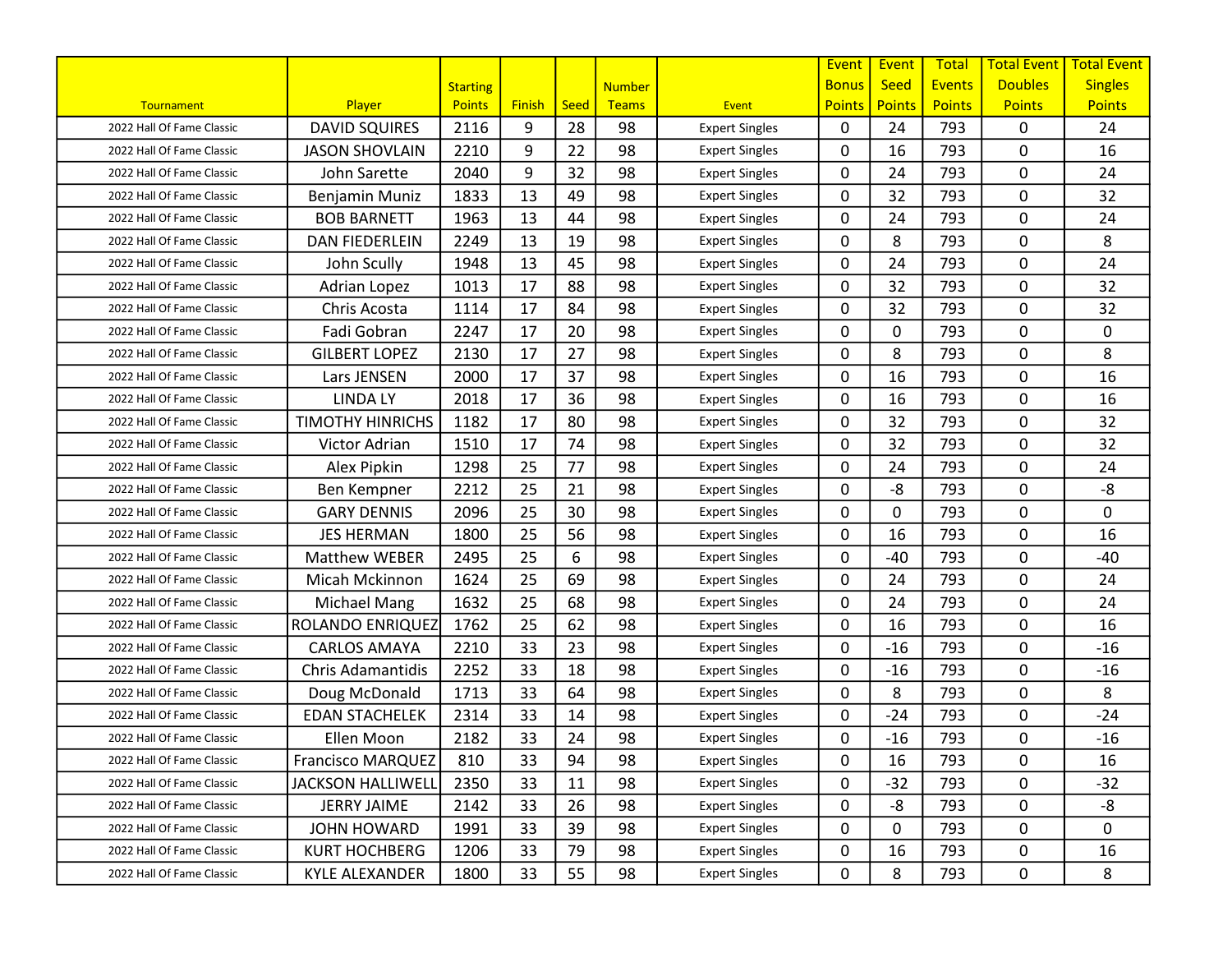|                           |                          |                 |               |      |               |                       | Event         | Event         | <b>Total</b>  | <b>Total Event</b> | <b>Total Event</b> |
|---------------------------|--------------------------|-----------------|---------------|------|---------------|-----------------------|---------------|---------------|---------------|--------------------|--------------------|
|                           |                          | <b>Starting</b> |               |      | <b>Number</b> |                       | <b>Bonus</b>  | <b>Seed</b>   | <b>Events</b> | <b>Doubles</b>     | <b>Singles</b>     |
| Tournament                | Player                   | <b>Points</b>   | <b>Finish</b> | Seed | <b>Teams</b>  | Event                 | <b>Points</b> | <b>Points</b> | <b>Points</b> | <b>Points</b>      | <b>Points</b>      |
| 2022 Hall Of Fame Classic | <b>MATTHEW JENKINS</b>   | 2048            | 33            | 31   | 98            | <b>Expert Singles</b> | 0             | -8            | 793           | 0                  | -8                 |
| 2022 Hall Of Fame Classic | <b>PAUL GEE</b>          | 1990            | 33            | 40   | 98            | <b>Expert Singles</b> | 0             | 0             | 793           | 0                  | 0                  |
| 2022 Hall Of Fame Classic | <b>Steven Rollings</b>   | 2347            | 33            | 12   | 98            | <b>Expert Singles</b> | 0             | $-32$         | 793           | 0                  | $-32$              |
| 2022 Hall Of Fame Classic | <b>HOMAS HINRICHS JR</b> | 2264            | 33            | 17   | 98            | <b>Expert Singles</b> | 0             | $-16$         | 793           | $\mathbf 0$        | $-16$              |
| 2022 Hall Of Fame Classic | <b>XAVIER CONTRERAS</b>  | 1754            | 33            | 63   | 98            | <b>Expert Singles</b> | 0             | 8             | 793           | 0                  | 8                  |
| 2022 Hall Of Fame Classic | <b>ANDREI TROK</b>       | 1584            | 49            | 72   | 98            | <b>Expert Singles</b> | 0             | 8             | 793           | 0                  | 8                  |
| 2022 Hall Of Fame Classic | <b>BRIAN INGRAM</b>      | 2101            | 49            | 29   | 98            | <b>Expert Singles</b> | 0             | $-16$         | 793           | 0                  | $-16$              |
| 2022 Hall Of Fame Classic | <b>DAMON SCHOGGINS</b>   | 1996            | 49            | 38   | 98            | <b>Expert Singles</b> | $\mathbf{0}$  | -8            | 793           | 0                  | 0                  |
| 2022 Hall Of Fame Classic | <b>DAVE ROSS</b>         | 2024            | 49            | 35   | 98            | <b>Expert Singles</b> | 0             | -8            | 793           | 0                  | -8                 |
| 2022 Hall Of Fame Classic | <b>DAVID BRADY</b>       | 1633            | 49            | 66   | 98            | <b>Expert Singles</b> | 0             | 8             | 793           | $\mathbf 0$        | 8                  |
| 2022 Hall Of Fame Classic | <b>FRANK MARTINEZ</b>    | 1920            | 49            | 46   | 98            | <b>Expert Singles</b> | 0             | -8            | 793           | $\mathbf 0$        | 0                  |
| 2022 Hall Of Fame Classic | ኔERARDO VALENCIAN        | 1840            | 49            | 48   | 98            | <b>Expert Singles</b> | 0             | -8            | 793           | 0                  | 0                  |
| 2022 Hall Of Fame Classic | <b>HOWARD BURNS</b>      | 1976            | 49            | 41   | 98            | <b>Expert Singles</b> | 0             | -8            | 793           | $\mathbf 0$        | $\mathbf 0$        |
| 2022 Hall Of Fame Classic | Kasper Polaris           | 1972            | 49            | 43   | 98            | <b>Expert Singles</b> | 0             | -8            | 793           | $\mathbf 0$        | 0                  |
| 2022 Hall Of Fame Classic | Lou York                 | 1182            | 49            | 82   | 98            | <b>Expert Singles</b> | 0             | 8             | 793           | 0                  | 8                  |
| 2022 Hall Of Fame Classic | MICHAEL BADE             | 1800            | 49            | 54   | 98            | <b>Expert Singles</b> | 0             | 0             | 793           | 0                  | 0                  |
| 2022 Hall Of Fame Classic | Nathan Hamm              | 1060            | 49            | 87   | 98            | <b>Expert Singles</b> | 0             | 8             | 793           | 0                  | 8                  |
| 2022 Hall Of Fame Classic | RICHARD SMITH            | 1501            | 49            | 75   | 98            | <b>Expert Singles</b> | $\mathbf{0}$  | 8             | 793           | 0                  | 8                  |
| 2022 Hall Of Fame Classic | <b>Rick Edwards</b>      | 811             | 49            | 93   | 98            | <b>Expert Singles</b> | 0             | 8             | 793           | 0                  | 8                  |
| 2022 Hall Of Fame Classic | <b>RUSSELL DEYERLE</b>   | 2302            | 49            | 15   | 98            | <b>Expert Singles</b> | 0             | $-32$         | 793           | 0                  | $-32$              |
| 2022 Hall Of Fame Classic | Tony R Owens             | 2524            | 49            | 5    | 98            | <b>Expert Singles</b> | 0             | $-56$         | 793           | $\mathbf 0$        | $-56$              |
| 2022 Hall Of Fame Classic | Afshin Mirzazadeh        | 918             | 65            | 90   | 98            | <b>Expert Singles</b> | 0             | 0             | 793           | $\mathbf 0$        | 0                  |
| 2022 Hall Of Fame Classic | Alex Christensen         | 810             | 65            | 95   | 98            | <b>Expert Singles</b> | $\mathbf{0}$  | 0             | 793           | $\mathbf 0$        | 0                  |
| 2022 Hall Of Fame Classic | <b>ALI ESHRAGH</b>       | 2182            | 65            | 25   | 98            | <b>Expert Singles</b> | 0             | $-24$         | 793           | 0                  | $-24$              |
| 2022 Hall Of Fame Classic | <b>BUTCH MUSICK</b>      | 1535            | 65            | 73   | 98            | <b>Expert Singles</b> | 0             | 0             | 793           | 0                  | 0                  |
| 2022 Hall Of Fame Classic | Casey FLORES             | 1632            | 65            | 67   | 98            | <b>Expert Singles</b> | 0             | 0             | 793           | 0                  | 0                  |
| 2022 Hall Of Fame Classic | <b>CHRISTINA FUCHS</b>   | 2024            | 65            | 34   | 98            | <b>Expert Singles</b> | 0             | $-16$         | 793           | 0                  | $-16$              |
| 2022 Hall Of Fame Classic | <b>Cory Sweeney</b>      | 1000            | 65            | 89   | 98            | <b>Expert Singles</b> | 0             | 0             | 793           | 0                  | 0                  |
| 2022 Hall Of Fame Classic | DAN GAMBAN               | 1182            | 65            | 81   | 98            | <b>Expert Singles</b> | 0             | 0             | 793           | $\pmb{0}$          | 0                  |
| 2022 Hall Of Fame Classic | DANA MARCUM              | 1800            | 65            | 58   | 98            | <b>Expert Singles</b> | 0             | -8            | 793           | $\mathbf 0$        | 0                  |
| 2022 Hall Of Fame Classic | Danny Andrade            | 1603            | 65            | 70   | 98            | <b>Expert Singles</b> | 0             | 0             | 793           | 0                  | 0                  |
| 2022 Hall Of Fame Classic | <b>ERIN EUSTANCE</b>     | 1672            | 65            | 65   | 98            | <b>Expert Singles</b> | 0             | 0             | 793           | 0                  | 0                  |
| 2022 Hall Of Fame Classic | Grady LAYTON             | 886             | 65            | 91   | 98            | <b>Expert Singles</b> | 0             | 0             | 793           | 0                  | 0                  |
| 2022 Hall Of Fame Classic | <b>Greg Beaudion</b>     | 1800            | 65            | 60   | 98            | <b>Expert Singles</b> | 0             | -8            | 793           | $\mathbf 0$        | 0                  |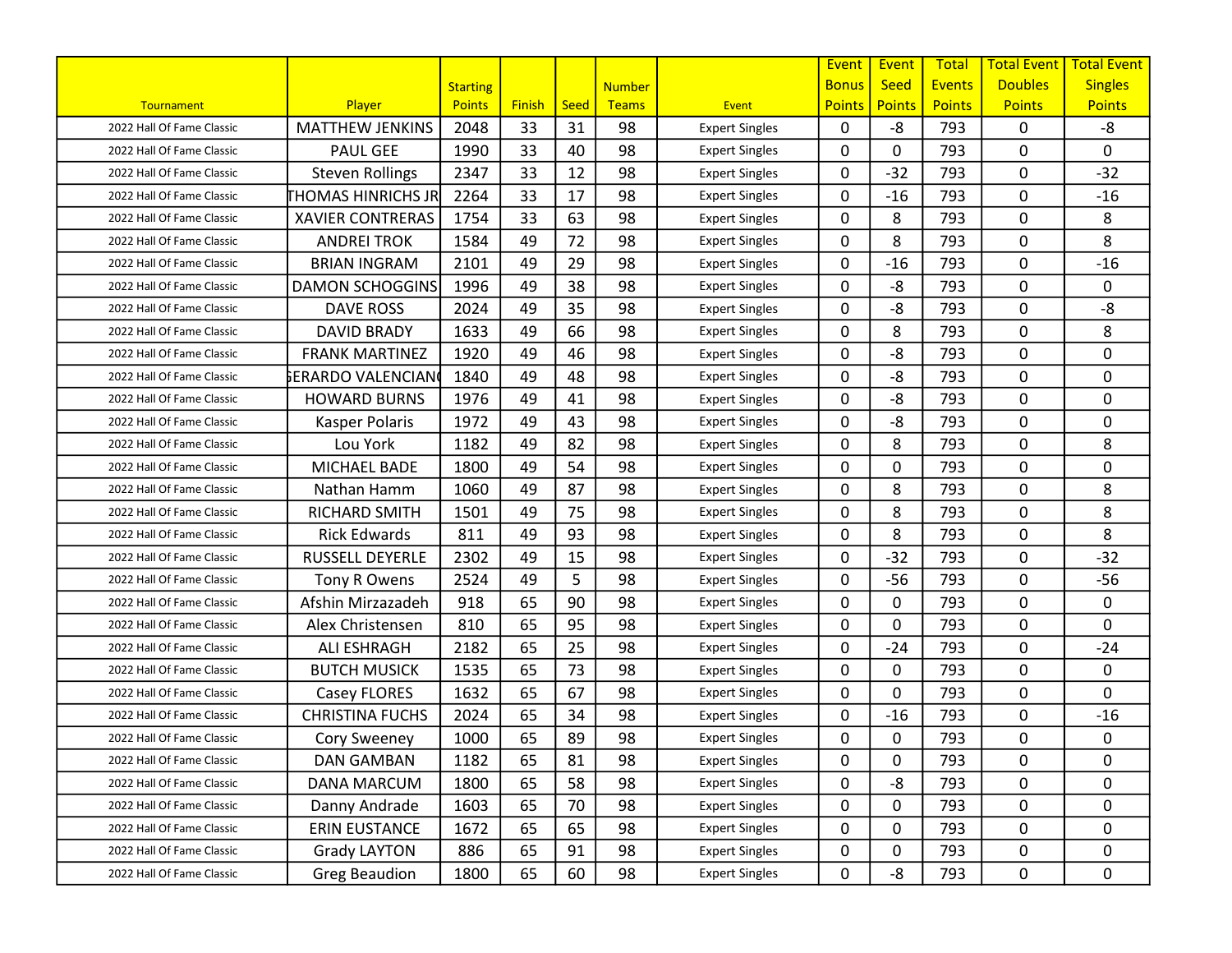|                           |                         |                 |                |                |               |                       | Event         | Event         | <b>Total</b>  | <b>Total Event</b> | <b>Total Event</b> |
|---------------------------|-------------------------|-----------------|----------------|----------------|---------------|-----------------------|---------------|---------------|---------------|--------------------|--------------------|
|                           |                         | <b>Starting</b> |                |                | <b>Number</b> |                       | <b>Bonus</b>  | <b>Seed</b>   | <b>Events</b> | <b>Doubles</b>     | <b>Singles</b>     |
| Tournament                | Player                  | <b>Points</b>   | <b>Finish</b>  | Seed           | <b>Teams</b>  | <b>Event</b>          | <b>Points</b> | <b>Points</b> | <b>Points</b> | <b>Points</b>      | <b>Points</b>      |
| 2022 Hall Of Fame Classic | <b>HEATHER VOSS</b>     | 1800            | 65             | 59             | 98            | <b>Expert Singles</b> | $\mathbf{0}$  | $-8$          | 793           | 0                  | 0                  |
| 2022 Hall Of Fame Classic | John McDermott          | 1225            | 65             | 78             | 98            | <b>Expert Singles</b> | $\mathbf{0}$  | 0             | 793           | 0                  | $\mathbf 0$        |
| 2022 Hall Of Fame Classic | <b>MARK CROWELL</b>     | 2912            | 65             | 1              | 98            | <b>Expert Singles</b> | 0             | $-96$         | 793           | 0                  | $-96$              |
| 2022 Hall Of Fame Classic | <b>MATT KUEMMEL</b>     | 1415            | 65             | 76             | 98            | <b>Expert Singles</b> | 0             | 0             | 793           | 0                  | $\mathbf 0$        |
| 2022 Hall Of Fame Classic | <b>MICHAEL VEIT</b>     | 1816            | 65             | 53             | 98            | <b>Expert Singles</b> | 0             | -8            | 793           | 0                  | 0                  |
| 2022 Hall Of Fame Classic | Mike Kyriss             | 2327            | 65             | 13             | 98            | <b>Expert Singles</b> | $\mathbf{0}$  | $-40$         | 793           | 0                  | $-40$              |
| 2022 Hall Of Fame Classic | Niko ?urina             | 1800            | 65             | 57             | 98            | <b>Expert Singles</b> | $\mathbf{0}$  | $-8$          | 793           | 0                  | 0                  |
| 2022 Hall Of Fame Classic | PETE SCHIEBEL           | 1182            | 65             | 83             | 98            | <b>Expert Singles</b> | $\mathbf{0}$  | 0             | 793           | 0                  | 0                  |
| 2022 Hall Of Fame Classic | Ren? Ortega Reyes       | 1827            | 65             | 50             | 98            | <b>Expert Singles</b> | 0             | -8            | 793           | 0                  | $\mathbf 0$        |
| 2022 Hall Of Fame Classic | <b>Rick Oak</b>         | 870             | 65             | 92             | 98            | <b>Expert Singles</b> | $\mathbf{0}$  | 0             | 793           | 0                  | $\mathbf 0$        |
| 2022 Hall Of Fame Classic | <b>Rick Pomeroy</b>     | 2352            | 65             | 10             | 98            | <b>Expert Singles</b> | $\mathbf{0}$  | $-48$         | 793           | 0                  | $-48$              |
| 2022 Hall Of Fame Classic | <b>ROBERT SO</b>        | 1816            | 65             | 52             | 98            | <b>Expert Singles</b> | 0             | -8            | 793           | 0                  | 0                  |
| 2022 Hall Of Fame Classic | <b>ROBIN HANKE</b>      | 2476            | 65             | $\overline{7}$ | 98            | <b>Expert Singles</b> | $\mathbf{0}$  | $-56$         | 793           | 0                  | $-56$              |
| 2022 Hall Of Fame Classic | Ryan Kuemmel            | 810             | 65             | 96             | 98            | <b>Expert Singles</b> | $\mathbf{0}$  | 0             | 793           | 0                  | 0                  |
| 2022 Hall Of Fame Classic | Ryan SCOTT              | 810             | 65             | 97             | 98            | <b>Expert Singles</b> | 0             | 8             | 793           | 0                  | 8                  |
| 2022 Hall Of Fame Classic | <b>SCOTT MIROFF</b>     | 1800            | 65             | 61             | 98            | <b>Expert Singles</b> | 0             | -8            | 793           | 0                  | $\pmb{0}$          |
| 2022 Hall Of Fame Classic | <b>SHANON HOLMES</b>    | 1820            | 65             | 51             | 98            | <b>Expert Singles</b> | 0             | $-8$          | 793           | 0                  | 0                  |
| 2022 Hall Of Fame Classic | <b>TONY MIRELES</b>     | 1842            | 65             | 47             | 98            | <b>Expert Singles</b> | $\mathbf{0}$  | $-16$         | 793           | 0                  | 0                  |
| 2022 Hall Of Fame Classic | <b>VERONICA GARDNER</b> | 1100            | 65             | 85             | 98            | <b>Expert Singles</b> | 0             | 0             | 793           | 0                  | 0                  |
| 2022 Hall Of Fame Classic | <b>Justin LIVESAY</b>   | 800             | 97             | 98             | 98            | <b>Expert Singles</b> | $\mathbf{0}$  | 0             | 793           | 0                  | $\mathbf 0$        |
| 2022 Hall Of Fame Classic | <b>MIKE SIERRA</b>      | 2026            | 97             | 33             | 98            | <b>Expert Singles</b> | 0             | $-24$         | 793           | 0                  | $-24$              |
| 2022 Hall Of Fame Classic | <b>ROBERT MARES</b>     | 5644            | $\mathbf{1}$   | $\overline{2}$ | 81            | Open Doubles          | 190           | 8             | 952           | 198                | 0                  |
| 2022 Hall Of Fame Classic | <b>Tony SPREDEMAN</b>   | 5823            | $\mathbf{1}$   | $\overline{2}$ | 81            | Open Doubles          | 190           | 8             | 952           | 198                | 0                  |
| 2022 Hall Of Fame Classic | <b>Brandon Moreland</b> | 5648            | $\overline{2}$ | 4              | 81            | Open Doubles          | 133           | 16            | 952           | 149                | 0                  |
| 2022 Hall Of Fame Classic | <b>Trevor PARK</b>      | 5644            | $\overline{2}$ | 4              | 81            | Open Doubles          | 133           | 16            | 952           | 149                | 0                  |
| 2022 Hall Of Fame Classic | <b>BILLY PAPPAS</b>     | 5630            | 3              | 11             | 81            | Open Doubles          | 86            | 32            | 952           | 118                | 0                  |
| 2022 Hall Of Fame Classic | Mike Billirakis         | 3376            | 3              | 11             | 81            | Open Doubles          | 86            | 32            | 952           | 118                | 0                  |
| 2022 Hall Of Fame Classic | <b>KANE GABRIEL</b>     | 5730            | 4              | 3              | 81            | Open Doubles          | 86            | -8            | 952           | 78                 | 0                  |
| 2022 Hall Of Fame Classic | Kevin Romero            | 5722            | 4              | 3              | 81            | Open Doubles          | 86            | -8            | 952           | 78                 | 0                  |
| 2022 Hall Of Fame Classic | <b>Blake ROBERTSON</b>  | 5904            | 5              | 1              | 81            | Open Doubles          | 52            | $-32$         | 952           | 20                 | 0                  |
| 2022 Hall Of Fame Classic | Ryan Moore              | 5699            | 5              | 1              | 81            | Open Doubles          | 52            | $-32$         | 952           | 20                 | 0                  |
| 2022 Hall Of Fame Classic | <b>SCOTT WYDMAN</b>     | 5400            | 5              | 6              | 81            | Open Doubles          | 52            | 0             | 952           | 52                 | 0                  |
| 2022 Hall Of Fame Classic | <b>TODD LOFFREDO</b>    | 5640            | 5              | 6              | 81            | Open Doubles          | 52            | 0             | 952           | 52                 | 0                  |
| 2022 Hall Of Fame Classic | <b>Brandon Munoz</b>    | 5612            | 7              | 16             | 81            | Open Doubles          | 52            | 16            | 952           | 68                 | 0                  |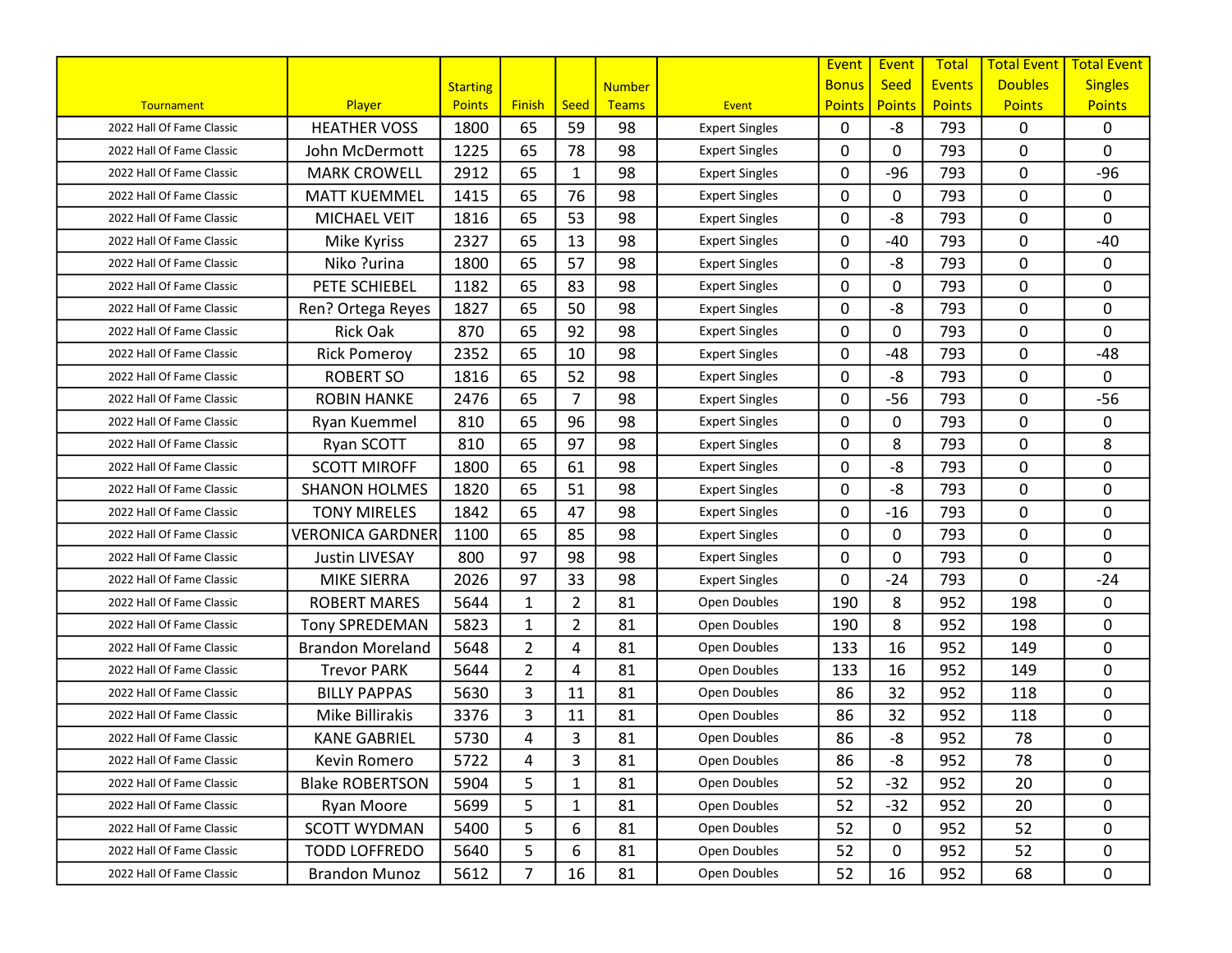|                           |                          |                 |                |                |               |              | Event         | Event         | <b>Total</b>  | <b>Total Event</b> | <b>Total Event</b> |
|---------------------------|--------------------------|-----------------|----------------|----------------|---------------|--------------|---------------|---------------|---------------|--------------------|--------------------|
|                           |                          | <b>Starting</b> |                |                | <b>Number</b> |              | <b>Bonus</b>  | <b>Seed</b>   | <b>Events</b> | <b>Doubles</b>     | <b>Singles</b>     |
| Tournament                | Player                   | <b>Points</b>   | <b>Finish</b>  | <b>Seed</b>    | <b>Teams</b>  | <b>Event</b> | <b>Points</b> | <b>Points</b> | <b>Points</b> | <b>Points</b>      | <b>Points</b>      |
| 2022 Hall Of Fame Classic | <b>BRIAN INGRAM</b>      | 2045            | $\overline{7}$ | 22             | 81            | Open Doubles | 52            | 24            | 952           | 76                 | 0                  |
| 2022 Hall Of Fame Classic | Dewey CULPEPPER          | 4856            | 7              | 22             | 81            | Open Doubles | 52            | 24            | 952           | 76                 | 0                  |
| 2022 Hall Of Fame Classic | <b>RANDALL STELLY</b>    | 1850            | $\overline{7}$ | 16             | 81            | Open Doubles | 52            | 16            | 952           | 68                 | 0                  |
| 2022 Hall Of Fame Classic | <b>CODY BYRE</b>         | 5607            | 9              | 7              | 81            | Open Doubles | 31            | -8            | 952           | 23                 | 0                  |
| 2022 Hall Of Fame Classic | James P Castillo         | 4242            | 9              | 10             | 81            | Open Doubles | 31            | 0             | 952           | 31                 | 0                  |
| 2022 Hall Of Fame Classic | Jeff Pipkin Junior       | 4681            | 9              | $\overline{7}$ | 81            | Open Doubles | 31            | -8            | 952           | 23                 | 0                  |
| 2022 Hall Of Fame Classic | <b>SERGIE ARAGONES</b>   | 5617            | 9              | 10             | 81            | Open Doubles | 31            | 0             | 952           | 31                 | 0                  |
| 2022 Hall Of Fame Classic | Shannon COLEY            | 4222            | 9              | 9              | 81            | Open Doubles | 31            | 0             | 952           | 31                 | 0                  |
| 2022 Hall Of Fame Classic | <b>STEVE BEINE</b>       | 5616            | 9              | 5              | 81            | Open Doubles | 31            | $-16$         | 952           | 15                 | 0                  |
| 2022 Hall Of Fame Classic | <b>Terry RUE</b>         | 5645            | 9              | 9              | 81            | Open Doubles | 31            | 0             | 952           | 31                 | 0                  |
| 2022 Hall Of Fame Classic | ren Vanlandingham Ju     | 5635            | 9              | 5              | 81            | Open Doubles | 31            | $-16$         | 952           | 15                 | 0                  |
| 2022 Hall Of Fame Classic | <b>BRAD LAURINE</b>      | 2827            | 13             | 23             | 81            | Open Doubles | 31            | 8             | 952           | 39                 | 0                  |
| 2022 Hall Of Fame Classic | Chris Hesano             | 4136            | 13             | 13             | 81            | Open Doubles | 31            | 0             | 952           | 31                 | 0                  |
| 2022 Hall Of Fame Classic | Darrel A Popowich        | 4279            | 13             | 15             | 81            | Open Doubles | 31            | 0             | 952           | 31                 | 0                  |
| 2022 Hall Of Fame Classic | Don Buczkowski 3         | 3936            | 13             | 20             | 81            | Open Doubles | 31            | 8             | 952           | 39                 | 0                  |
| 2022 Hall Of Fame Classic | <b>MARK KRAUS</b>        | 3933            | 13             | 13             | 81            | Open Doubles | 31            | 0             | 952           | 31                 | 0                  |
| 2022 Hall Of Fame Classic | <b>Matthew Botros</b>    | 3412            | 13             | 15             | 81            | Open Doubles | 31            | 0             | 952           | 31                 | 0                  |
| 2022 Hall Of Fame Classic | Midori Kimura            | 3146            | 13             | 20             | 81            | Open Doubles | 31            | 8             | 952           | 39                 | 0                  |
| 2022 Hall Of Fame Classic | <b>ROBERT HAYS</b>       | 3988            | 13             | 23             | 81            | Open Doubles | 31            | 8             | 952           | 39                 | 0                  |
| 2022 Hall Of Fame Classic | <b>AHMED TAHA</b>        | 2752            | 17             | 35             | 81            | Open Doubles | 0             | 16            | 952           | 16                 | 0                  |
| 2022 Hall Of Fame Classic | <b>BOB BARNETT</b>       | 2434            | 17             | 12             | 81            | Open Doubles | 0             | $-16$         | 952           | $-16$              | 0                  |
| 2022 Hall Of Fame Classic | <b>CHAD MCCLURE</b>      | 2114            | 17             | 37             | 81            | Open Doubles | 0             | 16            | 952           | 16                 | 0                  |
| 2022 Hall Of Fame Classic | <b>Chris Adamantidis</b> | 2539            | 17             | 35             | 81            | Open Doubles | 0             | 16            | 952           | 16                 | 0                  |
| 2022 Hall Of Fame Classic | <b>DANIEL ZEPEDA</b>     | 3017            | 17             | 37             | 81            | Open Doubles | 0             | 16            | 952           | 16                 | 0                  |
| 2022 Hall Of Fame Classic | Donald R Wilson          | 3022            | 17             | 30             | 81            | Open Doubles | 0             | 8             | 952           | 8                  | 0                  |
| 2022 Hall Of Fame Classic | Glenn Zuckerman          | 3057            | 17             | 34             | 81            | Open Doubles | 0             | 16            | 952           | 16                 | 0                  |
| 2022 Hall Of Fame Classic | <b>JUSTIN SHAW</b>       | 5640            | 17             | 12             | 81            | Open Doubles | 0             | $-16$         | 952           | $-16$              | 0                  |
| 2022 Hall Of Fame Classic | Kasper Polaris           | 2062            | 17             | 57             | 81            | Open Doubles | 0             | 24            | 952           | 24                 | 0                  |
| 2022 Hall Of Fame Classic | Kenneth Dale             | 2942            | 17             | 30             | 81            | Open Doubles | 0             | 8             | 952           | 8                  | 0                  |
| 2022 Hall Of Fame Classic | Lars JENSEN              | 2000            | 17             | 57             | 81            | Open Doubles | 0             | 24            | 952           | 24                 | 0                  |
| 2022 Hall Of Fame Classic | Sullivan RUE             | 3078            | 17             | 25             | 81            | Open Doubles | 0             | 8             | 952           | 8                  | 0                  |
| 2022 Hall Of Fame Classic | Sven Wonsyld             | 3500            | 17             | 25             | 81            | Open Doubles | 0             | 8             | 952           | 8                  | 0                  |
| 2022 Hall Of Fame Classic | Tom Thornton             | 2353            | 17             | 34             | 81            | Open Doubles | 0             | 16            | 952           | 16                 | 0                  |
| 2022 Hall Of Fame Classic | Tony R Owens             | 3214            | 17             | 19             | 81            | Open Doubles | 0             | 0             | 952           | 0                  | $\mathbf 0$        |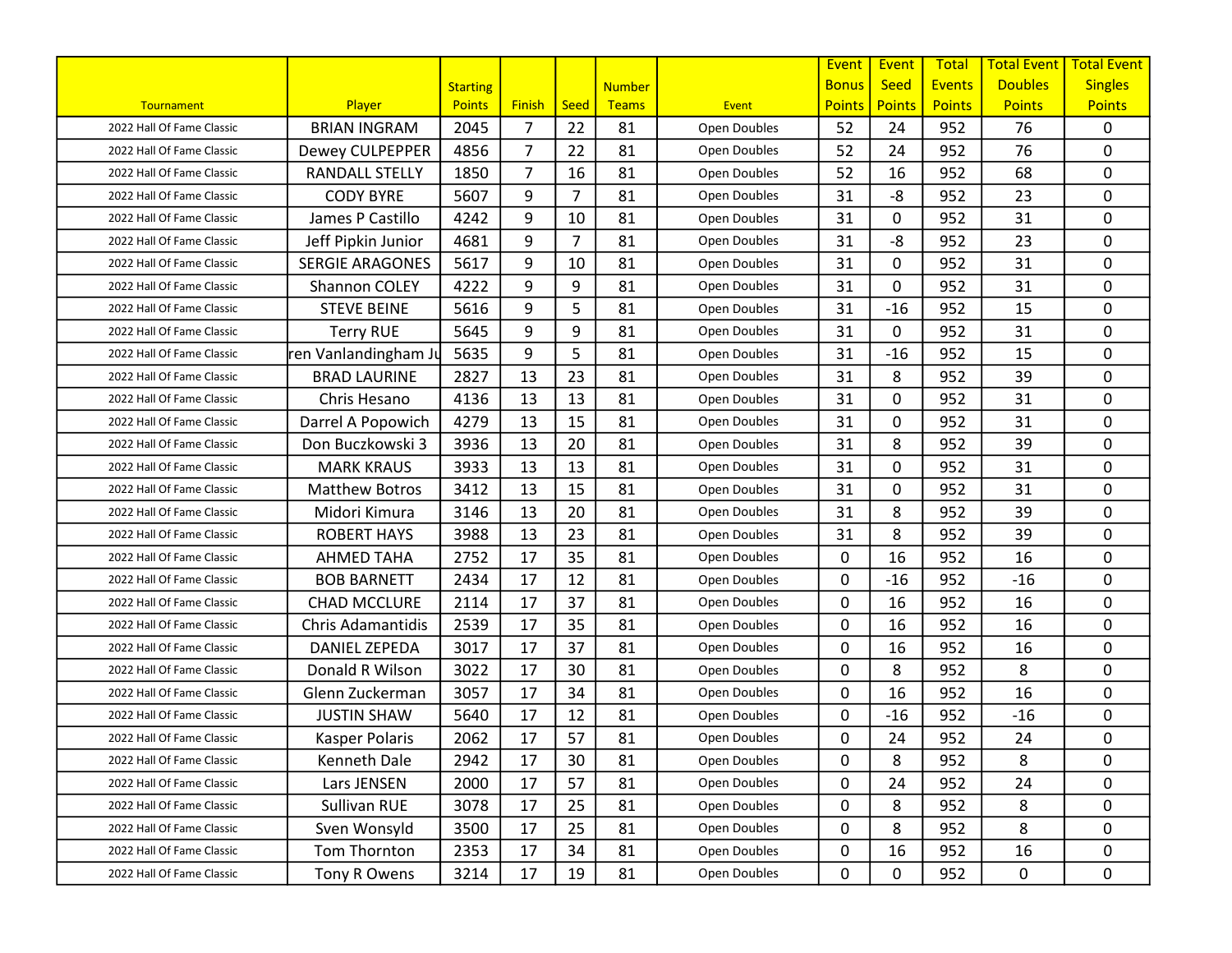|                           |                        |                 |               |      |               |              | Event         | Event         | <b>Total</b>  | <b>Total Event</b> | <b>Total Event</b> |
|---------------------------|------------------------|-----------------|---------------|------|---------------|--------------|---------------|---------------|---------------|--------------------|--------------------|
|                           |                        | <b>Starting</b> |               |      | <b>Number</b> |              | <b>Bonus</b>  | <b>Seed</b>   | <b>Events</b> | <b>Doubles</b>     | <b>Singles</b>     |
| Tournament                | Player                 | <b>Points</b>   | <b>Finish</b> | Seed | <b>Teams</b>  | <b>Event</b> | <b>Points</b> | <b>Points</b> | <b>Points</b> | <b>Points</b>      | <b>Points</b>      |
| 2022 Hall Of Fame Classic | Vu Cao                 | 3906            | 17            | 19   | 81            | Open Doubles | $\mathbf{0}$  | 0             | 952           | 0                  | 0                  |
| 2022 Hall Of Fame Classic | <b>ADRIAN ZAMORA</b>   | 5636            | 25            | 8    | 81            | Open Doubles | 0             | $-32$         | 952           | $-32$              | 0                  |
| 2022 Hall Of Fame Classic | <b>Brett Nooyen</b>    | 2551            | 25            | 31   | 81            | Open Doubles | 0             | 0             | 952           | 0                  | $\mathbf 0$        |
| 2022 Hall Of Fame Classic | Dana A Marr            | 4398            | 25            | 8    | 81            | Open Doubles | 0             | $-32$         | 952           | $-32$              | 0                  |
| 2022 Hall Of Fame Classic | <b>DANIEL LUERAS</b>   | 5633            | 25            | 14   | 81            | Open Doubles | 0             | $-16$         | 952           | $-16$              | 0                  |
| 2022 Hall Of Fame Classic | <b>DAVE ROSS</b>       | 2214            | 25            | 47   | 81            | Open Doubles | $\mathbf{0}$  | 8             | 952           | 8                  | 0                  |
| 2022 Hall Of Fame Classic | <b>GERRY MEISTER</b>   | 2936            | 25            | 43   | 81            | Open Doubles | $\mathbf{0}$  | 8             | 952           | 8                  | $\mathbf 0$        |
| 2022 Hall Of Fame Classic | <b>JAVIER CASTRO</b>   | 2108            | 25            | 51   | 81            | Open Doubles | $\mathbf{0}$  | 16            | 952           | 16                 | 0                  |
| 2022 Hall Of Fame Classic | Khang Ethan Nguyen     | 1122            | 25            | 60   | 81            | Open Doubles | 0             | 16            | 952           | 16                 | 0                  |
| 2022 Hall Of Fame Classic | <b>LUIS FITCH</b>      | 2383            | 25            | 51   | 81            | Open Doubles | $\mathbf{0}$  | 16            | 952           | 16                 | 0                  |
| 2022 Hall Of Fame Classic | Matt Weber             | 3301            | 25            | 31   | 81            | Open Doubles | $\mathbf{0}$  | 0             | 952           | 0                  | 0                  |
| 2022 Hall Of Fame Classic | <b>MATTHEW JENKINS</b> | 2406            | 25            | 47   | 81            | Open Doubles | 0             | 8             | 952           | 8                  | $\mathbf 0$        |
| 2022 Hall Of Fame Classic | Micah Mckinnon         | 1800            | 25            | 74   | 81            | Open Doubles | $\mathbf{0}$  | 24            | 952           | 24                 | 0                  |
| 2022 Hall Of Fame Classic | Mike Emery             | 800             | 25            | 74   | 81            | Open Doubles | $\mathbf{0}$  | 24            | 952           | 24                 | 0                  |
| 2022 Hall Of Fame Classic | Niko ?urina            | 1800            | 25            | 43   | 81            | Open Doubles | 0             | 8             | 952           | 8                  | $\mathbf 0$        |
| 2022 Hall Of Fame Classic | Phillip G Peros        | 2881            | 25            | 60   | 81            | Open Doubles | 0             | 16            | 952           | 16                 | 0                  |
| 2022 Hall Of Fame Classic | <b>Ronnie Garrett</b>  | 2284            | 25            | 14   | 81            | Open Doubles | 0             | $-16$         | 952           | $-16$              | 0                  |
| 2022 Hall Of Fame Classic | <b>AMY M POWERS</b>    | 2626            | 33            | 36   | 81            | Open Doubles | $\mathbf{0}$  | 0             | 952           | $\mathbf{0}$       | $\Omega$           |
| 2022 Hall Of Fame Classic | Arthur MITCHELL        | 3344            | 33            | 17   | 81            | Open Doubles | 0             | $-16$         | 952           | $-16$              | 0                  |
| 2022 Hall Of Fame Classic | Arttu Valimaki         | 1600            | 33            | 58   | 81            | Open Doubles | $\mathbf{0}$  | 8             | 952           | 8                  | $\mathbf 0$        |
| 2022 Hall Of Fame Classic | <b>BRIAN COSTELLO</b>  | 2527            | 33            | 36   | 81            | Open Doubles | $\mathbf{0}$  | 0             | 952           | 0                  | $\pmb{0}$          |
| 2022 Hall Of Fame Classic | <b>Brian Eaton</b>     | 1783            | 33            | 65   | 81            | Open Doubles | 0             | 16            | 952           | 16                 | 0                  |
| 2022 Hall Of Fame Classic | Cam Burrows            | 2210            | 33            | 41   | 81            | Open Doubles | $\mathbf{0}$  | 0             | 952           | 0                  | 0                  |
| 2022 Hall Of Fame Classic | <b>CHAD KINNER</b>     | 3054            | 33            | 21   | 81            | Open Doubles | 0             | $-16$         | 952           | $-16$              | 0                  |
| 2022 Hall Of Fame Classic | <b>CHARLES MOORE</b>   | 2183            | 33            | 29   | 81            | Open Doubles | $\mathbf{0}$  | -8            | 952           | -8                 | 0                  |
| 2022 Hall Of Fame Classic | Dan Packer             | 2613            | 33            | 41   | 81            | Open Doubles | 0             | 0             | 952           | 0                  | $\mathbf 0$        |
| 2022 Hall Of Fame Classic | Dan Sloan              | 3928            | 33            | 29   | 81            | Open Doubles | $\mathbf{0}$  | -8            | 952           | $-8$               | $\mathbf 0$        |
| 2022 Hall Of Fame Classic | Denis ORY              | 3896            | 33            | 18   | 81            | Open Doubles | 0             | $-16$         | 952           | $-16$              | 0                  |
| 2022 Hall Of Fame Classic | <b>DOUG RENGEL</b>     | 3280            | 33            | 24   | 81            | Open Doubles | 0             | -16           | 952           | $-16$              | 0                  |
| 2022 Hall Of Fame Classic | Ellen Moon             | 3328            | 33            | 32   | 81            | Open Doubles | $\mathbf{0}$  | -8            | 952           | -8                 | 0                  |
| 2022 Hall Of Fame Classic | <b>EVAN STACHELEK</b>  | 4115            | 33            | 17   | 81            | Open Doubles | 0             | $-16$         | 952           | $-16$              | 0                  |
| 2022 Hall Of Fame Classic | <b>FLOYD KIKA</b>      | 2268            | 33            | 53   | 81            | Open Doubles | 0             | 8             | 952           | 8                  | 0                  |
| 2022 Hall Of Fame Classic | <b>JASON SHERRELL</b>  | 3100            | 33            | 27   | 81            | Open Doubles | 0             | -8            | 952           | -8                 | $\mathbf 0$        |
| 2022 Hall Of Fame Classic | Jason Wicks            | 3390            | 33            | 18   | 81            | Open Doubles | 0             | $-16$         | 952           | $-16$              | 0                  |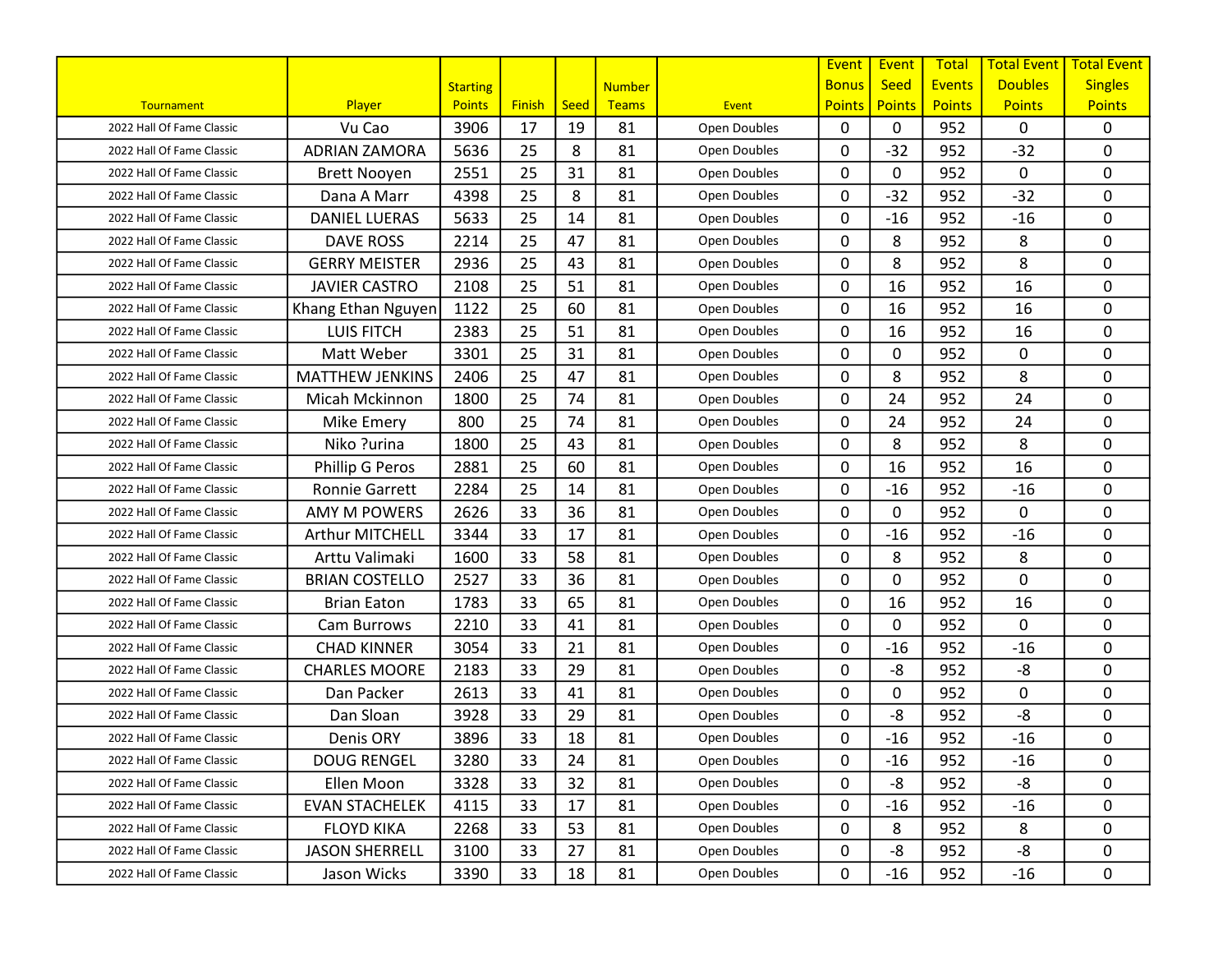|                           |                           |                 |               |      |               |              | Event         | Event         | <b>Total</b>  | <b>Total Event</b> | <b>Total Event</b> |
|---------------------------|---------------------------|-----------------|---------------|------|---------------|--------------|---------------|---------------|---------------|--------------------|--------------------|
|                           |                           | <b>Starting</b> |               |      | <b>Number</b> |              | <b>Bonus</b>  | <b>Seed</b>   | <b>Events</b> | <b>Doubles</b>     | <b>Singles</b>     |
| Tournament                | Player                    | <b>Points</b>   | <b>Finish</b> | Seed | <b>Teams</b>  | <b>Event</b> | <b>Points</b> | <b>Points</b> | <b>Points</b> | <b>Points</b>      | <b>Points</b>      |
| 2022 Hall Of Fame Classic | <b>JEFFIGE</b>            | 2060            | 33            | 53   | 81            | Open Doubles | $\mathbf{0}$  | 8             | 952           | 8                  | 0                  |
| 2022 Hall Of Fame Classic | JEFF R LEE                | 2479            | 33            | 32   | 81            | Open Doubles | 0             | -8            | 952           | -8                 | $\mathbf 0$        |
| 2022 Hall Of Fame Classic | <b>John CUNNINGHAM</b>    | 2642            | 33            | 39   | 81            | Open Doubles | 0             | 0             | 952           | 0                  | $\mathbf 0$        |
| 2022 Hall Of Fame Classic | John Sarette              | 2480            | 33            | 45   | 81            | Open Doubles | $\mathbf{0}$  | 0             | 952           | 0                  | $\mathbf 0$        |
| 2022 Hall Of Fame Classic | <b>Matthew WEBER</b>      | 2691            | 33            | 38   | 81            | Open Doubles | 0             | 0             | 952           | 0                  | 0                  |
| 2022 Hall Of Fame Classic | Nathan Olson              | 3373            | 33            | 24   | 81            | Open Doubles | 0             | $-16$         | 952           | $-16$              | 0                  |
| 2022 Hall Of Fame Classic | Noah Rosenstein           | 2269            | 33            | 39   | 81            | Open Doubles | 0             | 0             | 952           | 0                  | $\mathbf 0$        |
| 2022 Hall Of Fame Classic | <b>RICH FOSNER</b>        | 3945            | 33            | 21   | 81            | Open Doubles | $\mathbf{0}$  | $-16$         | 952           | $-16$              | 0                  |
| 2022 Hall Of Fame Classic | <b>RICHARD ROSS</b>       | 2215            | 33            | 45   | 81            | Open Doubles | 0             | 0             | 952           | 0                  | $\mathbf 0$        |
| 2022 Hall Of Fame Classic | <b>ROBIN HANKE</b>        | 2428            | 33            | 58   | 81            | Open Doubles | 0             | 8             | 952           | 8                  | $\mathbf 0$        |
| 2022 Hall Of Fame Classic | <b>RYAN HARVEY</b>        | 3096            | 33            | 27   | 81            | Open Doubles | $\mathbf{0}$  | -8            | 952           | -8                 | 0                  |
| 2022 Hall Of Fame Classic | Shelly Langley            | 2265            | 33            | 48   | 81            | Open Doubles | 0             | 0             | 952           | 0                  | $\mathbf 0$        |
| 2022 Hall Of Fame Classic | <b>STAYCE FOWLER</b>      | 2314            | 33            | 48   | 81            | Open Doubles | 0             | 0             | 952           | 0                  | 0                  |
| 2022 Hall Of Fame Classic | <b>Steven Rollings</b>    | 2234            | 33            | 38   | 81            | Open Doubles | 0             | 0             | 952           | 0                  | $\mathbf 0$        |
| 2022 Hall Of Fame Classic | <b>XAVIER CONTRERAS</b>   | 1754            | 33            | 65   | 81            | Open Doubles | 0             | 16            | 952           | 16                 | 0                  |
| 2022 Hall Of Fame Classic | Alec Baumert              | 800             | 49            | 70   | 81            | Open Doubles | 0             | 8             | 952           | 8                  | $\pmb{0}$          |
| 2022 Hall Of Fame Classic | <b>ALI ESHRAGH</b>        | 2288            | 49            | 50   | 81            | Open Doubles | 0             | 0             | 952           | 0                  | $\mathbf 0$        |
| 2022 Hall Of Fame Classic | <b>ANDREI TROK</b>        | 1398            | 49            | 75   | 81            | Open Doubles | 0             | 8             | 952           | 8                  | 0                  |
| 2022 Hall Of Fame Classic | Benjamin Muniz            | 1997            | 49            | 33   | 81            | Open Doubles | 0             | -8            | 952           | -8                 | 0                  |
| 2022 Hall Of Fame Classic | <b>Bharath Hariharan</b>  | 1145            | 49            | 75   | 81            | Open Doubles | 0             | 8             | 952           | 8                  | $\mathbf 0$        |
| 2022 Hall Of Fame Classic | <b>CARLOS AMAYA</b>       | 2242            | 49            | 61   | 81            | Open Doubles | 0             | 0             | 952           | 0                  | $\mathbf 0$        |
| 2022 Hall Of Fame Classic | <b>CHARLIE BAUMERT</b>    | 2283            | 49            | 70   | 81            | Open Doubles | 0             | 8             | 952           | 8                  | $\mathbf 0$        |
| 2022 Hall Of Fame Classic | CHRISTOPHER MARKS         | 3085            | 49            | 28   | 81            | Open Doubles | $\mathbf{0}$  | $-16$         | 952           | $-16$              | 0                  |
| 2022 Hall Of Fame Classic | <b>DAMON SCHOGGINS</b>    | 2107            | 49            | 40   | 81            | Open Doubles | 0             | -8            | 952           | -8                 | 0                  |
| 2022 Hall Of Fame Classic | <b>DAN BENNETT</b>        | 2195            | 49            | 56   | 81            | Open Doubles | 0             | 0             | 952           | 0                  | $\mathbf 0$        |
| 2022 Hall Of Fame Classic | Dan Hamm                  | 1011            | 49            | 80   | 81            | Open Doubles | 0             | 8             | 952           | 8                  | $\mathbf 0$        |
| 2022 Hall Of Fame Classic | <b>DAVID BRADY</b>        | 1612            | 49            | 68   | 81            | Open Doubles | 0             | 8             | 952           | 8                  | $\mathbf 0$        |
| 2022 Hall Of Fame Classic | <b>DAVID SQUIRES</b>      | 1992            | 49            | 52   | 81            | Open Doubles | 0             | 0             | 952           | 0                  | $\pmb{0}$          |
| 2022 Hall Of Fame Classic | <b>EDDIE BODIN</b>        | 1823            | 49            | 66   | 81            | Open Doubles | 0             | 8             | 952           | 8                  | 0                  |
| 2022 Hall Of Fame Classic | <b>EDDIE PEREZ</b>        | 1256            | 49            | 77   | 81            | Open Doubles | 0             | 8             | 952           | 8                  | 0                  |
| 2022 Hall Of Fame Classic | <b>Ezequiel Cervantes</b> | 3443            | 49            | 33   | 81            | Open Doubles | 0             | -8            | 952           | -8                 | 0                  |
| 2022 Hall Of Fame Classic | Fadi Gobran               | 2208            | 49            | 50   | 81            | Open Doubles | 0             | 0             | 952           | 0                  | 0                  |
| 2022 Hall Of Fame Classic | <b>JACKSON HALLIWELL</b>  | 2728            | 49            | 40   | 81            | Open Doubles | 0             | -8            | 952           | -8                 | 0                  |
| 2022 Hall Of Fame Classic | Jorge Horna               | 1005            | 49            | 77   | 81            | Open Doubles | 0             | 8             | 952           | 8                  | $\mathbf 0$        |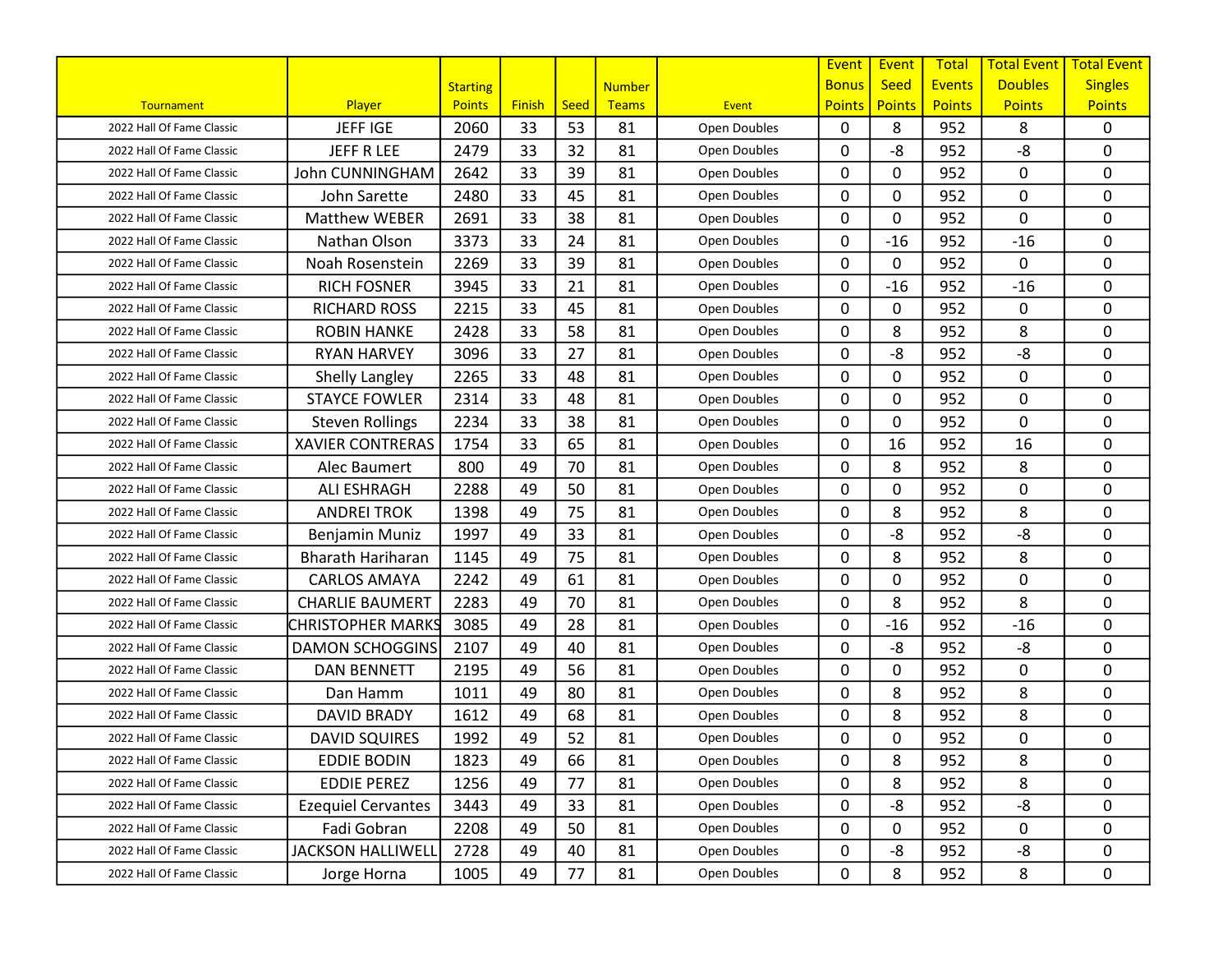|                           |                        |                 |               |             |               |              | Event         | Event         | Total         | <b>Total Event</b> | <b>Total Event</b> |
|---------------------------|------------------------|-----------------|---------------|-------------|---------------|--------------|---------------|---------------|---------------|--------------------|--------------------|
|                           |                        | <b>Starting</b> |               |             | <b>Number</b> |              | <b>Bonus</b>  | <b>Seed</b>   | <b>Events</b> | <b>Doubles</b>     | <b>Singles</b>     |
| Tournament                | Player                 | <b>Points</b>   | <b>Finish</b> | <b>Seed</b> | Teams         | <b>Event</b> | <b>Points</b> | <b>Points</b> | <b>Points</b> | <b>Points</b>      | <b>Points</b>      |
| 2022 Hall Of Fame Classic | <b>JOSE GARCIA</b>     | 1668            | 49            | 68          | 81            | Open Doubles | $\mathbf{0}$  | 8             | 952           | 8                  | $\mathbf{0}$       |
| 2022 Hall Of Fame Classic | Keisha RUE             | 2168            | 49            | 54          | 81            | Open Doubles | 0             | 0             | 952           | 0                  | 0                  |
| 2022 Hall Of Fame Classic | <b>MAGGIE STRONG</b>   | 2136            | 49            | 54          | 81            | Open Doubles | $\mathbf{0}$  | 0             | 952           | 0                  | 0                  |
| 2022 Hall Of Fame Classic | Marco Rodriguez        | 1721            | 49            | 61          | 81            | Open Doubles | 0             | 0             | 952           | 0                  | $\mathbf 0$        |
| 2022 Hall Of Fame Classic | Mark Askey             | 3039            | 49            | 28          | 81            | Open Doubles | $\mathbf{0}$  | $-16$         | 952           | $-16$              | 0                  |
| 2022 Hall Of Fame Classic | <b>MARK CROWELL</b>    | 2896            | 49            | 42          | 81            | Open Doubles | $\mathbf{0}$  | -8            | 952           | -8                 | 0                  |
| 2022 Hall Of Fame Classic | MICHAEL BADE           | 1886            | 49            | 42          | 81            | Open Doubles | 0             | -8            | 952           | -8                 | 0                  |
| 2022 Hall Of Fame Classic | Nathan Hamm            | 1000            | 49            | 80          | 81            | Open Doubles | $\mathbf{0}$  | 8             | 952           | 8                  | 0                  |
| 2022 Hall Of Fame Classic | <b>RICHARD SMITH</b>   | 1629            | 49            | 66          | 81            | Open Doubles | $\mathbf{0}$  | 8             | 952           | 8                  | $\mathbf 0$        |
| 2022 Hall Of Fame Classic | <b>Rick Pomeroy</b>    | 1940            | 49            | 56          | 81            | Open Doubles | $\mathbf{0}$  | 0             | 952           | 0                  | $\mathbf 0$        |
| 2022 Hall Of Fame Classic | <b>RUSSELL DEYERLE</b> | 2390            | 49            | 52          | 81            | Open Doubles | $\mathbf{0}$  | 0             | 952           | 0                  | $\mathbf 0$        |
| 2022 Hall Of Fame Classic | <b>STEVE MORI</b>      | 3046            | 49            | 26          | 81            | Open Doubles | 0             | $-16$         | 952           | $-16$              | 0                  |
| 2022 Hall Of Fame Classic | <b>TEDDY SPROUSE</b>   | 3357            | 49            | 26          | 81            | Open Doubles | $\mathbf{0}$  | $-16$         | 952           | $-16$              | $\mathbf{0}$       |
| 2022 Hall Of Fame Classic | Afshin Mirzazadeh      | 1282            | 65            | 67          | 81            | Open Doubles | $\mathbf{0}$  | 0             | 952           | 0                  | 0                  |
| 2022 Hall Of Fame Classic | Alex Pipkin            | 1258            | 65            | 79          | 81            | Open Doubles | $\mathbf{0}$  | 0             | 952           | 0                  | 0                  |
| 2022 Hall Of Fame Classic | <b>Bob Vralsted</b>    | 1250            | 65            | 73          | 81            | Open Doubles | 0             | 0             | 952           | 0                  | $\pmb{0}$          |
| 2022 Hall Of Fame Classic | Casey FLORES           | 1950            | 65            | 59          | 81            | Open Doubles | $\mathbf{0}$  | -8            | 952           | $-8$               | $\mathbf 0$        |
| 2022 Hall Of Fame Classic | <b>CHRISTINA FUCHS</b> | 2383            | 65            | 49          | 81            | Open Doubles | $\mathbf{0}$  | -8            | 952           | $-8$               | $\mathbf 0$        |
| 2022 Hall Of Fame Classic | Collen Cole            | 2163            | 65            | 49          | 81            | Open Doubles | $\mathbf{0}$  | -8            | 952           | -8                 | 0                  |
| 2022 Hall Of Fame Classic | <b>DAN GAMBAN</b>      | 1182            | 65            | 72          | 81            | Open Doubles | $\mathbf{0}$  | 0             | 952           | 0                  | 0                  |
| 2022 Hall Of Fame Classic | <b>DAVE FREEBURG</b>   | 2100            | 65            | 46          | 81            | Open Doubles | $\mathbf{0}$  | $-16$         | 952           | $-16$              | 0                  |
| 2022 Hall Of Fame Classic | <b>DAVID MAHER</b>     | 1600            | 65            | 76          | 81            | Open Doubles | $\mathbf{0}$  | 0             | 952           | 0                  | 0                  |
| 2022 Hall Of Fame Classic | <b>GARY DENNIS</b>     | 2240            | 65            | 55          | 81            | Open Doubles | 0             | -8            | 952           | 0                  | $\mathbf 0$        |
| 2022 Hall Of Fame Classic | <b>GRANGER BEEM</b>    | 1830            | 65            | 64          | 81            | Open Doubles | $\mathbf{0}$  | -8            | 952           | 0                  | $\mathbf 0$        |
| 2022 Hall Of Fame Classic | <b>HOWARD BURNS</b>    | 2063            | 65            | 69          | 81            | Open Doubles | $\mathbf{0}$  | 0             | 952           | 0                  | $\mathbf 0$        |
| 2022 Hall Of Fame Classic | <b>JACK BAKER</b>      | 1720            | 65            | 64          | 81            | Open Doubles | 0             | -8            | 952           | 0                  | 0                  |
| 2022 Hall Of Fame Classic | <b>JAMIE LYNDES</b>    | 1965            | 65            | 55          | 81            | Open Doubles | $\mathbf{0}$  | -8            | 952           | 0                  | $\mathbf 0$        |
| 2022 Hall Of Fame Classic | <b>JEFF ALLEN</b>      | 2524            | 65            | 46          | 81            | Open Doubles | $\mathbf{0}$  | $-16$         | 952           | $-16$              | 0                  |
| 2022 Hall Of Fame Classic | <b>JOHNNY VALLES</b>   | 2166            | 65            | 67          | 81            | Open Doubles | 0             | 0             | 952           | 0                  | 0                  |
| 2022 Hall Of Fame Classic | <b>JON DAVIS</b>       | 1635            | 65            | 73          | 81            | Open Doubles | 0             | 0             | 952           | 0                  | 0                  |
| 2022 Hall Of Fame Classic | Justin LIVESAY         | 800             | 65            | 81          | 81            | Open Doubles | 0             | 0             | 952           | 0                  | 0                  |
| 2022 Hall Of Fame Classic | <b>KURT HOCHBERG</b>   | 1896            | 65            | 62          | 81            | Open Doubles | 0             | -8            | 952           | 0                  | 0                  |
| 2022 Hall Of Fame Classic | LIZ HILL               | 2216            | 65            | 44          | 81            | Open Doubles | 0             | $-16$         | 952           | $-16$              | 0                  |
| 2022 Hall Of Fame Classic | Lou York               | 1182            | 65            | 71          | 81            | Open Doubles | 0             | 0             | 952           | 0                  | 0                  |